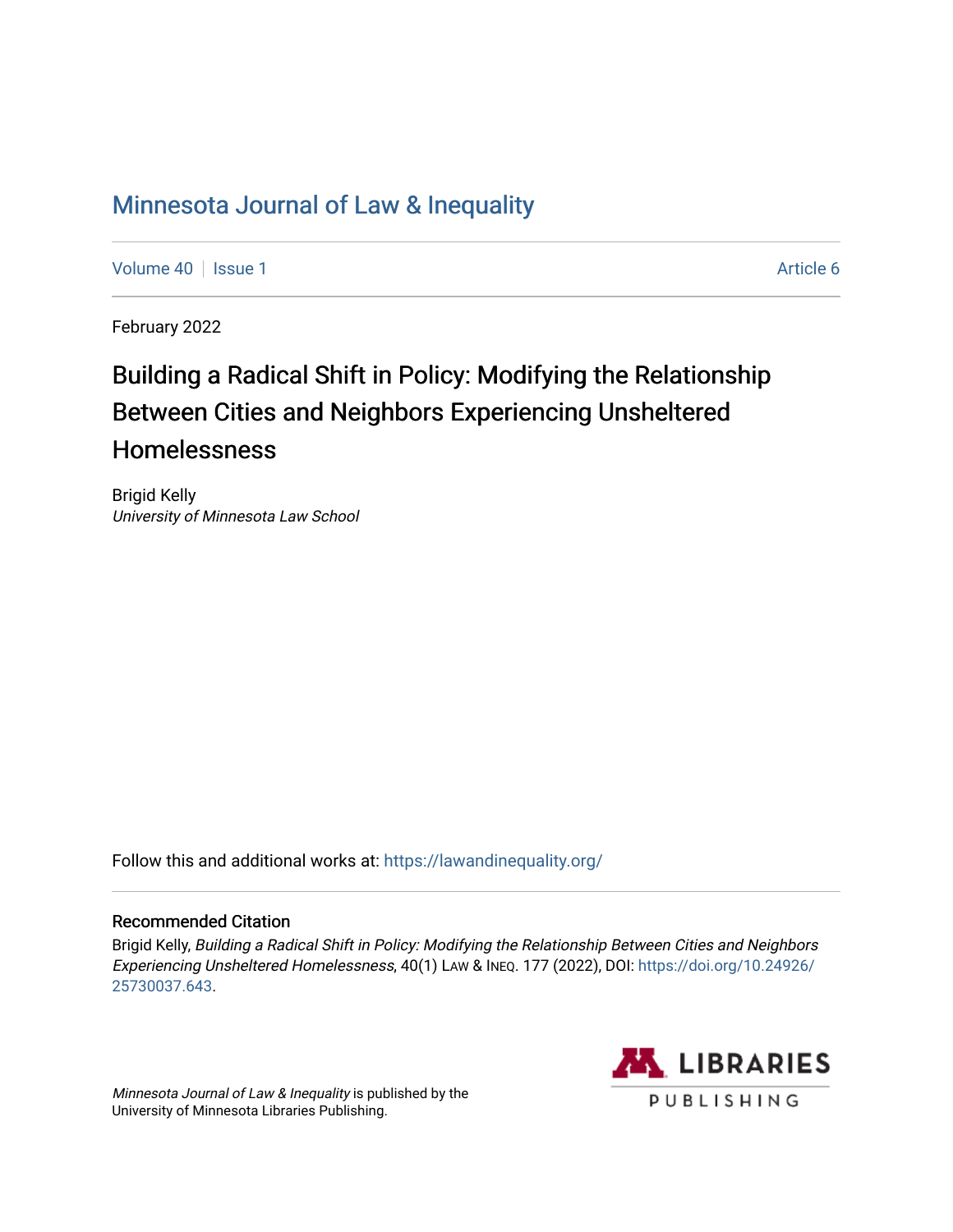# **Building a Radical Shift in Policy: Modifying the Relationship Between Cities and Neighbors Experiencing Unsheltered Homelessness**

#### Brigid Kelly†

#### **Introduction**

I would hardly wish to deny that in an ideal world, all citizens would have the dignity and privacy made possible by having a private dwelling. In an ideal world, park benches would be spaces for relaxation and not beds; transit facilities and public libraries would not be places where people went to stay warm; and garbage would be undisturbed by those looking for scraps to eat. What I object to is the assumption that we live in the sort of world where we can reasonably expect these things and where we can judge those who use public spaces in this manner as people who lack civic sense. I object to perceptions of the destitute that reduce them to public nuisances who have no entitlements to be in or use public spaces, and who can be made to magically disappear by acts of legislative conjuring. What I object to are policy responses to the homeless that are motivated simply by the desire to remove them from public view  $\dots$  $^1$ 

<span id="page-1-2"></span><span id="page-1-0"></span>More than half a million of our neighbors in the United States will experience homelessness tonight.<sup>2</sup> Nearly forty percent of those neighbors will spend the night unsheltered—on the street, in parks, or in other places not meant for human habitation.<sup>3</sup> Systemic

<span id="page-1-1"></span><sup>†</sup>. J.D. Candidate 2022, University of Minnesota Law School; M.P.A., 2017, University of Southern California; B.S., 2016, Policy, Planning and Development, University of Southern California. The author would like to thank Professor Prentiss Cox for his guidance and feedback, along with the Staff Members and Editors of the *Minnesota Journal of Law & Inequality* for their thoughtful edits steering this Article toward publication. Finally, the author thanks her family, friends, and partner for unwavering support, patient ears, and enthusiastic dialogues.

<sup>1.</sup> Uma Narayan, *No Shelter Even in the Constitution? Free Speech, Equal Protection, and the Homeless*, *in* THE ETHICS OF HOMELESSNESS 206, 217–18 (G. John M. Abbarno, ed., 2d ed. 2020).

<sup>2</sup>*. State of Homelessness: 2021 Edition*, NAT'L ALL. TO END HOMELESSNESS, https://endhomelessness.org/homelessness-in-america/homelessness-

statistics/state-of-homelessness-2021/ [hereinafter *State of Homelessness*] [https://perma.cc/35RF-6AYG].

<sup>3.</sup> MEGHAN HENRY ET AL., U.S. DEP'T OF HOUS. & URB. DEV., THE 2019 ANNUAL HOMELESS ASSESSMENT REPORT (AHAR) TO CONGRESS 1 (2019) [hereinafter 2019 AHAR].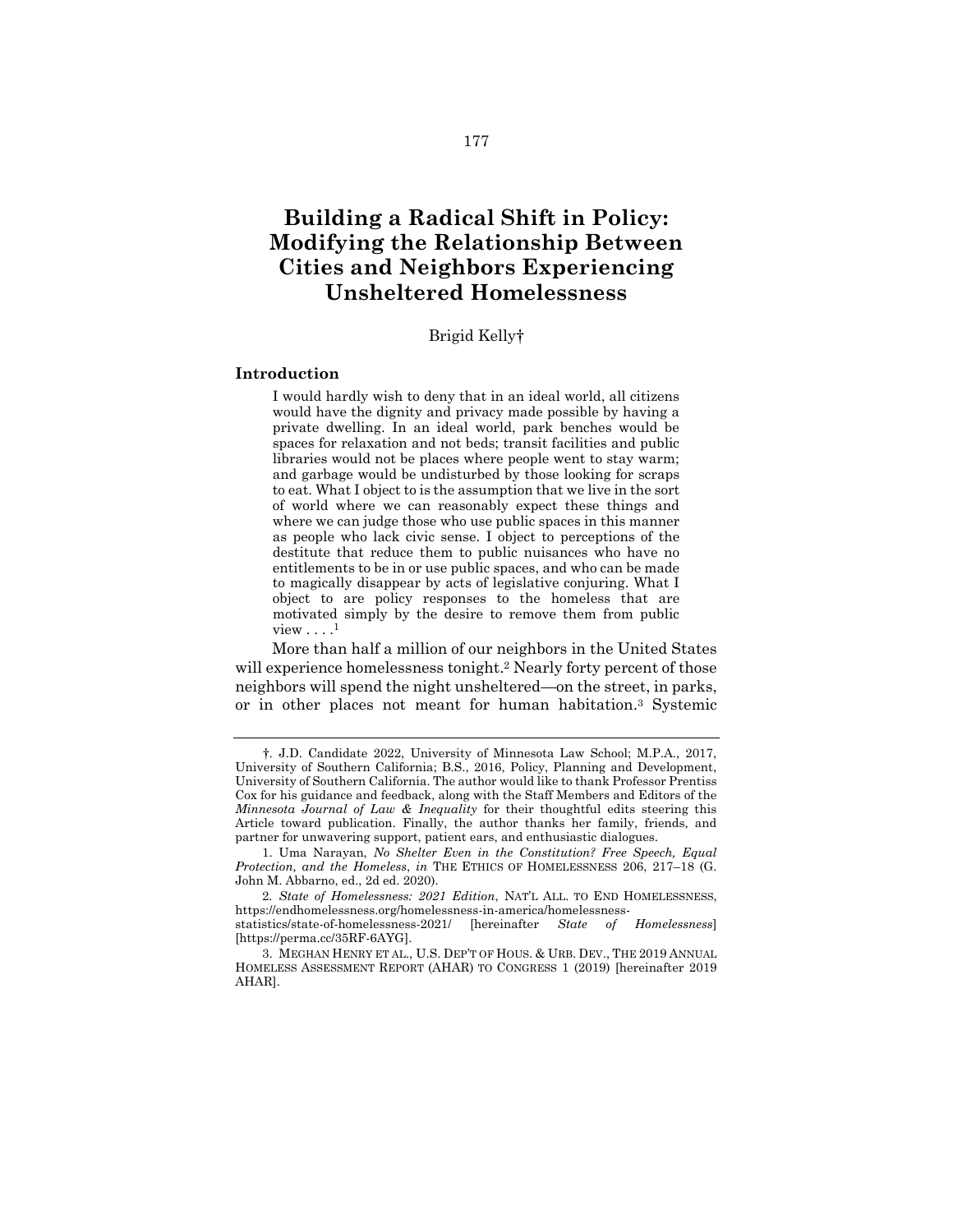<span id="page-2-3"></span><span id="page-2-2"></span><span id="page-2-1"></span>discrimination, $4$  a lack of viable shelter availability, $5$  inaccessible healthcare,<sup>6</sup> a global pandemic,<sup>7</sup> and an affordable housing crisis<sup>8</sup> paint a grim picture of the fight for survival taking place in many communities throughout the United States. Further, as homelessness increases and housing resources become less accessible, a growing number of cities are adopting criminalization policies to formally and informally punish those experiencing homelessness<sup>9</sup> for doing life-sustaining activities like sitting or lying down,<sup>10</sup> loitering,<sup>11</sup> and storing property.<sup>12</sup> Local ordinances

6*. See* Seiji Hayashi, *How Health and Homelessness are Connected—Medically*, ATLANTIC (Jan. 25, 2016), https://www.theatlantic.com/politics/archive/2016/ 01/how-health-and-homelessness-are-connectedmedically/458871/ [https://perma.cc/JJB8-5CEB].

7*. See, e.g.*, NAT'L ALL. TO END HOMELESSNESS, POPULATION AT-RISK: HOMELESSNESS AND THE COVID-19 CRISIS 1 (2020) ("\$11.5 billion is necessary for 400,000 new shelter beds needed to accommodate everyone who is unsheltered and to ensure appropriate social distancing, and[ ]the creation of quarantine locations for the sick and exposed."); Tatiana Parafiniuk-Talesnick, *Winter is Coming, and Homeless People in Lane County Have Few Places to Go*, REG.-GUARD (Nov. 11, 2020), https://www.registerguard.com/story/news/2020/11/11/winter-coming-homeless-

people-lane-county-have-few-places-go/6079879002/ [https://perma.cc/7R6C-AN7F] (discussing the shortage of shelter beds in Lane County, Oregon due in part to COVID-19 health guidelines).

8*. See* ANDREW AURAND, DAN EMMANUEL, DANIEL THREET, IKRA RAFI & DIANE YENTEL, NAT'L LOW INCOME HOUS. COAL., THE GAP: A SHORTAGE OF AFFORDABLE HOMES (2020) [hereinafter THE GAP].

9*. See* NAT'L L. CTR. ON HOMELESSNESS & POVERTY, HOUSING NOT HANDCUFFS 11 (2019) [hereinafter HOUSING NOT HANDCUFFS] ("The results of our research show that the criminalization of homelessness is prevalent across the country and has increased in every measured category since 2006. . . . We also found a growth in laws criminalizing homelessness since . . . 2016.").

10*. See id.* at 13 (finding that 55% of cities have policies that prohibit sleeping or lying down in public, even though "every human being must occasionally rest [and] laws restricting sitting and lying down in public punish people experiencing homelessness for doing so").

11*. See id.* (reporting that a growing number of cities are adopting laws that prohibit loitering, loafing, and vagrancy—laws that are "[s]imilar to historical Jim Crow, Anti-Okie, and Ugly laws . . . [because these] discriminatory ordinances grant police a broad tool for excluding visibly poor and homeless people from public places").

12*. See id.* at 46 (explaining that Sacramento, California has a policy that makes it unlawful to "'store personal property, including camp paraphernalia' on any public property").

<span id="page-2-0"></span><sup>4</sup>*. See, e.g.*, NAT'L L. CTR. ON HOMELESSNESS & POVERTY, RACISM, HOMELESSNESS, AND COVID-19 (2020), https://nlchp.org/wp-content/uploads/2020/ 05/Racism-Homelessness-and-COVID-19-Fact-Sheet- Final 2.pdf [hereinafter RACISM, HOMELESSNESS, AND COVID-19].

<sup>5</sup>*. See* SAMANTHA BATKO, BARBARA POPPE, SARAH GILLESPIE, STEPHEN METRAUX, KATRINA BALLARD & MARY CUNNINGHAM, URB. INST., ALTERNATIVES TO ARRESTS AND POLICE RESPONSES TO HOMELESSNESS 5 (2020) ("Overall, the US does not have enough emergency shelter and transitional housing beds to provide housing to every person experiencing homelessness . . . .").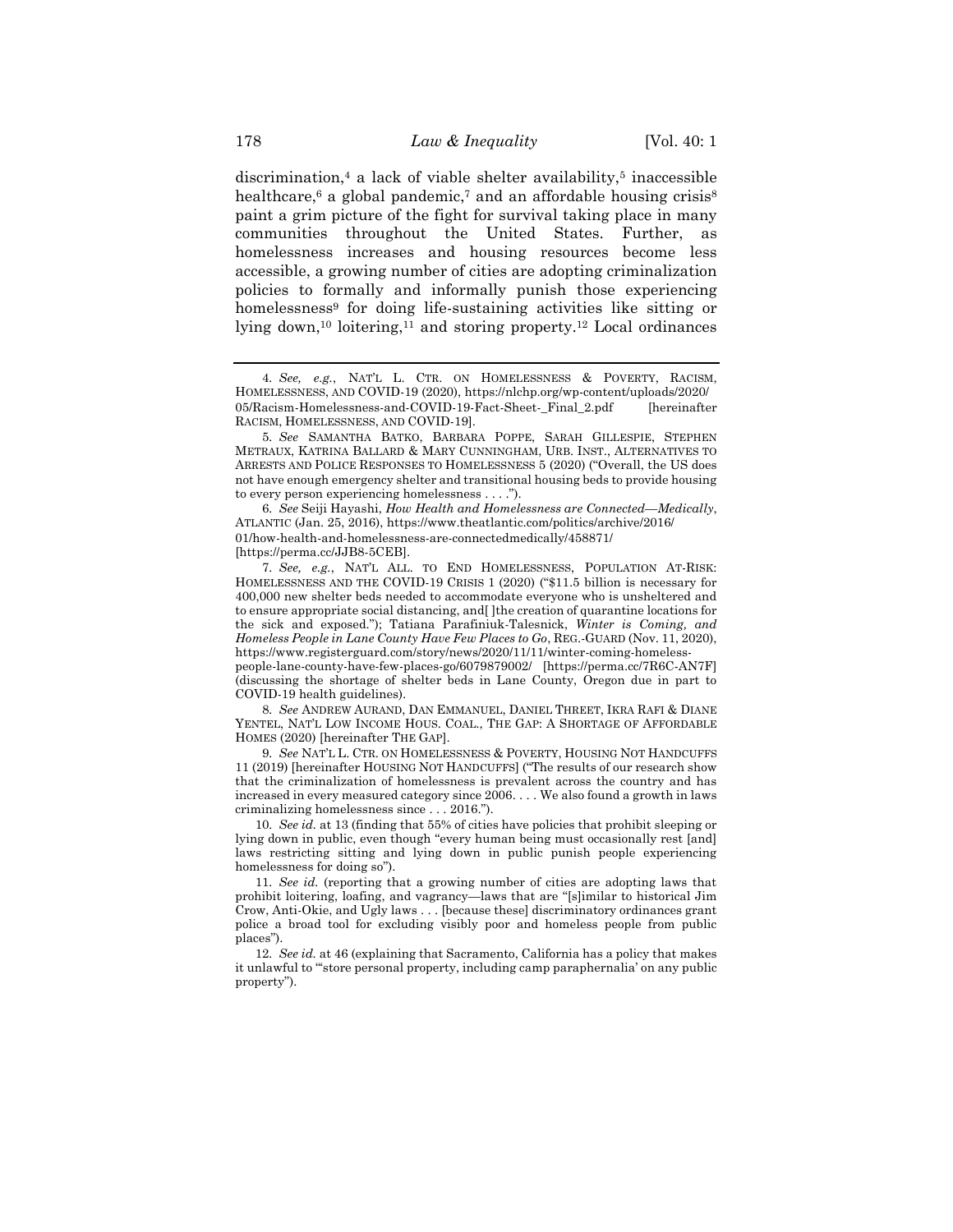<span id="page-3-0"></span>and law enforcement practices reflect the sentiment expressed by Uma Narayan: a desire to remove humans labeled as nuisances from the public landscape, even though these individuals have nowhere else to go.<sup>13</sup> As municipalities cite public health concerns and safety to justify the enforcement of such legislative mechanisms,<sup>14</sup> the result is a cycle of expensive, inhumane, and short-term responses that cause cities to engage in potentially unconstitutional activities<sup>15</sup> and inefficient resource allocation.<sup>16</sup> The policies ultimately cater to those with conventional property

14*. See, e.g.*, Ellen K. Boegel, *Are Health and Safety Laws Violating the Equal Rights of the Homeless?*, AMERICA (Feb. 7, 2019), https://www.americamagazine.org/ politics-society/2019/02/07/are-health-and-safety-laws-violating-equal-rights-

homeless [https://perma.cc/NZB5-J5CV] (explaining that municipalities use "[a]nticamping and public nuisance laws" to protect public spaces, prevent the blockage of sidewalks and doorways, and decrease fire hazards); *see generally* HOUSING NOT HANDCUFFS, *supra* not[e 9,](#page-2-0) at 11 ("[Cities] often justify enforcement of criminalization laws based on alleged availability of emergency shelter beds. But emergency shelters are not available in every community with unhoused people, and even where shelters exist, they are generally full and routinely turn people away at the front door. Moreover, emergency shelters offer only temporary shelter—sometimes only for a single night at a time—and frequently require that people separate from their families, beloved pets, and/or their property upon entry, or subject themselves to religious proselytizing. Shelters may also discriminate on the basis of sexual orientation or gender identity, and/or fail to accommodate disability needs.").

15*. See, e.g.*, Martin v. City of Boise, 920 F.3d 584, 617 (9th Cir. 2019) (considering the Eighth Amendment, the court found that "as long as there is no option of sleeping indoors, the government cannot criminalize indigent, homeless people for sleeping outdoors, on public property, on the false premise they had a choice in the matter"); Lavan v. City of Los Angeles, 693 F.3d 1022, 1030 (9th Cir. 2012) ("[B]y seizing and destroying Appellees' unabandoned legal papers, shelters, and personal effects, the City meaningfully interfered with Appellees' possessory interests in that property."); Cash v. Hamilton Cty. Dep't of Adult Prob., 388 F.3d 539 (6th Cir. 2004) (finding that failing to provide notice of property destruction or opportunity to reclaim belongings violated due process rights).

16*. See* TRISTIA BAUMAN ET AL., NAT'L L. CTR. ON HOMELESSNESS & POVERTY, NO SAFE PLACE: THE CRIMINALIZATION OF HOMELESSNESS IN U.S. CITIES 9 (2019) [hereinafter NO SAFE PLACE] ("Criminalization is the most expensive and least effective way of addressing homelessness. A growing body of research comparing the cost of homelessness (including the cost of criminalization) with the cost of providing housing to homeless people shows that housing is the most affordable option. With state and local budgets stretched to their limit, rational, cost-effective policies are needed—not ineffective measures that waste precious taxpayer dollars."); Eric Tars, *Alternatives to Criminalization: The Role of Law Enforcement*, CMTY. POLICING DISPATCH, Dec. 2015, https://cops.usdoj.gov/html/dispatch/12-2015/alternatives\_to\_ criminalization.asp [https://perma.cc/P4DS-9L8J] ("[A]rresting people for performing basic life-sustaining activities like sleeping in public takes law enforcement professionals away from what they are trained to do . . . .").

<span id="page-3-1"></span>

<sup>13.</sup> Narayan, *supra* not[e 1;](#page-1-0) *see also* Sara K. Rankin, *Punishing Homelessness*, 22 NEW CRIM. L. REV. 99, 102 (2019) ("Key drivers for the criminalization of homelessness are increasingly popular laws and policies that seek to expel visibly poor people from public space.").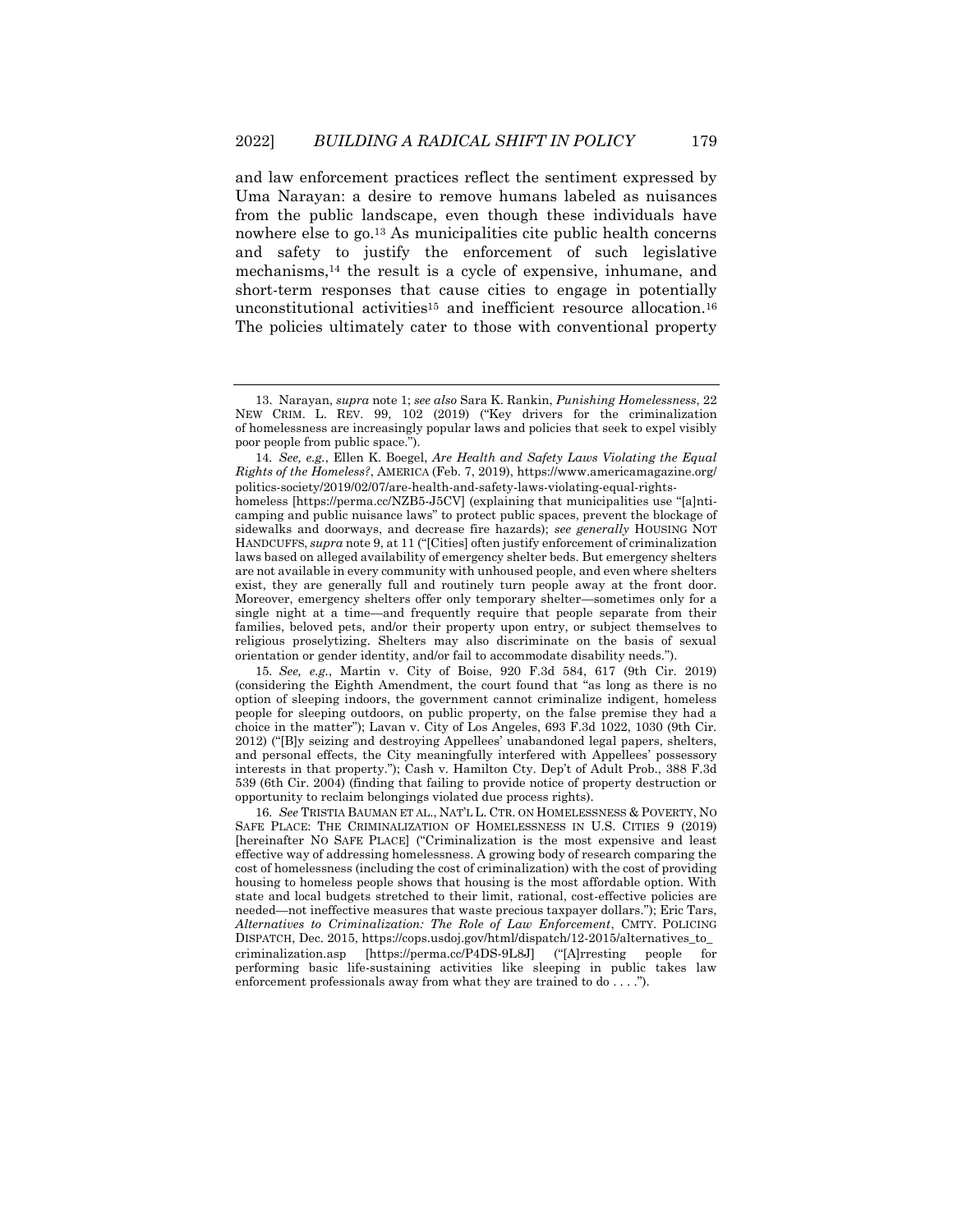ownership and neglect those bearing the brunt of systemic injustices.<sup>17</sup>

While unsheltered homelessness should not be accepted as a permanent component to cityscapes18—and the ultimate goal should be to secure a stable and dignified housing option for all the crisis of unsheltered homelessness is reaching a breaking point in need of new approach: cities must shift policy away from criminalization and towards practices that protect those experiencing unsheltered homelessness with minimum standards of habitability as special tenants in our community.<sup>19</sup>

<span id="page-4-0"></span>While calling for such a fundamental shift in policy may seem radical, this Note seeks to show that it is possible by drawing a parallel between the unsheltered homelessness crisis of today, and the similarly dire crisis experienced by rental housing tenants through the 1960s.<sup>20</sup> When tenants' rights reached a breaking point after being pushed by horrendous rental housing conditions, inadequate municipal responses, and a significant power imbalance between tenants and landlords, the courts—and later legislatures stepped in to force a shift away from the outdated, inefficient underlying policy of caveat emptor and towards the new implied warranty of habitability.<sup>21</sup> While tenants' rights are far from perfect today, the implied warranty of habitability, seen as "too radical to believe" shortly before its nearly universal adoption across the country, fundamentally redefined the landlord-tenant relationship

<span id="page-4-1"></span><sup>17.</sup> HOUSING NOT HANDCUFFS, *supra* note [9,](#page-2-0) at 15 ("Laws criminalizing homelessness are rooted in prejudice, fear, and misunderstanding, and serve businesses and housed neighbors over the needs of unhoused neighbors. It is critical for lawmakers, policy advocates, and other key stakeholders to understand the fundamental roots of laws criminalizing homelessness: ignorance of the causes of homelessness and deep-seated prejudice against and fear of people experiencing it.").

<sup>18</sup>*. See id.* at 23.

<sup>19.</sup> This Note contains intentional, people-first language that will contribute to a conversation that works towards humanizing and resists stereotyping homelessness. Therefore, the phrase "homeless person" is intentionally excluded from this Note. Instead, the phrase "person experiencing homelessness" is used to center a human condition, not an identity. *See* Anna Scott, *Rethinking the Language Around Homelessness*, KCRW (Mar. 27, 2019), https://www.kcrw.com/news/shows/ press-play-with-madeleine-brand/changing-the-language-around-homelessness/ rethinking-the-language-around-homelessness [https://perma.cc/K9EM-DD5Q] (describing people-first language as an approach that "focuses on the person, rather than their circumstance").

<sup>20</sup>*. See* Tova Indritz, *The Tenants' Rights Movement*, 1 N.M. L. REV. 1, 5 (1971) (explaining typical rental housing conditions at issue during the tenants' rights movement through the 1960s).

<sup>21</sup>*. See* Donald E. Campbell, *Forty (Plus) Years After the Revolution: Observations on the Implied Warranty of Habitability*, 35 U. ARK. LITTLE ROCK L. REV. 793, 794 (2013).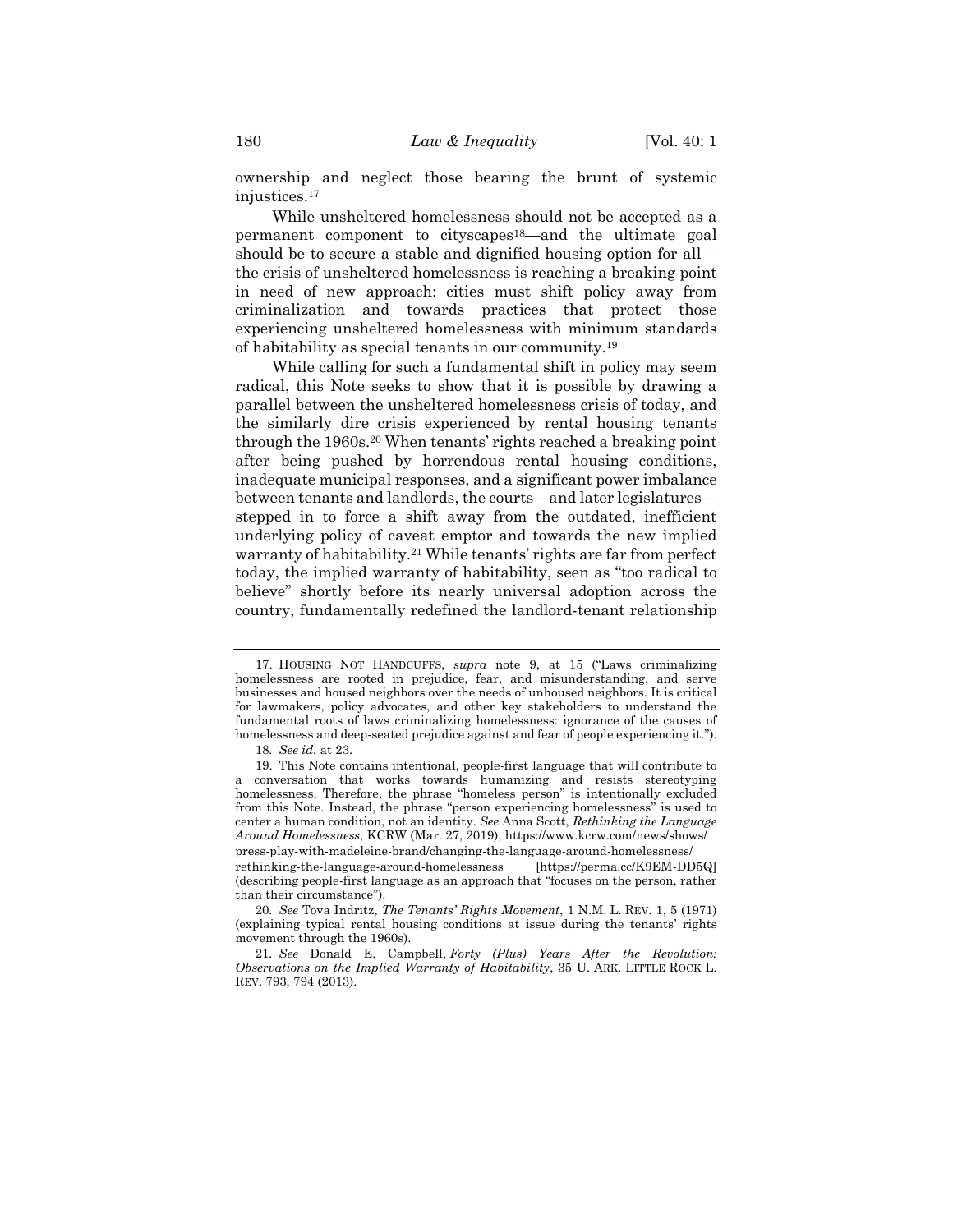<span id="page-5-0"></span>by creating a landlord obligation to provide safe and adequate housing.<sup>22</sup> Many neighbors currently experiencing unsheltered homelessness face circumstances analogous to those experienced by tenants prior to the adoption of the implied warranty of habitability: the outdated and inefficient underlying policies of criminalization create dire living conditions defined by inadequate municipal responses. The crisis of unsheltered homelessness has reached a breaking point similar to the one experienced by tenants. There must be a new policy approach that improves living conditions and fundamentally redefines the relationship between people experiencing homelessness and the cities in which they live.

Part I of this Note provides background information on homelessness as a humanitarian crisis, homelessness as a "wicked problem," and the characteristics of unsheltered homelessness. Part II argues that the crisis of unsheltered homelessness is at a breaking point, as city responses are hindered by the underlying weight of expanding criminalization policies that are costly, inefficient, and potentially unconstitutional. After providing background on the tenants' rights movement through the 1960s and early 1970s, Part III argues that the parallels between the tenants' rights movement and the crisis of unsheltered homelessness indicate that unsheltered homelessness is at a similar breaking point in need of a "revolutionary" shift in policy. Finally, using the framework provided by the tenants' rights movement leading to the implied warranty of habitability, Part IV articulates how cities could implement a "revolutionary" change to city obligations by implementing a policy shift away from criminalizing people experiencing unsheltered homelessness, and towards a special city tenancy with minimum standards of habitability. Part IV also acknowledges several of the challenges that would need to be overcome should such a policy shift be implemented.

#### **I. Background: Homelessness as a Humanitarian Crisis**

In September 2019, Los Angeles Mayor Eric Garcetti called homelessness the "humanitarian crisis of our lives" during an interview with National Public Radio.<sup>23</sup> The description is striking

<sup>22.</sup> Serge Martinez, *Revitalizing the Implied Warranty of Habitability*, 34 NOTRE DAME J.L. ETHICS & PUB. POL'Y 239, 251 (2020); *see also* Kathryn A. Sabbeth, *(Under)enforcement of Poor Tenants' Rights*, 27 GEO. J. ON POVERTY L. & POL'Y 97, 98–100 (2019) (discussing how many households throughout the country continue to reside in substandard rental housing that "constitute blatant violations of law" due, in part, to the underenforcement of "established legal rights").

<sup>23.</sup> National Public Radio, *LA Mayor Eric Garcetti Calls Homelessness The 'Humanitarian Crisis Of Our Lives'*, ALL THINGS CONSIDERED (Sept. 21, 2019),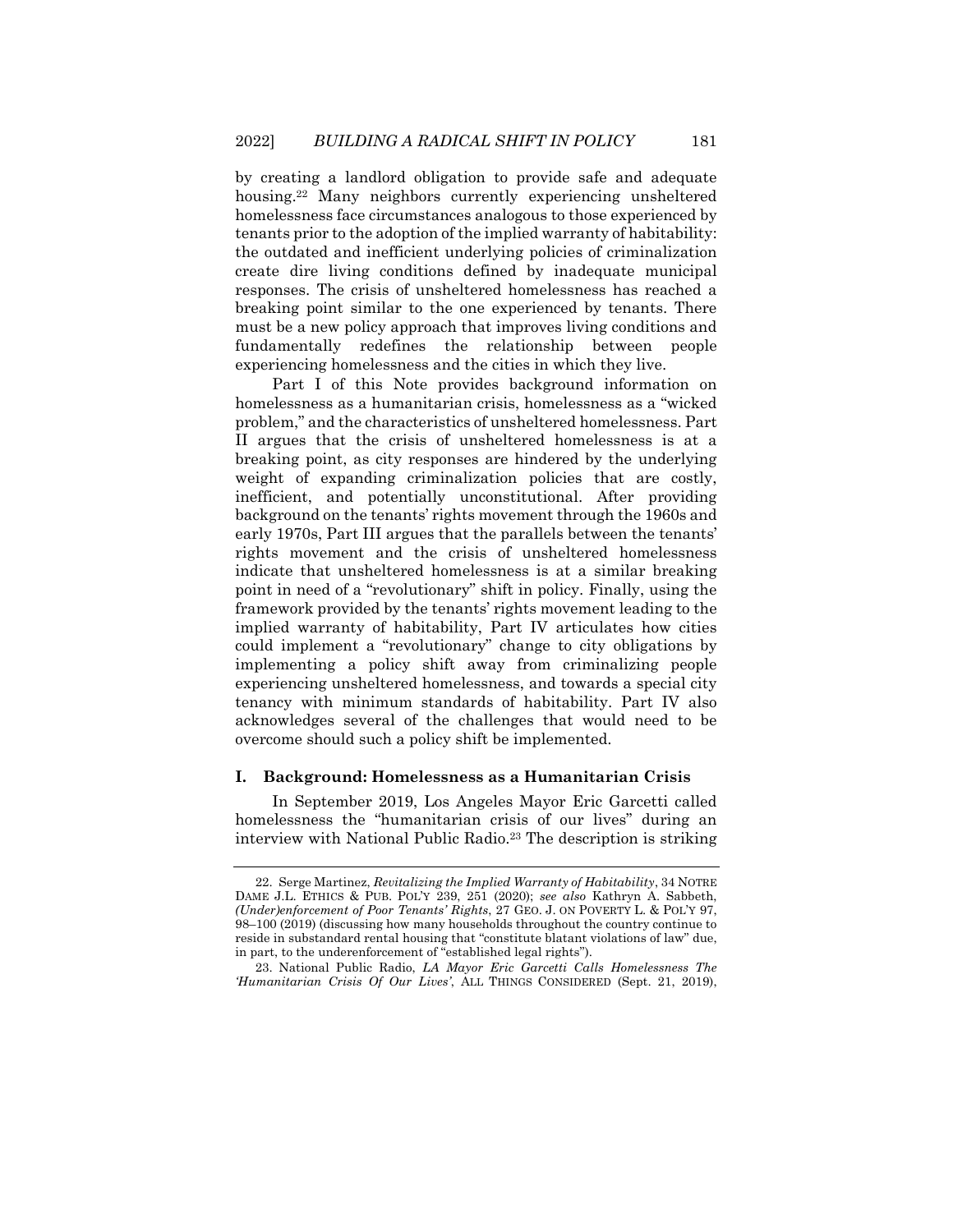when one considers the meaning of a humanitarian crisis: "[a] sudden event that includes high levels of suffering that puts basic human welfare in danger on a large scale,"<sup>24</sup> and even more striking knowing that such crises typically exist internationally, warranting bipartisan funding and personnel intervention from the federal government.<sup>25</sup>

# *A. Measuring Homelessness*

To better understand the extent of the crisis, the Department of Housing and Urban Development (HUD) requires Continuums of Care (CoCs)—local planning entities—to conduct local Point-in-Time (PIT) counts, typically annually in January.<sup>26</sup> The PIT counts capture geographically-based layers of data about individuals and families experiencing homelessness.<sup>27</sup> The HUD definitions and data relevant to this Note are outlined in Table 1.

# **Table 1**

# **HUD Definition of Homeless:**

"(1) Individual or family who lacks a fixed, regular, and adequate nighttime residence, meaning:

(i) Has a primary nighttime residence that is a public or private place not meant for human habitation;

(ii) Is living in a publicly or privately operated shelter designated to provide temporary living arrangements (including congregate shelters, transitional housing, and hotels and motels paid for by charitable organizations or by federal, state and local government programs); or

(iii) Is exiting an institution where (s)he has resided for 90 days or less and who resided in an emergency shelter or place not meant for human habitation immediately before entering that institution."<sup>28</sup>

https://www.npr.org/2019/09/21/763073646/l-a-mayor-eric-garcetti-calls-

homelessness-the-humanitarian-crisis-of-our-lives [https://perma.cc/QQU7-CFSP]. 24. JACOB QUINTANILLA, JESSE HARDMAN, MATT ABUD, ALISON CAMPBELL & DEBORAH ENSOR, INTERNEWS, REPORTING ON HUMANITARIAN CRISES: A MANUAL FOR TRAINERS & JOURNALISTS AND AN INTRODUCTION FOR HUMANITARIAN WORKERS 33 (2014).

<sup>25</sup>*. See* RHODA MARGESSON, CONG. RSCH. SERV., INTERNATIONAL CRISES AND DISASTERS: U.S. HUMANITARIAN ASSISTANCE RESPONSE MECHANISMS 2 (2015).

<sup>26</sup>*. See* 2019 AHAR, *supra* note [3,](#page-1-1) at 2.

<sup>27</sup>*. See id.* at 8–75.

<sup>28.</sup> U.S. Dep't. of Hous. & Urb. Dev., *Homeless Definition* (2012), https://files.hudexchange.info/resources/documents/HomelessDefinition\_Recordkee pingRequirementsandCriteria.pdf.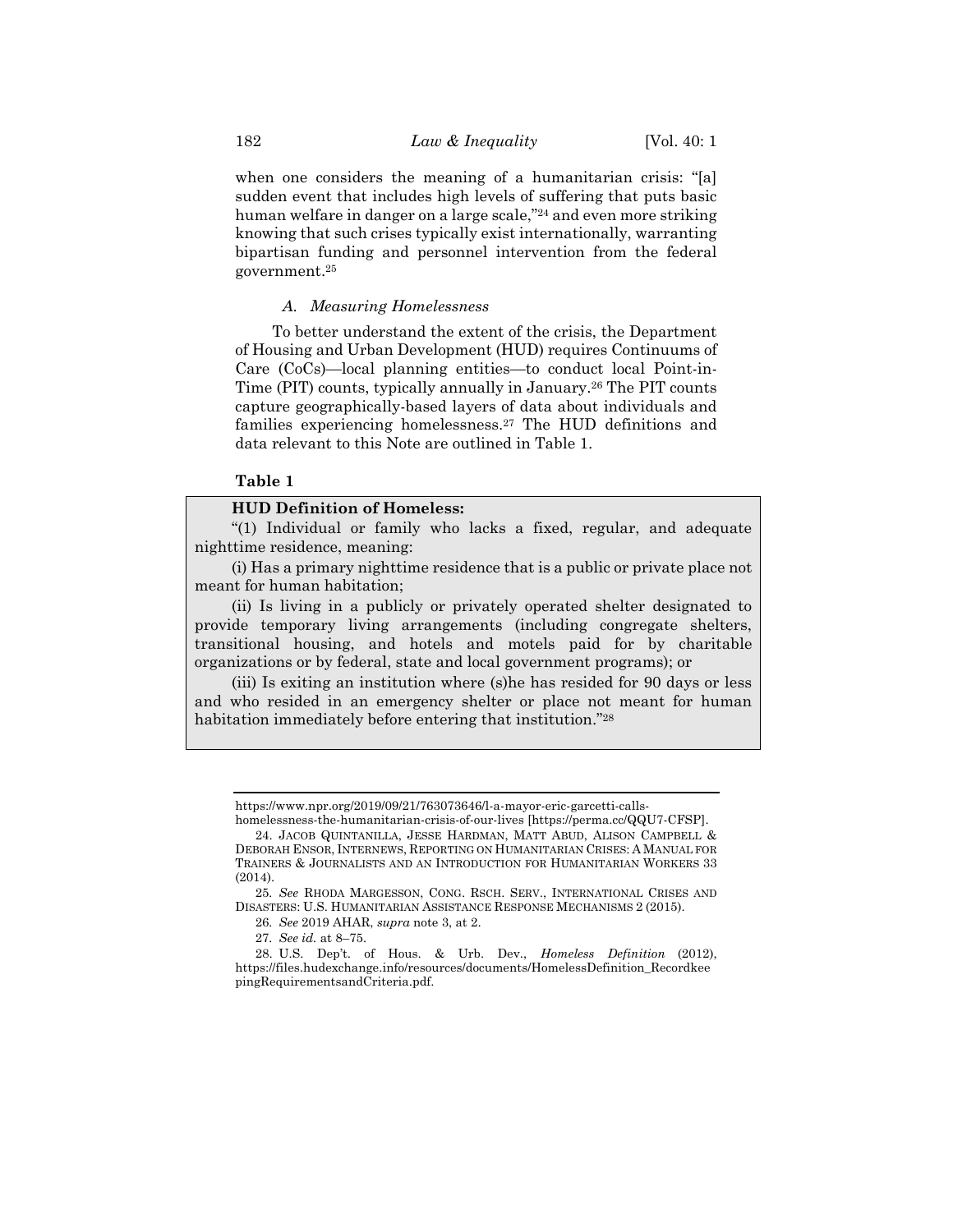# 2022] *BUILDING A RADICAL SHIFT IN POLICY* 183

| <b>Term</b>                 | Definition                                                                                                                                                                                                                                                                                                        | <b>Relevant 2019 PIT Count</b><br><b>Statistics</b>                                                                                                                                                                                                                                                  |
|-----------------------------|-------------------------------------------------------------------------------------------------------------------------------------------------------------------------------------------------------------------------------------------------------------------------------------------------------------------|------------------------------------------------------------------------------------------------------------------------------------------------------------------------------------------------------------------------------------------------------------------------------------------------------|
| Chronic<br>Homelessness     | "[A]n individual with a<br>disability who has been<br>continuously homeless<br>for one year or more or<br>experienced<br>has<br>at<br>least four episodes of<br>homelessness<br>in<br>the<br>last three years where<br>the combined length of<br>time homeless on those<br>occasions is at least 12<br>months."29 | 96,000+ people experienced<br>chronic homelessness. <sup>30</sup>                                                                                                                                                                                                                                    |
| Sheltered<br>Homelessness   | "[P]eople who are<br>staying in emergency<br>shelters, transitional<br>housing programs, or<br>safe havens."31                                                                                                                                                                                                    | 356,422 people experienced<br>sheltered homelessness on any<br>given night. <sup>32</sup>                                                                                                                                                                                                            |
| Unsheltered<br>Homelessness | "[P]eople whose<br>primary nighttime<br>location is a public or<br>private place not<br>designated for, or<br>ordinarily used as, a<br>regular sleeping<br>accommodation for<br>people $\ldots$ ."33                                                                                                              | 211,293 people experienced<br>unsheltered homelessness on any<br>given night. <sup>34</sup><br>While unsheltered homelessness<br>has decreased since 2007,<br>"unsheltered homelessness has<br>increased over each of the last<br>four years" with a 9% increase<br>from 2018 to 2019. <sup>35</sup> |
| Emergency<br>Shelter        | "[P] rovides temporary<br>or nightly shelter beds<br>to people experiencing<br>homelessness."36                                                                                                                                                                                                                   | "Of the 389,549 beds dedicated to<br>sheltering people currently                                                                                                                                                                                                                                     |

29. 2019 AHAR, *supra* not[e 3,](#page-1-1) at 2.

<sup>30</sup>*. Id.* at 4.

<sup>31</sup>*. Id.* at 2.

<sup>32</sup>*. Id.* at 8.

<sup>33</sup>*. Id.* at 3.

<sup>34</sup>*. Id.* at 8.

<sup>35</sup>*. Id.* at 9.

<sup>36</sup>*. Id.* at 76.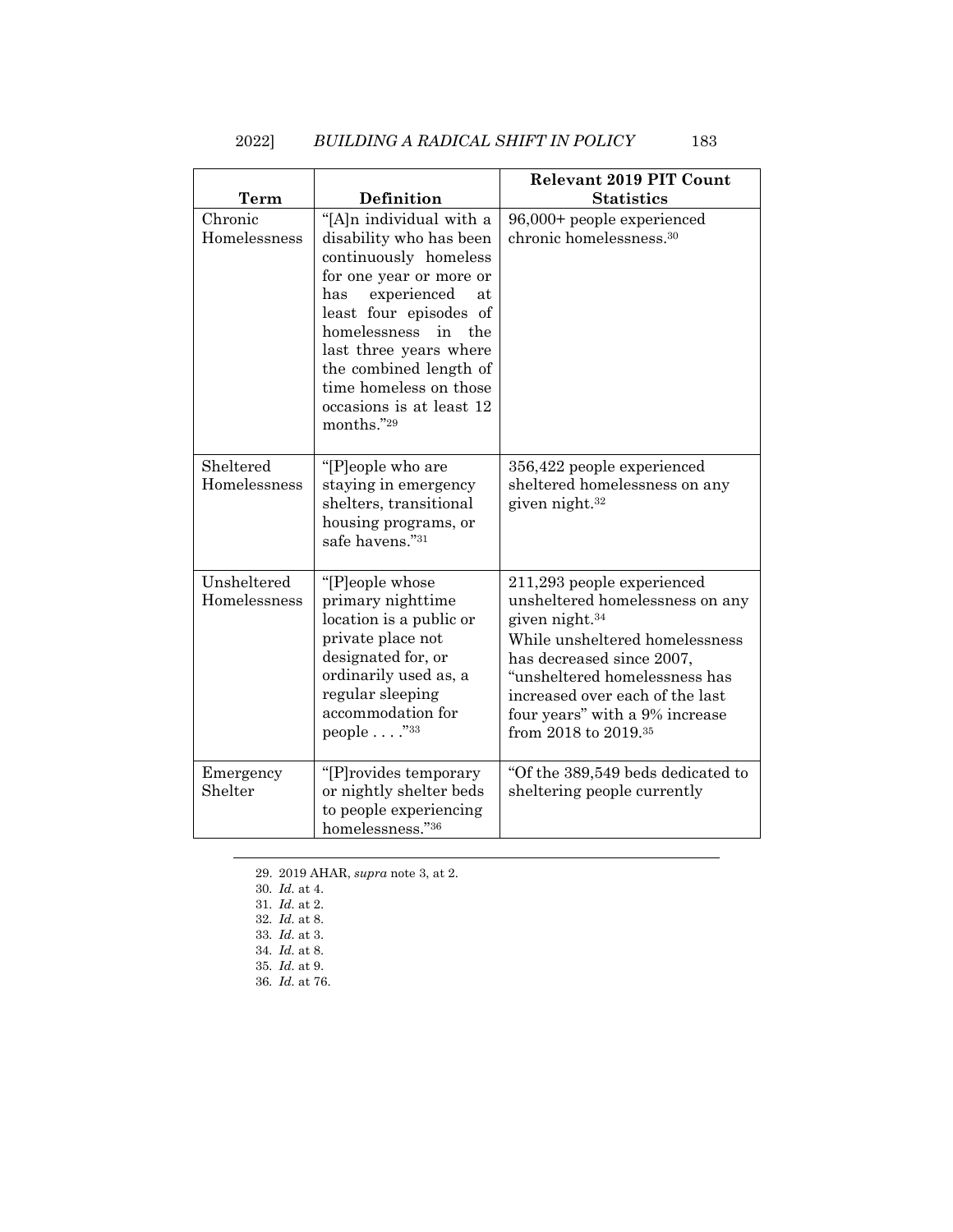184 *Law & Inequality* [Vol. 40: 1

|                         |                                                                                                       | experiencing homelessness, 75[%]<br>were emergency shelters $\dots$ ." <sup>37</sup>                                                                                                                 |
|-------------------------|-------------------------------------------------------------------------------------------------------|------------------------------------------------------------------------------------------------------------------------------------------------------------------------------------------------------|
| Transitional<br>Housing | "[P] rovides homeless"<br>people with up to<br>24 months of shelter<br>and supportive<br>services."38 | "Of the 389,549 beds dedicated to"<br>sheltering people currently<br>experiencing<br>homelessness 25[%] were in<br>transitional housing<br>programs $\ldots$ $\overset{39}{\ldots}$                  |
| Safe Haven              | "[P] rovides temporary"<br>shelter and services to<br>hard-to-serve<br>individuals."40                | "Of the 389,549 beds dedicated to<br>sheltering people currently<br>experiencing<br>homelessness [I]ess than one<br>percent $(0.6\%)$ of shelter beds<br>were provided through safe<br>havens. $"41$ |

The PIT count also reveals that this humanitarian crisis significantly impacts people of color, $42$  as "Black, Latinx, Native American, and Native Hawaiian and Pacific Islander compose a much larger percentage of the homeless population than they do the general population," and at a disproportionate rate when compared to white communities.<sup>43</sup>

43. RACISM, HOMELESSNESS, AND COVID-19, *supra* note [4](#page-2-2) (displaying a chart showing "Homeless and General Populations by Race and Ethnicity"); *e.g.*, L.A. HOMELESS SERVS. AUTH., REPORT AND RECOMMENDATIONS OF THE AD HOC COMMITTEE ON BLACK PEOPLE EXPERIENCING HOMELESSNESS (2018) [hereinafter AD HOC COMMITTEE ON BLACK PEOPLE EXPERIENCING HOMELESSNESS] (discussing racial inequities in homelessness, for example, "[i]n 2017, Black people represented only 9% of the general population in Los Angeles County yet comprised 40% of the population experiencing homelessness"); U.S. Dep't of Hous. & Urb. Dev., *Racial Equity*, HUD EXCHANGE, https://www.hudexchange.info/homelessnessassistance/racial-equity/#covid-19 ("African Americans accounted for 40[%] of all

<span id="page-8-0"></span><sup>37</sup>*. Id.* at 77.

<sup>38</sup>*. Id.* at 76.

<sup>39</sup>*. Id.* at 77.

<sup>40</sup>*. Id.* at 76. 41*. Id.* at 77.

<sup>42</sup>*. See* BATKO ET AL., *supra* note [5,](#page-2-1) at 3 ("That homelessness and its impacts disproportionately affect people of color is well-documented. Black and Indigenous people in particular are overrepresented among people experiencing homelessness overall and among people enduring unsheltered homelessness. . . . Asian Americans are underrepresented among people experiencing homelessness overall, but among those who do, nearly 50[%] are unsheltered.").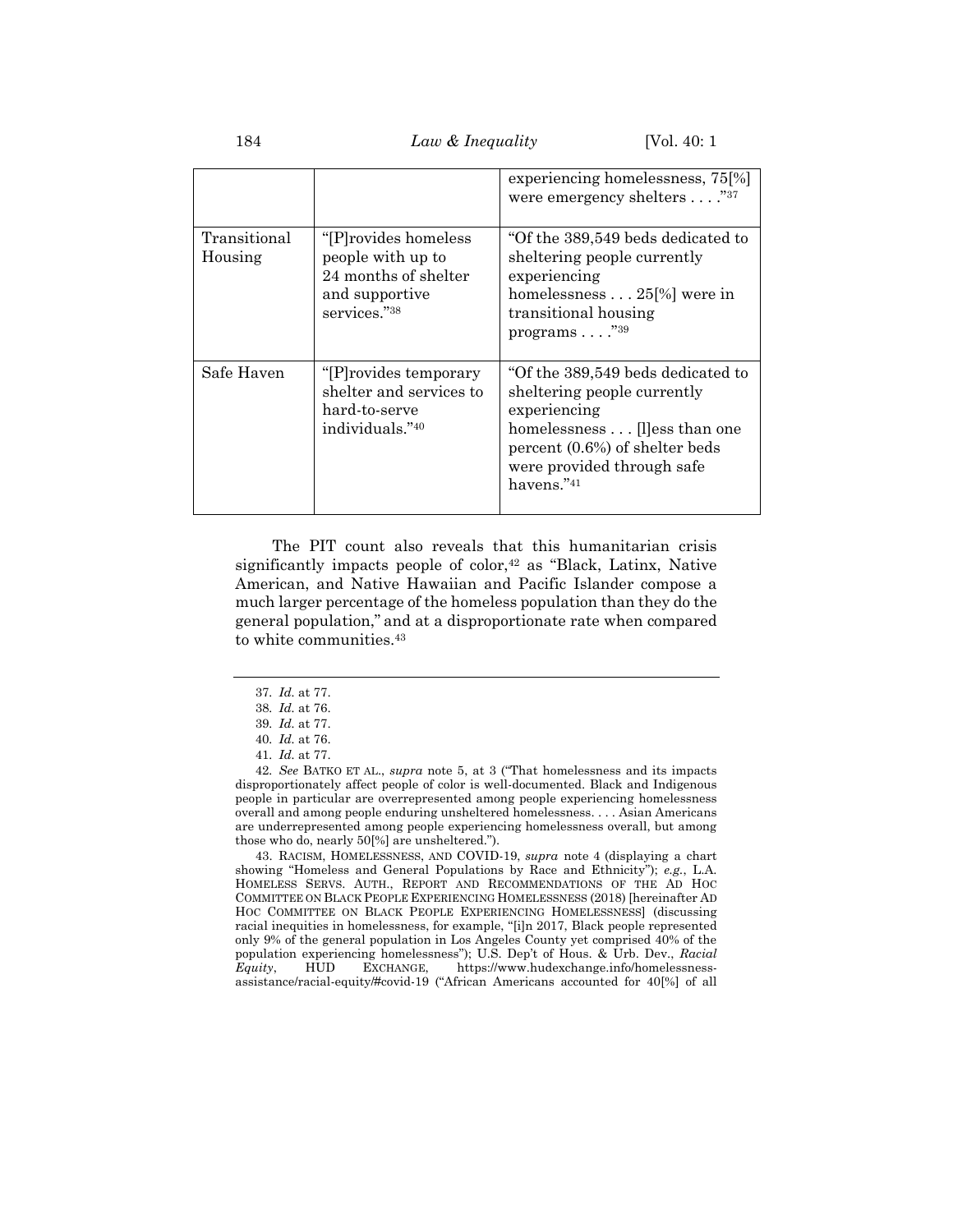<span id="page-9-1"></span>The PIT count provides essential data and drives policy decisions at the federal, state, and local levels,<sup>44</sup> but the results are seen by many as flawed undercounts.<sup>45</sup> According to a report released by the National Homelessness Law Center, PIT count weaknesses can be caused by the primary methodology: CoCs typically deploy volunteers and homeless services professionals to conduct a visual count of the number of people experiencing homelessness.<sup>46</sup> If someone is unsheltered and is not in a visible location on the night of the PIT count—perhaps because law enforcement forced movement from a sidewalk to a dark alley—it is unlikely that they will be counted.<sup>47</sup> Therefore, individuals and families experiencing unsheltered homelessness, the focus of this Note, are likely undercounted—resulting in a less accurate understanding of the individuals sleeping in places not meant for human habitation on any given night.

## <span id="page-9-0"></span>*B. Defining Homelessness as a Wicked Problem*

In the late 1960s, scholars began wielding "wicked problem" as the label for difficult-to-define social problems that are "unstructured," tangled with other societal issues, and caused by amorphous factors.<sup>48</sup> The label added value to policy and academic conversations by recognizing that "the dynamic complexity of many

people experiencing homelessness in 2019 and 52[%] of people experiencing homelessness as members of families with children, despite being 13[%] of the U.S. population. In contrast, 48[%] of all people experiencing homelessness were [W]hite compared with 77[%] of the U.S. population. People identifying as Hispanic or Latino (who can be of any race) are about  $22[\%]$  of the homeless population but only  $18[\%]$ of the population overall.").

<sup>44</sup>*. What is a Point-in-Time Count?* NAT'L ALL. TO END HOMELESSNESS (Sept. 7, 2012), https://endhomelessness.org/resource/what-is-a-point-in-time-count/ [https://perma.cc/D9PY-M8YJ]; *see* L.A. HOMELESS SERVS. AUTH., GREATER LOS ANGELES HOMELESS COUNT PRESENTATION 2 (2020) [hereinafter LAHSA 2020 HOMELESS COUNT PRESENTATION] (providing information on the 2020 Greater Los Angeles Homeless Count and the role the data plays to "locally . . . inform policies and strategies to end homelessness . . .").

<sup>45.</sup> NAT'L L. CTR. ON HOMELESSNESS & POVERTY, DON'T COUNT ON IT: HOW THE HUD POINT-IN-TIME COUNT UNDERESTIMATES THE HOMELESSNESS CRISIS IN AMERICA 6 (2017) (outlining the flaws of the PIT count and citing "[a] 2001 study using administrative data collected from homeless service providers estimated that the annual number of homeless individuals is 2.5 to 10.2 times greater than can be obtained using a point in time count").

<sup>46</sup>*. Id.* at 10–12.

<sup>47</sup>*. Id.* at 11.

<sup>48.</sup> Edward P. Weber & Anne M. Khademian, *Wicked Problems, Knowledge Challenges, and Collaborative Capacity Builders in Network Settings*, 68 PUB. ADMIN. REV. 334, 336 (2008); *see* John C. Camillus, *Strategy as a Wicked Problem*, HARV. BUS. REV., May 2008, 101 (displaying a table with the ten properties of wicked problems).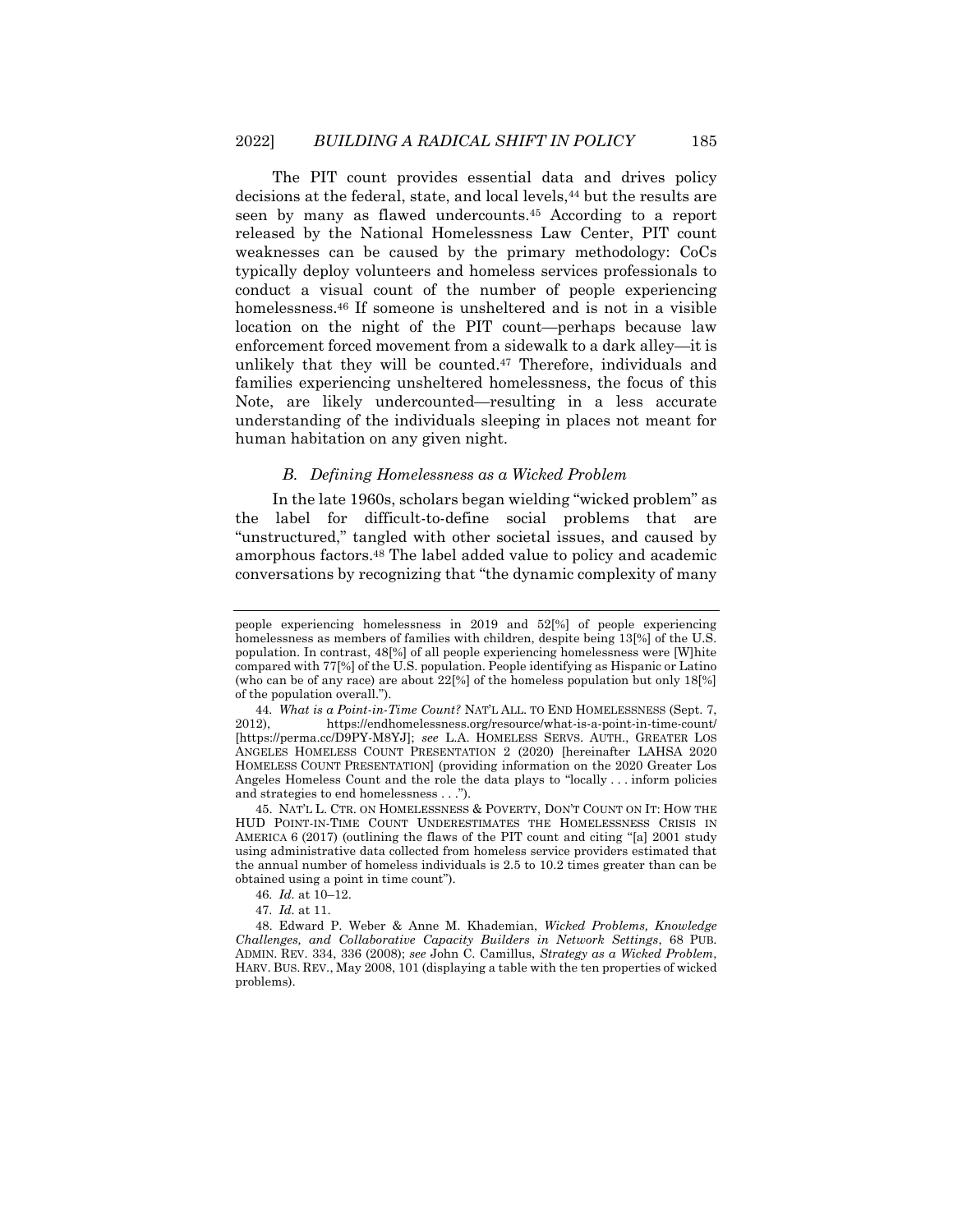<span id="page-10-0"></span>public problems defies the confines of established 'stovepiped' systems of problem definition, administration, and resolution."<sup>49</sup> Homelessness can be seen as an unstructured wicked problem due to the multitude of factors that can lead to homelessness<sup>50</sup> including, but not limited to, systemic racism, $51$  an expanding gap between incomes and the cost of housing,<sup>52</sup> disabling health conditions,<sup>53</sup> domestic violence,<sup>54</sup> and interactions with the criminal justice system.<sup>55</sup> Further, the solutions used to address homelessness differ from those associated with simpler problems because they are "strongly stakeholder dependent" and create lasting consequences that "may yield utterly undesirable repercussions which outweigh the intended advantages or the

51*. See, e.g.*, AD HOC COMMITTEE ON BLACK PEOPLE EXPERIENCING HOMELESSNESS, *supra* note [43;](#page-8-0) Rankin, *supra* not[e 13,](#page-3-0) at 101 (discussing how "[r]ace or, more pointedly, racism and homelessness are inseparable"); BATKO ET AL., *supra*  not[e 5,](#page-2-1) at 4 (discussing how the disproportionately large percentage of people of color experiencing homelessness is "in part a result of the racism and discrimination embedded in the housing market and other systems, including the employment and criminal legal systems" in addition to the policies involved with homeless services, the siting and building of shelters in high-poverty neighborhoods).

52. HOUSING NOT HANDCUFFS, *supra* note [9,](#page-2-0) at 29 ("The gap between incomes and the cost of housing is a primary cause of homelessness."); *see* Andrew J. Liese, *We Can Do Better: Anti-Homeless Ordinances As Violations of State Substantive Due Process Law*, 59 VAND. L. REV. 1413, 1418–19 (2006) ("In fact, in forty-six of the fiftytwo U.S. jurisdictions (including Puerto Rico and the District of Columbia), the Housing Wage is more than double the federal minimum wage, meaning that an employee earning the federal minimum wage would have to work over eighty hours each week for fifty-two weeks each year in order to afford a two-bedroom apartment at 30[%] of his or her income—the federal definition of affordable housing.").

53. LAHSA 2020 HOMELESS COUNT PRESENTATION, *supra* note [44,](#page-9-1) at 23 (citing "[d]isabling [h]ealth [c]ondition" as a primary cause of people experiencing homelessness for the first time).

54. U.S. Dep't of Hous. & Urb. Dev., *Domestic Violence and Homelessness*, HUD EXCHANGE, https://www.hudexchange.info/homelessness-assistance/domesticviolence/ [https://perma.cc/TR66-BBS3] ("Persons experiencing domestic violence, particularly women and children with limited economic resources, are at increased vulnerability to homelessness.").

55*. See* Sarah Gillespie, Samantha Batko, Ben Chartoff, Zach VeShancey & Emily Peiffer, *Five Charts That Explain the Homelessness-Jail Cycle—and How to Break It*, URB. INST. (Sept. 16, 2020), https://www.urban.org/features/five-chartsexplain-homelessness-jail-cycle-and-how-break-it [https://perma.cc/UPL2-JSR5]; Rankin *supra* note [13,](#page-3-0) at 101 (describing how "some . . . characterize the United States' penal system as the nation's largest homeless shelter" and that "over 15[%] of those in jail were homeless prior to incarceration, a rate of 7.5 to 11.3 times higher than the general adult population").

<sup>49.</sup> Weber & Khademian, *supra* not[e 48](#page-9-0) at 336.

<sup>50.</sup> NAT'L L. CTR. ON HOMELESSNESS & POVERTY, TENT CITY, USA 18 (2017) [hereinafter TENT CITY] ("While every homeless individual's path to homelessness is unique, it is becoming more and more apparent that most paths to homelessness are not about bad choices or personal failures, but rather the result of collective policy choices over time that have created a critical deficit of adequate, affordable housing and other safety net services.").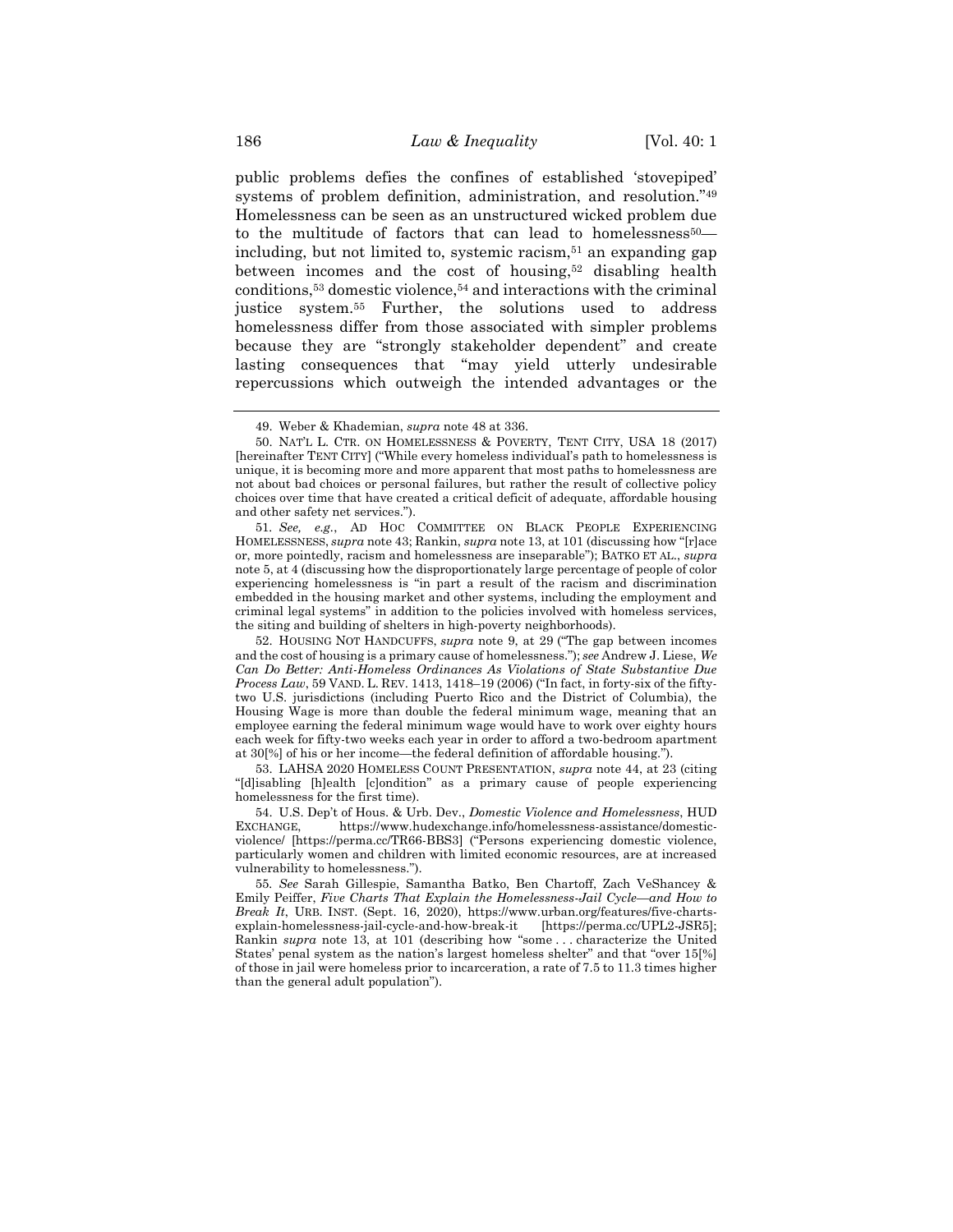<span id="page-11-0"></span>advantages accomplished hitherto."<sup>56</sup> When a community attempts to alleviate the crisis of homelessness, the implemented solutions often reflect the dominant stakeholder interests<sup>57</sup> and, as has been shown with policies that criminalize homelessness, can result in inefficient repercussions that are more costly than beneficial to both a city and those experiencing homelessness.<sup>58</sup>

Labeling homelessness as a wicked problem also supports efforts to consider unique solutions that release communities from the restrictions imposed by "stovepiped" resolutions.<sup>59</sup> While homelessness already has a proven and cost-effective long-term solution—permanent housing<sup>60</sup>—the reality is that affordable and dignified housing solutions are not yet available to all. Therefore, the long-term and proven solution must be supplemented by interim innovations. Similar to the "revolution" in tenants' rights that called for a fundamental shift in defining the relationship between landlords and tenants in the 1960s, the ballooning humanitarian crisis of unsheltered homelessness faces a similar potential for radical change.<sup>61</sup>

#### <span id="page-11-1"></span>*C. Understanding Unsheltered Homelessness*

The number of people experiencing unsheltered homelessness has been growing—by 22% from 2015 to 2019.<sup>62</sup> Experts caution that the 2019 numbers represent a pre-pandemic baseline<sup>63</sup> as the expiration of temporary eviction moratoriums, job loss, health

<sup>56.</sup> Richard Tanter, *Ten Criteria for Wicked Problems*, NAUTILUS INST. (May 17, 2008), https://nautilus.org/gps/solving/ten-criteria-for-wicked-problems/ [https://perma.cc/K8WB-ZEF6].

<sup>57</sup>*. Cf.* Benjamin Oreskes & Doug Smith*, Garcetti's Signature Homeless Program Shelters Thousands, but Most Return to the Streets*, L.A. TIMES (Nov. 20, 2020), https://www.latimes.com/homeless-housing/story/2020-11-20/garcetti-a-bridgehome-homeless-program-offers-mixed-results (discussing a unique city program to address homelessness that includes provisions to accommodate differing stakeholder interests).

<sup>58</sup>*. E.g.*, BATKO ET AL., *supra* note [5,](#page-2-1) at v ("[I]nstead of solving the homelessness crisis, these costly, punitive responses are ineffective and can make homelessness worse for those experiencing it and for the communities in which they live.").

<sup>59.</sup> Weber & Khademian, *supra* not[e 48,](#page-9-0) at 336.

<sup>60</sup>*. United Way of Greater Los Angeles' Funders Collaborative Seeks New, Creative, and Scalable Housing Concepts With Latest RFP*, UNITED WAY OF GREATER L.A. (Mar. 22, 2019), https://www.unitedwayla.org/en/news-resources/blog/unitedway-greater-los-angeles-funders-collaborative-seeks-new-creative-and-scalablehousing-concepts-latest-rfp/ [https://perma.cc/CAL6-5GLZ].

<sup>61.</sup> Edward H. Rabin, *Revolution in Residential Landlord-Tenant Law: Causes and Consequences*, 69 CORNELL L. REV. 517, 521 (1984) (discussing why changes to landlord-tenant laws can "fairly be termed 'revolutionary'").

<sup>62.</sup> BATKO ET AL., *supra* note [5,](#page-2-1) at 2.

<sup>63</sup>*. State of Homelessness*, *supra* not[e 2.](#page-1-2)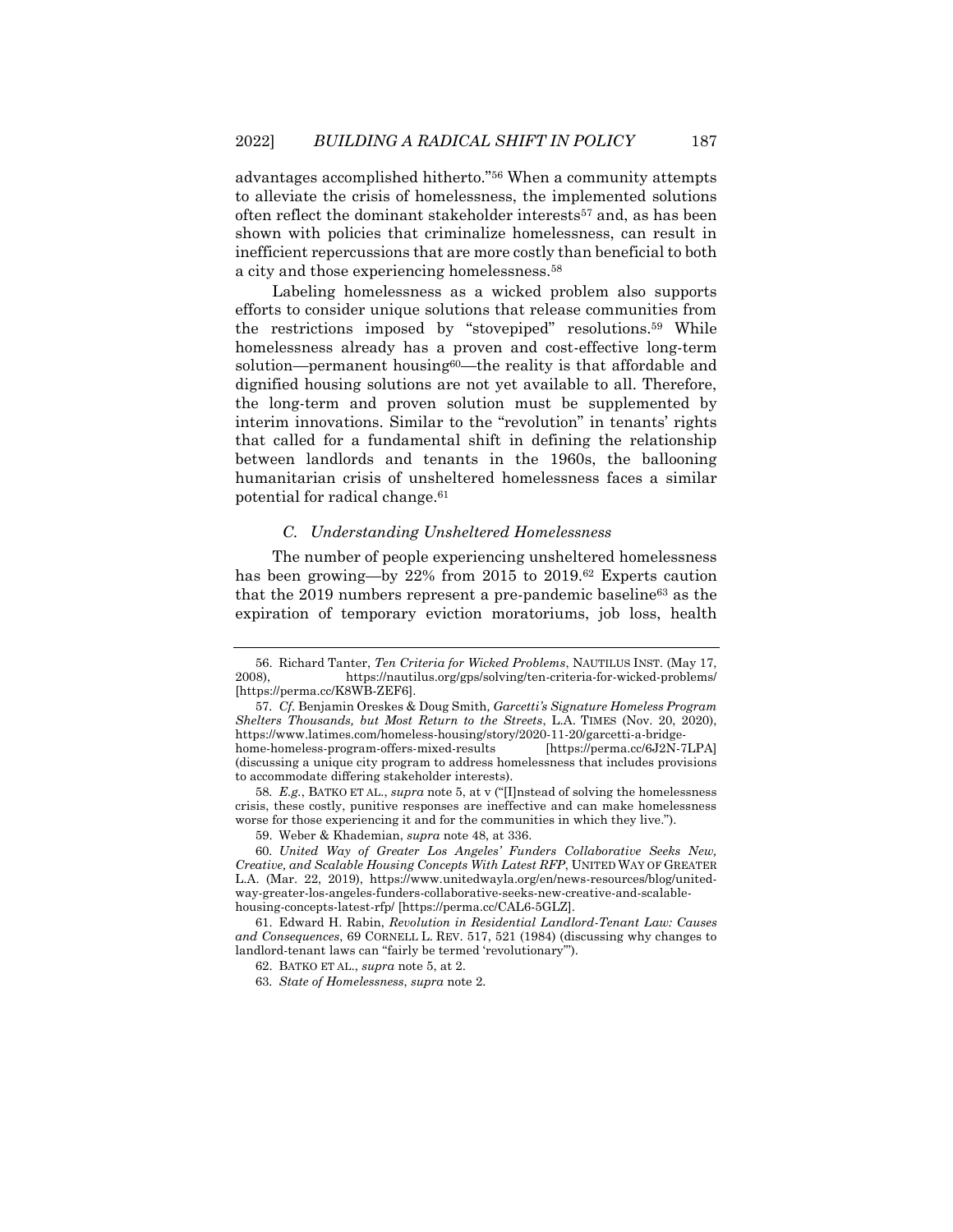expenses, and decreased shelter capacity will likely push a wave of individuals and families out of their homes, out of shelters, and to the streets.<sup>64</sup> The increasing number of people experiencing unsheltered homelessness is particularly concerning as most people living and sleeping outside experience chronic homelessness, need to perform life-sustaining activities in public, and cope with frequent visits and demands from law enforcement often responding to complaints submitted by community members.<sup>65</sup> Further, when compared to individuals in shelters, people experiencing unsheltered homelessness are more likely to have physical health, mental health, and substance use conditions.<sup>66</sup>

#### <span id="page-12-0"></span>1. Encampments

Through efforts to develop community and enhance safety, people experiencing unsheltered homelessness may seek out encampments—sometimes referred to as tent cities or homeless camps.<sup>67</sup> Encampments are group-living environments in public spaces where people experiencing homelessness live in temporary

67. Rankin, *supra* not[e 13,](#page-3-0) at 111.

<sup>64</sup>*. See* Chris Arnold, '*Tsunami' of Evictions Feared as Extra \$600 Unemployment Payments End*, NAT'L PUB. RADIO (July 24, 2020), https://www.npr.org/2020/07/24/894996949/concern-over-evictions-rise-as-covid-19 unemployment-benefits-expire [https://perma.cc/49LY-6JKY]; GENE FALK, JAMESON A. CARTER, ISAAC A. NICCHITTA, EMMA C. NYHOF & PAUL D. ROMERO, CONG. RSCH. SERV., UNEMPLOYMENT RATES DURING THE COVID-19 PANDEMIC: IN BRIEF (2020) (describing job loss during the COVID-19 pandemic); *see, e.g.*, Jessica Lee, *How Homeless Shelters Across Minnesota Are Scrambling to Prevent the Spread of COVID-19*, MINNPOST (Mar. 31, 2020), https://www.minnpost.com/health/2020/ 03/how-homeless-shelters-across-minnesota-are-scrambling-to-prevent-the-spread-

of-covid-19/ [https://perma.cc/9KJ9-4LNU] (describing the decreased shelter capacity in Minnesota).

<sup>65.</sup> 2019 AHAR, *supra* note [3,](#page-1-1) at 4 (finding that two-thirds of individuals experiencing chronic homelessness were also staying in places not meant for human habitation); *see* JANEY ROUNTREE, NATHAN HESS & AUSTIN LYKE, CAL. POL'Y LAB, HEALTH CONDITIONS AMONG UNSHELTERED ADULTS IN THE U.S. 6 (2019) ("Unsheltered individuals report ten times as many police contacts on average (21 compared to 2) in the previous six months, and were approximately nine times as likely to report they had spent at least one night in jail in the last six months (81% vs. 9%) [when compared to sheltered individuals]."); Chris Herring, *Complaint-Oriented Policing: Regulating Homelessness in Public Space*, 84 AM. SOC. REV. 769, 770 (2019) (analyzing the role of "quality-of-life policing" in responding to "visible poverty").

<sup>66.</sup> ROUNTREE ET AL., *supra* note [65,](#page-12-0) at 3–6; *see* Ann Elizabeth Montgomery, Dorota Szymkowiak, Jessica Marcus, Paul Howard & Dennis P. Culhane, *Homelessness, Unsheltered Status, and Risk Factors for Mortality: Findings From the 100 000 Homes Campaign*, 131 PUB. HEALTH REPS. 765, 765 ("Studies show that people living in unsheltered situations are at increased risk for premature  $death \ldots$ .").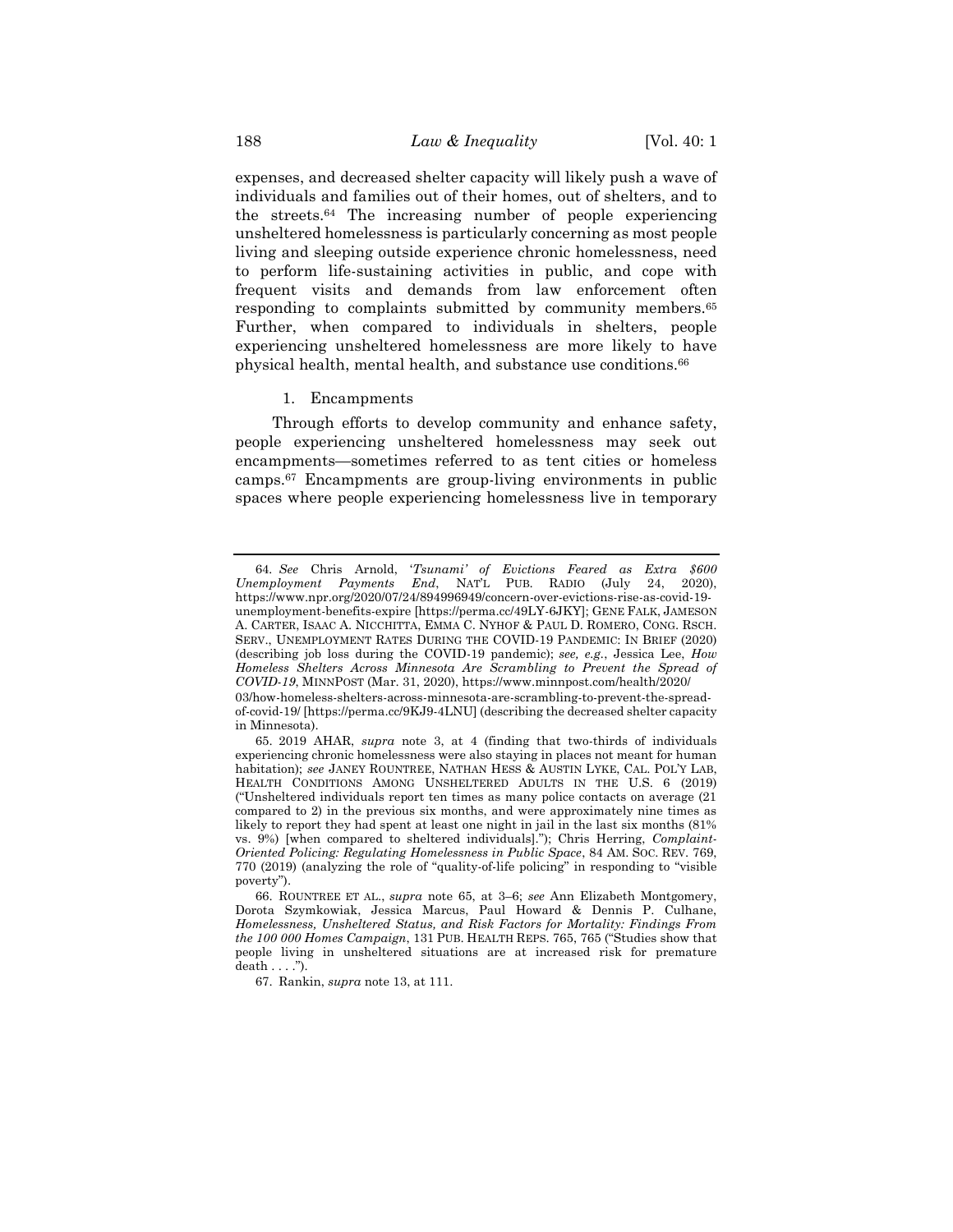structures or tents.<sup>68</sup> In a 2017 study, the National Homelessness Law Center reported a dramatic increase in the number of encampments over the past decade, impacting every state in the country.<sup>69</sup>

While encampments may provide safety, community, and independence to occupants, they frequently fail to fully address the vulnerability caused by exposure to the elements and lack of access to waste management and restroom facilities.<sup>70</sup> Encampments are also often the subject of community concern due to their visibility,<sup>71</sup> potential to impact safety, and unsanitary conditions.<sup>72</sup> The public concern prompts a variety of responses, depending on the community.<sup>73</sup> Some municipalities formally criminalize the existence of encampments by creating legislative mechanisms to cite encampment occupants for various municipal code violations, 74 while others provide official permits for encampments to exist with support that can include running water, bathroom facilities, and other services.<sup>75</sup> Some cities also allow for informal sweeps—

71. See SAMIR JUNEJO, SEATTLE UNIV. SCH. OF L. HOMELESS RTS. ADVOC. PROJECT, NO REST FOR THE WEARY: WHY CITIES SHOULD EMBRACE HOMELESS ENCAMPMENTS 14 (Suzanne Skinner & Sara K. Rankin eds., 2016) for a discussion about how the visibility of encampments can "bring the issue of homelessness to the attention of the community and policymakers . . . [as] a form of advocacy."

72*. But see id.* at 7–8, 10 (noting that public safety concerns due to encampments often come from "isolated violent incidents rather than general trends . . . . Violence and criminal activity are not exclusive to homeless encampments . . . . Just because criminal activity can occur at encampments does not make them inherently unsafe").

73. See *id.* at 2–7 for a comprehensive discussion about the various types of encampments in municipalities throughout the United States—including authorized encampments, encampments on private property, and unauthorized encampments.

74. Terrah Glenn, *Solving Unsheltered Homelessness*, NAT'L LEAGUE OF CITIES (Nov. 12, 2019), https://www.nlc.org/article/2019/11/12/solving-unshelteredhomelessness/ [https://perma.cc/GY7P-45CG] ("Local governments, under political pressure from community stakeholders to eliminate these nuisance factors, have responded by passing and enforcing laws that effectively criminalize homelessness.").

75*. See* REBECCA COHEN, WILL YETVIN & JILL KHADDURI, U.S. DEP'T OF HOUS. & URB. DEV., UNDERSTANDING ENCAMPMENTS OF PEOPLE EXPERIENCING

<span id="page-13-2"></span><span id="page-13-0"></span>

<span id="page-13-1"></span><sup>68.</sup> TENT CITY, *supra* note [50,](#page-10-0) at 28.

<sup>69</sup>*. Id.* at 7; *see* Rankin, *supra* note [13,](#page-3-0) at 111 ("The growing number of unauthorized encampments reflect the reality that many cities lack sufficient emergency shelter and transitional housing. With no safe and legal place to go, many homeless people find community in unauthorized encampments.").

<sup>70</sup>*. See, e.g.*, Jessica H. Leibler, Daniel D. Nguyen, Casey León, Jessie M. Gaeta & Debora Perez, *Personal Hygiene Practices Among Urban Homeless Persons in Boston, MA*, 14 INT'L J. ENV'T RSCH. & PUB. HEALTH 928, 928 (2017) ("Persons experiencing homelessness in the United States experience significant barriers to self-care and personal hygiene, including limited access to clean showers, laundry and hand washing facilities."); Rankin, *supra* note [13,](#page-3-0) at 111 ("Encampments can offer several benefits to people experiencing homelessness, such as a sense of safety, security, community, autonomy, stability . . . .").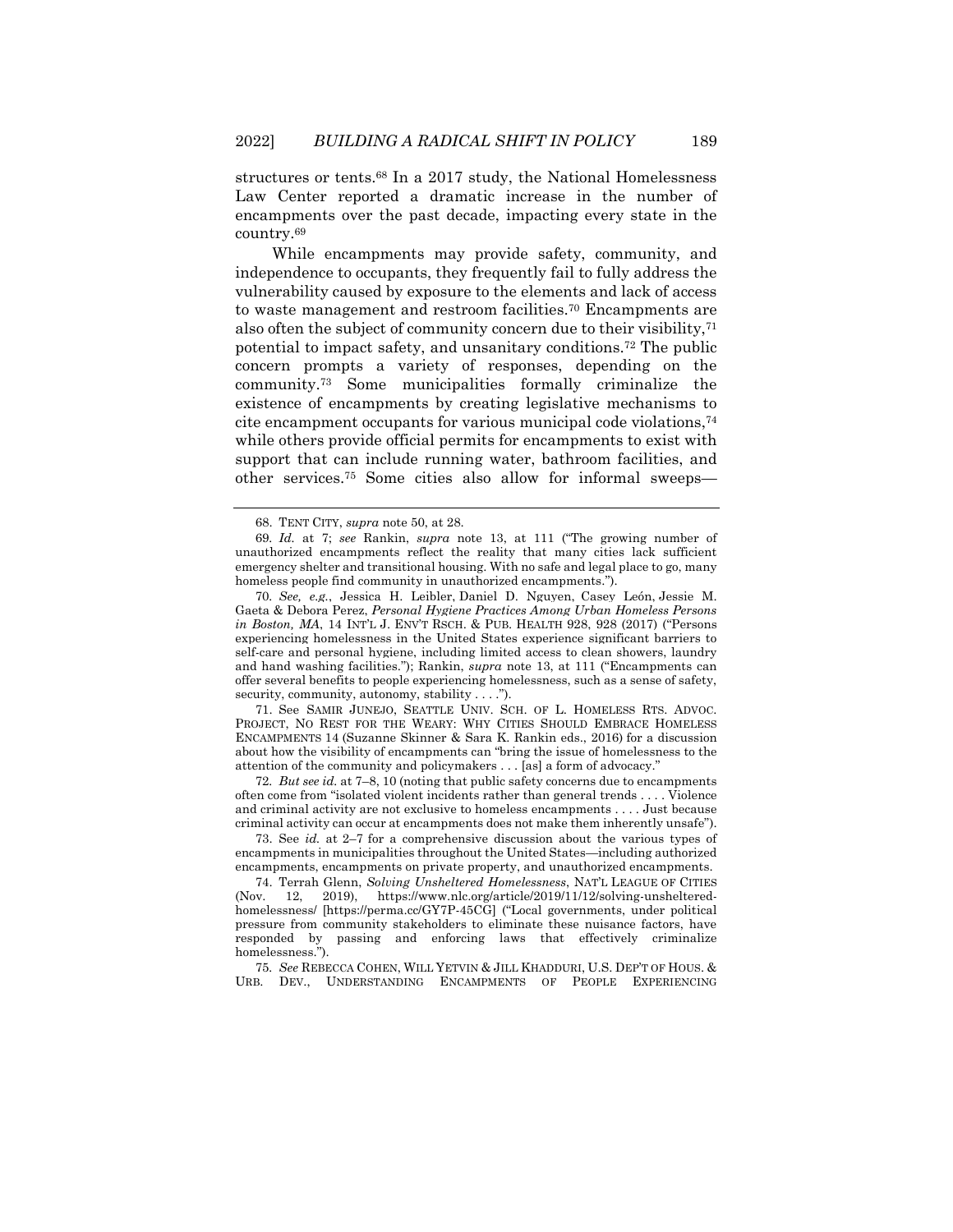encampment evictions—an expensive process during which law enforcement can uproot encampment occupants and force those experiencing unsheltered homelessness to move to a new space, often losing important property and contact with homeless services providers in the process.<sup>76</sup> The nature of sweeps can vary community to community—some municipalities require notice and case management outreach prior to sweeps and will store remaining personal belongings for a certain period of time following sweeps.<sup>77</sup> Other communities will use extreme measures—including violent property destruction—to clear people experiencing homelessness from encampments.<sup>78</sup>

#### 2. Shelters

In colder climates where living outside during winter can be life-threatening, there is often a large shelter system. Consequently, those that remain unsheltered in colder climates are often those with "high rates of disability and mental health issues,

HOMELESSNESS AND COMMUNITY RESPONSES: EMERGING EVIDENCE AS OF LATE 2018, at 1 (2019) [hereinafter UNDERSTANDING ENCAMPMENTS]; JUNEJO, *supra* note [71,](#page-13-0) at 4 (explaining Seattle's city-sanctioned encampments to which the city provides "city funds for their operations, access to public property, access to social services, and funding for case management services").

<sup>76</sup>*. See* HOUSING NOT HANDCUFFS, *supra* note [9,](#page-2-0) at 40 (explaining that sweeps displace people experiencing homelessness from public spaces, cause the loss or destruction of property, disrupt access to case management and health resources, and impose significant costs on cities like Los Angeles, which spends \$31 million on encampment evictions annually); Rankin, *supra* note [13,](#page-3-0) at 113 (discussing how encampment sweeps often violate the Fourth Amendment and "inflict real and lasting damage on people experiencing homelessness . . . . [by] exact[ing] significant emotional and psychological tolls on encampment residents"); Rick Paulas, *Encampment Sweeps Take Away Homeless People's Most Important Belongings*, VICE (Mar. 4, 2020), https://www.vice.com/en/article/v74pay/encampment-sweepstake-away-homeless-peoples-most-important-belongings [https://perma.cc/YR3H-549V] ("Activists have dubbed [encampment sweeps as] the 'leafblower approach' to solving homelessness, essentially scattering people without hint or suggestion where they should go."); BATKO ET AL., *supra* note [5,](#page-2-1) at 8 ("[B]ecause sweeps are often conducted by or with the participation of police, they increase the likelihood that a person experiencing homelessness will have a negative interaction with police and receive a citation or be arrested."). *Cf. Interim Guidance on People Experiencing Unsheltered Homelessness*, CTRS. FOR DISEASE CONTROL & PREVENTION (Mar. 23, 2021), https://www.cdc.gov/coronavirus/2019-ncov/community/homeless-shelters/ unsheltered-homelessness.html#prevention [https://perma.cc/6CVF-SXL3] (explaining the CDC's recommendation that communities avoid evicting encampments due to the risk that sweeps could spread the virus throughout the community).

<sup>77</sup>*. See* HOUSING NOT HANDCUFFS, *supra* not[e 9,](#page-2-0) at 24–25.

<sup>78.</sup> JUNEJO, *supra* note [71,](#page-13-0) at 15 ("In 2007, police in St. Petersburg, Florida seized 20 tents in an encampment using scissors, box cutters, and other blades to cut them down. 'I was in the tent when they started cutting. It was very reckless of them,' said one of the residents, who was asleep when the police arrived.").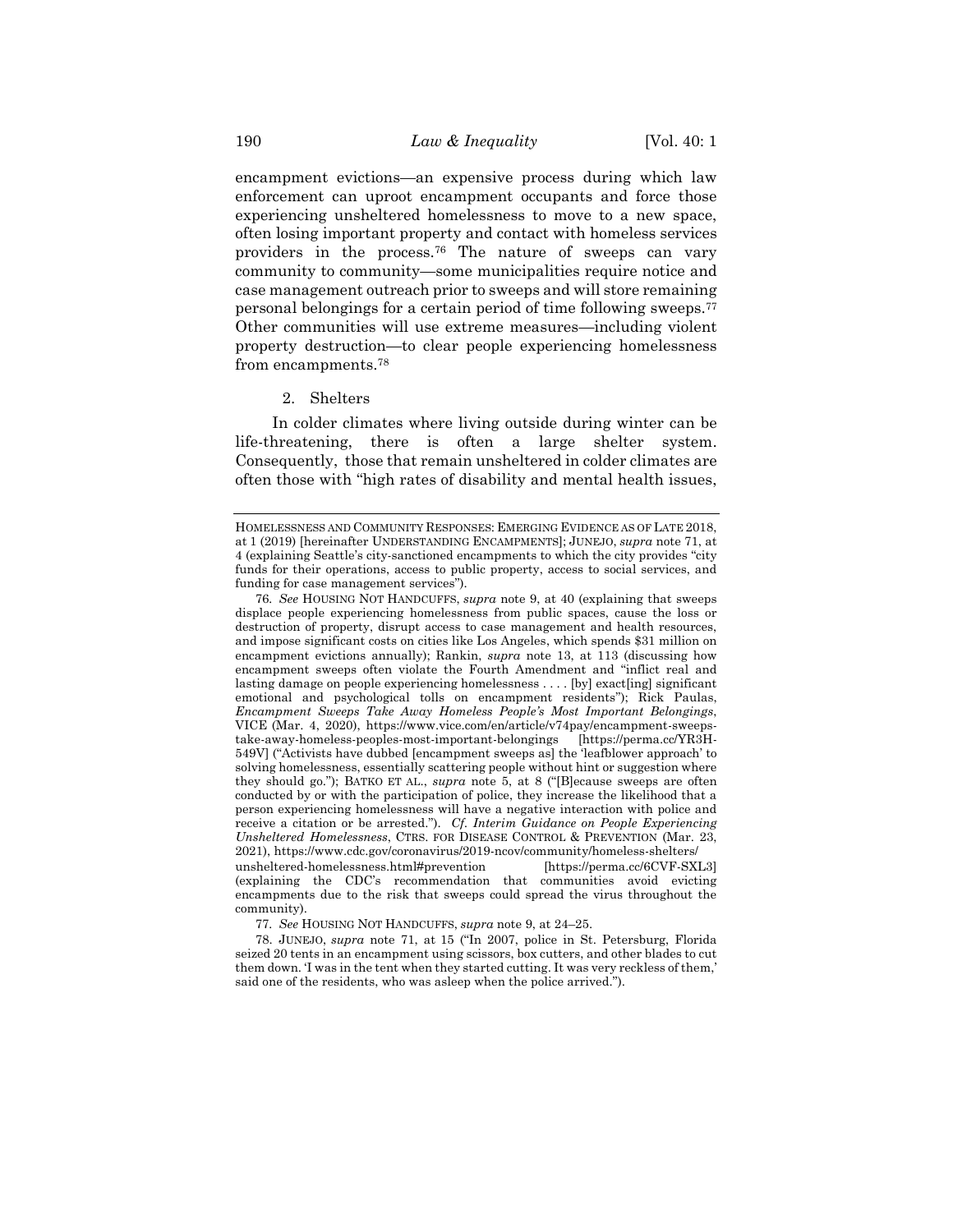<span id="page-15-1"></span>which may create challenges to entering shelters." <sup>79</sup> In regions with warmer climates, limited shelter availability creates an unsheltered population with "a greater mix of people, including those who do not have behavioral health disabilities but are unable to access shelter for other reasons."<sup>80</sup> While many people experiencing unsheltered homelessness seek out shelter and accept emergency housing when it is available, the shelter system may not be for everyone—creating the misconception that people experiencing homelessness are service-resistant or "want to be homeless."81 If a shelter bed is available, 82 refusing shelter is often a reflection of deeper variables including, but not limited to, logistical barriers imposed by shelter rules or religious affiliation, mental health conditions, and distrust of those offering assistance.<sup>83</sup> For example, some shelters enforce curfews, forcing those experiencing homelessness with jobs to choose between work and a space to sleep inside if the curfew and working hours conflict.<sup>84</sup>

82*. See* Joy Moses, *Coming Up Short for Individuals: Why Bed Counts Make a Difference*, NAT'L ALL. TO END HOMELESSNESS BLOG (Feb. 6, 2019), https://endhomelessness.org/coming-up-short-for-individuals/

[https://perma.cc/9W3J-GBNQ] ("Across America, providers only had enough yearround beds to serve 52[%] of [individuals experiencing homelessness] . . . . Bed availability varies greatly from one state to the next. Some states can offer beds to almost everyone who needs one. They include Maine (which has capacity for 95[%] of homeless individuals), West Virginia (94[%]), Kansas (93[%]), Delaware (93[%]), and New York (88[%]). (Of note, New York City has established a legal right to shelter.) Other states are clearly struggling in this area. California, the state with the largest number of homeless people, is only able to offer year-round beds to 21[%] of individuals experiencing homelessness.").

83*. Cf. Talk of the Nation: Why Some Homeless Choose the Streets Over Shelters*, NAT'L PUB. RADIO (Dec. 6, 2012), https://www.npr.org/2012/12/06/166666265/whysome-homeless-choose-the-streets-over-shelters [https://perma.cc/95TZ-5H5L] ("All I can say is that my fear of the unknown, of what might be waiting for me at that shelter, was worse than my fear of the known risk, you know, of staying out on the street. That was where I was comfortable. And I think people, we're creatures of habit. We get comfortable in the most uncomfortable positions, and that just becomes home.").

84*. See id.* ("The shelter where I stayed briefly, you had to be in line. They technically opened at 7:00, but you had to be in line at 4:30 in the afternoon to be

<sup>79.</sup> UNDERSTANDING ENCAMPMENTS, *supra* note [75,](#page-13-1) at 7; *see supra* Table 1 for the definition of "shelter."

<span id="page-15-0"></span><sup>80.</sup> UNDERSTANDING ENCAMPMENTS, *supra* note [75,](#page-13-1) at 7.

<sup>81</sup>*. See, e.g.*, Ruth Gourevitch & Mary K. Cunningham, *Dismantling the Harmful, False Narrative That Homelessness Is a Choice*, URB. INST. BLOG (Mar. 27, 2019), https://www.urban.org/urban-wire/dismantling-harmful-false-narrativehomelessness-choice [https://perma.cc/N9LZ-EWJR] (explaining that the "most common misconception" about people experiencing homelessness is that "they want to be homeless"); Joy H. Kim, *The Case Against Criminalizing Homelessness: Functional Barriers to Shelters and Homeless Individuals' Lack of Choice*, 95 N.Y.U. L. REV. 1150, 1156 (2020) ("[N]ot all shelters are a viable choice for persons experiencing homelessness . . . .").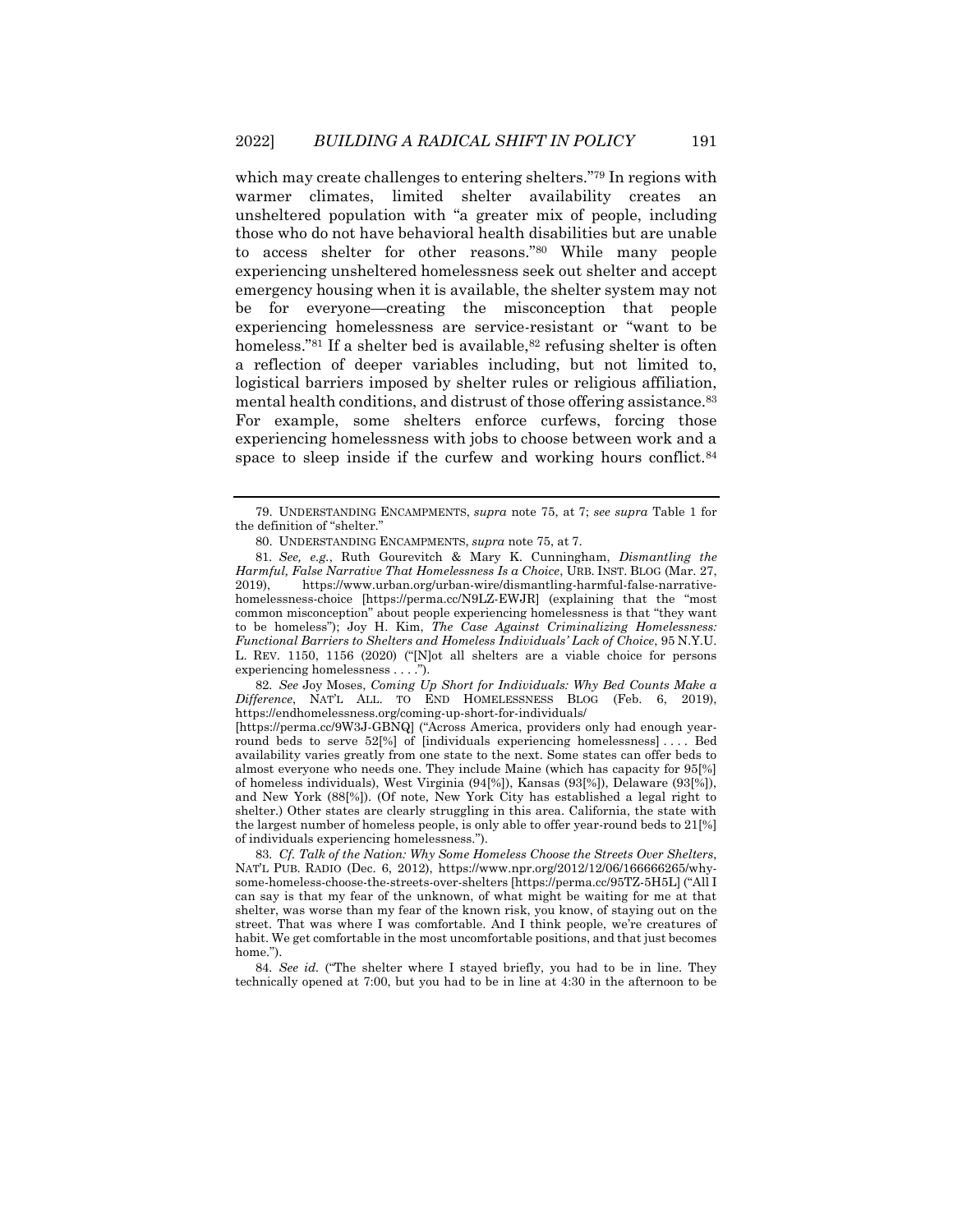Some shelters do not allow pets or partners to stay together, forcing families to separate in order to access a shelter space.<sup>85</sup> For some, mental health conditions such as schizophrenia can make a crowded shelter an unhealthy environment.<sup>86</sup> While street outreach teams work to develop relationships with people experiencing unsheltered homelessness to connect them to the best possible resources including shelters that can best respond to needs—building rapport can take time due to factors such as past negative experiences with social services or lost communication caused by a change in location following displacement mandated by law enforcement.<sup>87</sup> Ultimately, Housing First—"a homeless assistance approach that prioritizes providing permanent housing to people experiencing homelessness, thus ending their homelessness and serving as a platform from which they can pursue personal goals and improve their quality of life"—is proven to be a successful and cost-effective alternative to both unsheltered homelessness and the shelter

86*. See Talk of the Nation*, *supra* not[e 83](#page-15-0) (explaining that the "paranoia and the fear of large groups of people that comes along with schizophrenia," in part, deterred an individual from accessing shelter while experiencing homelessness).

able to get your bed back, and this is obviously not conducive to anyone who is not working bank hours."); Rick Paulas, *This Is Why Homeless People Don't Go to Shelters*, VICE (Feb. 24, 2020), https://www.vice.com/en/article/v74y3j/this-is-whyhomeless-people-dont-go-to-shelters [https://perma.cc/69KX-S3MK].

<sup>85</sup>*. See Talk of the Nation*, *supra* not[e 83](#page-15-0) ("[W]hen I was homeless, I had a dog. I used my dog as protection because I was just a single young woman on the streets . . . . [T]hey wouldn't let him in shelters . . . . I mean, my dog was kind of my family. And so we slept outside because I didn't want to have to give up my dog."); Gourevitch & Cunningham, *supra* note [81](#page-15-1) ("[People] may avoid shelters because of bed bugs, high rates of violence, or policies that prevent them from bringing their personal items or pets with them. Shelters may require sobriety or engagement in services. And couples are often split up when entering shelter, so some avoid it to stay together.").

<sup>87</sup>*. Cf.* SAN DIEGO CNTY., SAN DIEGO HOMELESS OUTREACH WORKER BEST PRACTICES 5 (2018) ("[T]he biggest challenge usually identified [for street outreach teams working with people experiencing homelessness] is unmanaged mental illness, which makes client engagement very difficult, particularly when individuals have a lack of insight to their symptoms or cannot provide informed consent. Other major challenges relate to a lack of client readiness, including fear of committing to a program or service requirements and lack of trust. On the systems level, most challenges revolve around limited resources, including difficulty contacting patients without phones or fixed addresses, distance and lack of transportation options, lack of language and interpretation services, and most importantly lack of readily available housing resources to offer clients (e.g., temporary or permanent housing)."); HOMELESS POL'Y RSCH. INST., HOMELESS OUTREACH: THE LOS ANGELES COUNTY CONTEXT 4 (2019) ("One of the primary goals of outreach workers is to gain the trust of the clients they are attempting [to] serve so that a lasting support relationship can develop .... However, several qualitative studies have noted that people experiencing homelessness, especially youth and veterans, tend to be distrustful of outreach workers and service provider staff.").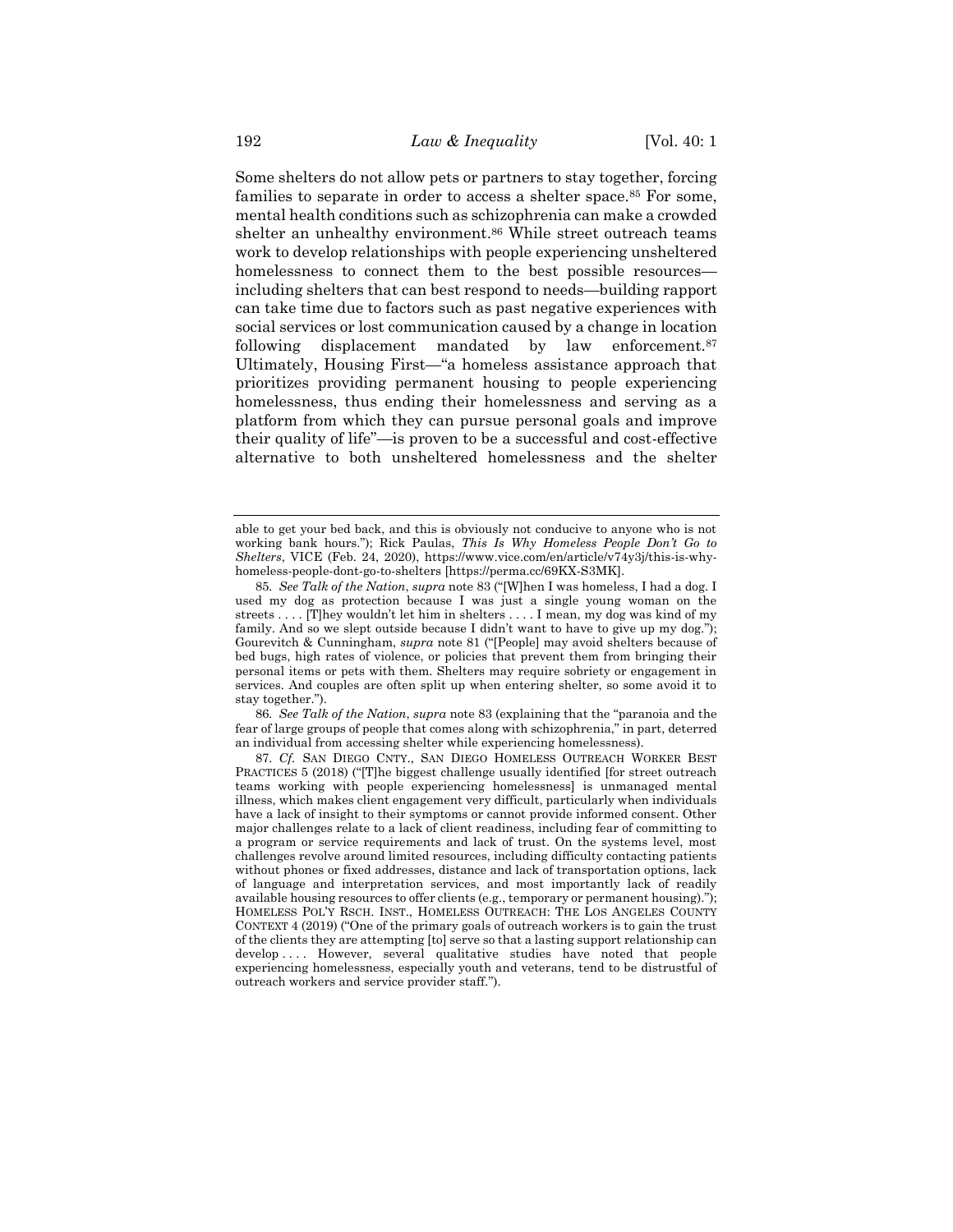system.<sup>88</sup> However, the lack of available affordable housing options, such as permanent supportive housing, 89 creates a reality with two alternatives for those experiencing homelessness: temporary shelter that may or may not be healthy $90$ —if beds are even available—and living outside.

# **II. Unsheltered Homelessness: A Crisis at a Breaking Point**

# <span id="page-17-0"></span>*A. City Responses to Unsheltered Homelessness*

While it is widely recognized that access to safe, affordable housing through the Housing First model is the proven, long-term, and most cost-effective solution to homelessness, the reality caused by the current inadequate housing supply cannot be ignored.<sup>91</sup> In response to that reality, some cities have implemented a variety of community-based solutions that bridge the gap between unsheltered homelessness and access to permanent housing.<sup>92</sup> For example, New York City has a year-round "right to shelter" that requires the City to offer shelter to any individual or family experiencing homelessness.<sup>93</sup> In Denver, the City opened two sanctioned—or, city-approved—encampments in December 2020.<sup>94</sup>

91. BATKO ET AL., *supra* note [5,](#page-2-1) at 2.

92. See Evans et al., *supra* note [89,](#page-17-0) for a discussion evaluating how different levels of government and private philanthropy have responded to homelessness.

93. Kevin Corinth & Grace Finley, *The Geography of Unsheltered Homelessness in the City: Evidence from "311" Calls in New York*, 60 J. REG'L SCI. 628, 629 (2020).

94. David Mullen, *Denver's Second Sanctioned Homeless Camp is Now Open and* 

<sup>88</sup>*. Housing First*, NAT'L ALL. TO END HOMELESSNESS (Apr. 20, 2016), https://endhomelessness.org/resource/housing-first/ [https://perma.cc/898N-NTR4].

<sup>89</sup>*. See* THE GAP, *supra* note [8,](#page-2-3) at 8 ("No state has an adequate supply of rental housing affordable and available for extremely low-income households."); EHREN DOHLER, PEGGY BAILEY, DOUGLAS RICE & HANNAH KATCH, CTR. ON BUDGET AND POL'Y PRIORITIES, SUPPORTIVE HOUSING HELPS VULNERABLE PEOPLE LIVE AND THRIVE IN THE COMMUNITY 1, 9 (2016) ("Supportive housing[ is] a highly effective strategy that combines affordable housing with intensive coordinated services . . . . A broad body of research shows that supportive housing effectively helps people with disabilities maintain stable housing . . . . Despite its effectiveness, few of the people who would benefit most from supportive housing actually receive it."). See William N. Evans, David C. Phillips & Krista Ruffini, *Policies to Reduce and Prevent Homelessness: What We Know and Gaps in the Research*, 40 J. POL'Y ANALYSIS & MGMT. 914, 931–35 (2021), for a comprehensive overview of supportive housing's history and program design.

<sup>90</sup>*. But see* U.S. INTERAGENCY COUNCIL ON HOMELESSNESS, KEY CONSIDERATIONS FOR IMPLEMENTING EMERGENCY SHELTER WITHIN AN EFFECTIVE CRISIS RESPONSE SYSTEM 5–6 (2017) (discussing the success of some shelters that operate with best practices including the provision of "[l]ow-[b]arrier [a]ccess" by "removing as many preconditions to entry as possible and responding to the needs and concerns of people seeking shelter" as well as "[a]ccommodating [p]artners, [p]ets, and [p]ossessions" by "inviting self-defined groups of friends and family to access and stay in shelter together," and "extending hours [for shelter access]").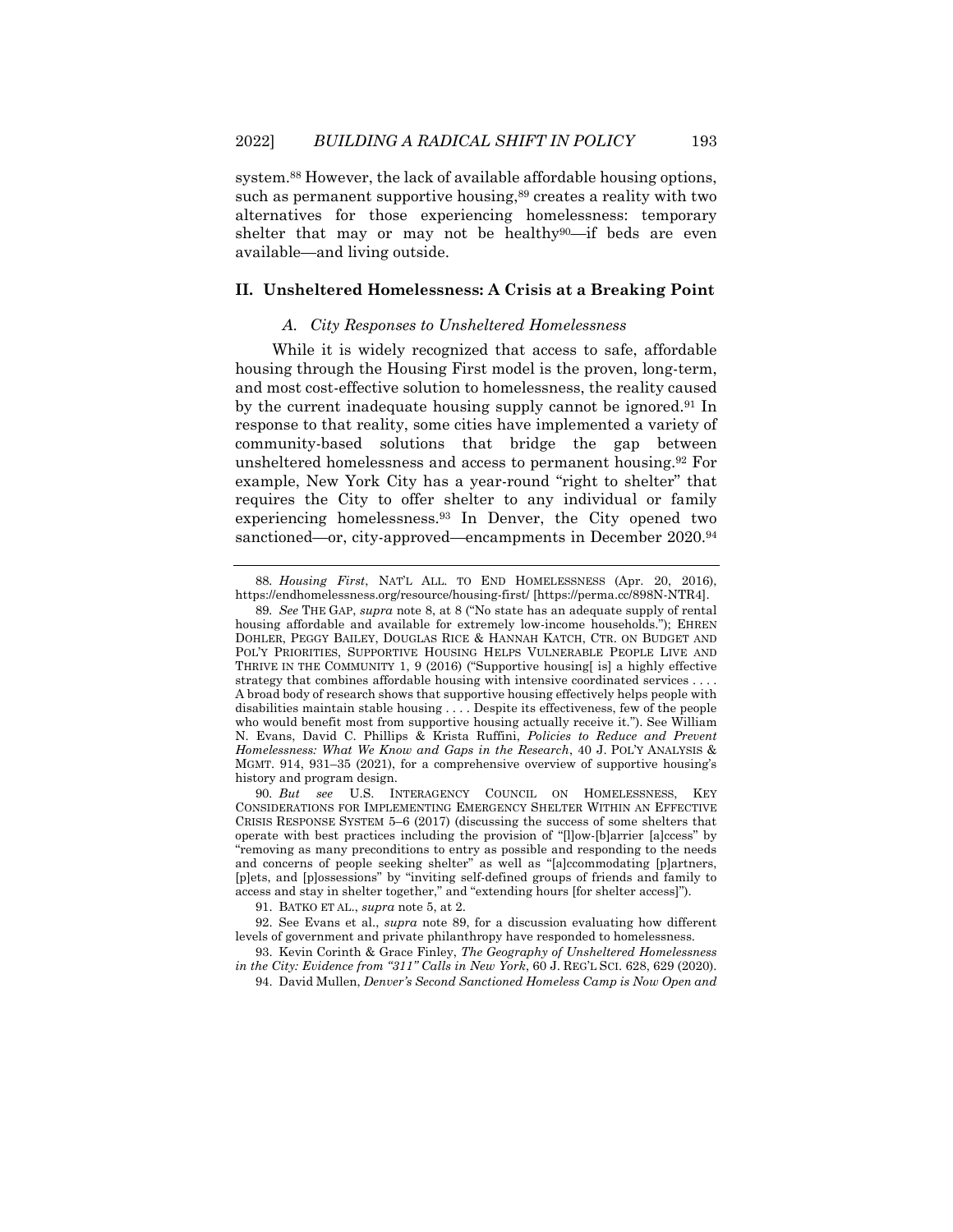In 2018, Los Angeles Mayor Eric Garcetti and the City Council declared an emergency shelter crisis and established A Bridge Home—an initiative to increase the supply of shelter beds and establish bridge housing in every City Council District.<sup>95</sup> While each approach is accompanied by well-documented strengths and weaknesses, the purpose of this Note is not to analyze, minimize, or advocate for the relative merits of innovative efforts.<sup>96</sup> Rather, this Note seeks to frame the conversation about municipal approaches to unsheltered homelessness from a different perspective: regardless of the relative effectiveness of innovative approaches to unsheltered homelessness, the crisis is at a breaking point because of the underlying prevalence of criminalization. As more cities lean on law enforcement and tools of criminalization to push people experiencing homelessness from one unsheltered location to another, cities not only undermine innovative efforts, but also exacerbate the crisis with costly, inefficient, and potentially unconstitutional efforts.<sup>97</sup>

# *B. The Criminalization of Homelessness*

The National Law Center on Homelessness & Poverty (Law Center) tracks municipal laws to create the only national-level report available regarding the criminalization of homelessness.<sup>98</sup> According to the Law Center, "people without housing are ticketed, arrested, and jailed under laws that treat their life-sustaining conduct—such as sleeping or sitting down—as civil or criminal offenses [while] cities routinely displace [people experiencing

96*. See, e.g.*, Oreskes & Smith, *supra* note [57](#page-11-0) (explaining the progress made by Los Angeles Mayor Eric Garcetti's A Bridge Home initiative).

*at Full Capacity*, COLO. POL. (Jan. 11, 2021), https://www.coloradopolitics.com/ denver/denvers-second-sanctioned-homeless-camp-is-now-open-and-at-full-capacity/ article\_d63e68bd-8189-5384-a8cf-ac96ad846d7d.html [https://perma.cc/587N-NHVM] (explaining that one of the encampments features thirty heated tents in an enclosed area, one hot meal per day, access to services from the Mental Health Center of Denver and other organizations, and 24/7 staffing—among other accommodations).

<sup>95</sup>*. A Bridge Home*, L.A. MAYOR ERIC GARCETTI, https://www.lamayor.org/ABridgeHome [https://perma.cc/R73Z-ZKMM] ("[W]hile we ramp up the work of building those permanent units, we must be equally impatient about finding safe places to sleep for people who are on the streets now. That's why Mayor Garcetti has launched a new plan called A Bridge Home—to give homeless Angelenos in every neighborhood a refuge in the community they already know and love, until they can be connected with a permanent home.").

<sup>97</sup>*. See* Trevor Bach, *Will Fines and Jail Time Fix the Homelessness Crisis?*, U.S. NEWS (Oct. 7, 2019), https://www.usnews.com/news/cities/articles/2019-10-07/uscities-are-increasingly-cracking-down-on-homelessness [https://perma.cc/74GR-SFYA].

<sup>98.</sup> HOUSING NOT HANDCUFFS, *supra* note [9,](#page-2-0) at 9.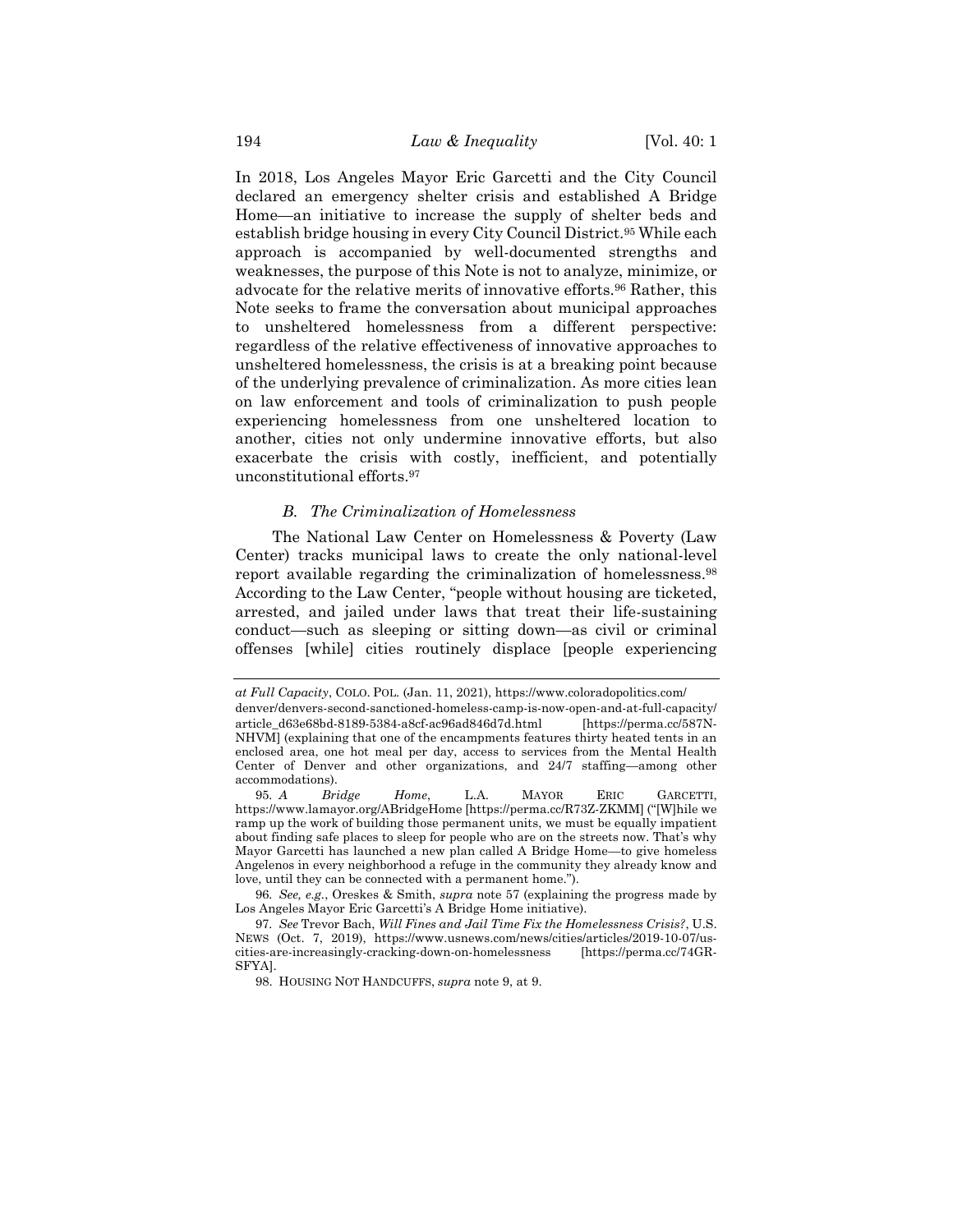<span id="page-19-0"></span>homelessness] from public spaces without providing any permanent housing alternatives."<sup>99</sup> In the 2019 report reviewing 187 cities, the Law Center found an increase in the prevalence of criminalization policies across the United States—both since 2006 and over the previous three years. 100

The proliferation of anti-homelessness laws include city regulations prohibiting camping in public,  $101$  sleeping in public,  $102$ sitting and lying down in public,<sup>103</sup> loitering,<sup>104</sup> soliciting donations,<sup>105</sup> food sharing,<sup>106</sup> storing property,<sup>107</sup> urinating and defecating in public,<sup>108</sup> and scavenging.<sup>109</sup> The laws may be facially neutral—not naming homelessness as criminal in itself—but the laws undoubtedly disproportionately impact people experiencing homelessness as they "discriminatorily target" and may be "selectively enforced against" those without permanent housing.<sup>110</sup>

102*. Id.* (describing that sleep is a life-sustaining human behavior and yet "city laws prohibiting sleeping in public have increased 50% since 2006").

103*. Id.* at 13.

104*. Id.* (describing laws related to "loitering, loafing, and/or vagrancy" as being "[s]imilar to historical Jim Crow, Anti-Okie, and Ugly laws . . . [that] grant police a broad tool for excluding visibly poor and homeless people from public places").

105*. Id.* (finding that 83% of the cities considered by the Law Center have at least one law restricting "begging in public").

106*. Id.* at 14.

107*. Id.* ("People experiencing homelessness often have no private place to secure their personal possessions. Laws that prohibit storing property in public space leave homeless people at constant risk of losing their property, including property needed for shelter, treatment of medical conditions, and proof of identity.").

108*. Id.* ("While cities have a legitimate interest in preventing the accumulation of urine and feces in public space, such interests cannot be met by criminalizing unavoidable bodily functions. If people do not have regular access to toilets, they will expel their human waste in areas other than toilets—they have no choice.").

109*. Id.* ("76% of cities prohibit rummaging, scavenging, or 'dumpster diving.'").

110. Kim, *supra* not[e 81,](#page-15-1) at 1152 (citing Sara K. Rankin, *Punishing Homelessness*, 22 NEW CRIM. L. REV. 99, 107 (2019)); HOWARD & TRAN, *supra* note [99,](#page-19-0) at 2 (citing Bob Egelko, *U.N. Panel Denounces Laws Targeting Homeless*, SF GATE (May 2, 2014), http://www.sfgate.com/opinion/article/U-N-panel-denounces-laws-targeting-

<sup>99</sup>*. Id.*; *see also* Rankin, *supra* note [13,](#page-3-0) at 107 ("Living in public often triggers criminal charges, such as loitering or trespassing. But living in public also commonly triggers civil infractions: a ticket imposing conditions and requirements, such as an order to show up to court, avoid an area for significant period of time, or pay a fee."); JOSHUA HOWARD & DAVID TRAN, SEATTLE UNIV. SCH. OF L. HOMELESS RTS. ADVOC. PROJECT, AT WHAT COST: THE MINIMUM COST OF CRIMINALIZING HOMELESSNESS IN SEATTLE AND SPOKANE (Sara Rankin ed., 2015) iii n.1 ("Civil violations often evolve into criminal violations because a homeless defendant fails to pay for the fine or cannot appear to contest it.").

<sup>100.</sup> HOUSING NOT HANDCUFFS, *supra* note [9,](#page-2-0) at 11.

<sup>101</sup>*. Id.* at 12 ("'Camping' bans are often written to cover a broad range of activities, including merely sleeping outside. They also often prohibit the use of any 'camping paraphernalia' which can make it illegal for unhoused people to use even a blanket.").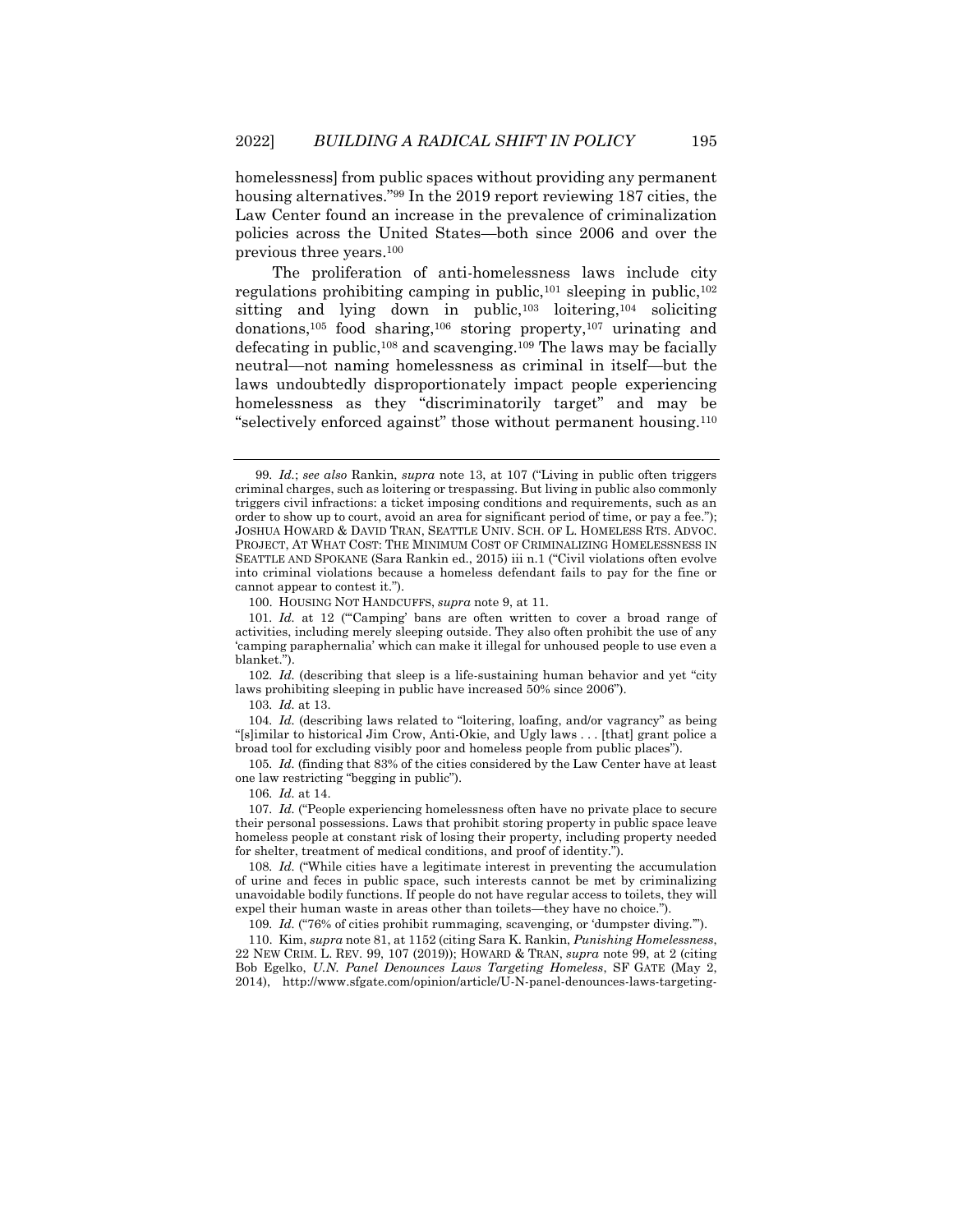For the purposes of this Note, the term "criminalization" also includes informal policies or procedures that may not result in criminal or civil penalties—such as "move-along warnings" and encampment evictions—practiced by cities and law enforcement.<sup>111</sup>

<span id="page-20-0"></span>Efforts to criminalize life-sustaining conduct—both formally and informally—are seen by some as the prioritization of those in positions of traditional property ownership<sup>112</sup> and the general interest of "expel[ling] visibly poor people from public space."<sup>113</sup>

homeless-5449307.php [https://perma.cc/9ZU8-AAG6]; Heidi Groover, *After SPD Sit-Lie Comments, Stuckart Proposes 'Bias-Free-Policing' Ordinance*, INLANDER (Sept. 22, 2014), http://www.inlander.com/Bloglander/archives/2014/09/22/after-spd-sit-liecomments-stuckart-proposes-bias-free-policing-ordinance [https://perma.cc/3WHS-U4GX]).

<sup>111</sup>*. See* U.S. INTERAGENCY COUNCIL ON HOMELESSNESS, SEARCHING OUT SOLUTIONS: CONSTRUCTIVE ALTERNATIVES TO THE CRIMINALIZATION OF HOMELESSNESS 5–6 (2012) [hereinafter USICH: SEARCHING OUT SOLUTIONS] ("[F]ormal and informal law enforcement policies are adopted to limit where individuals who experience homelessness can congregate, and punish those who engage in life-sustaining or natural human activities in public spaces."); Kim, *supra* note [81,](#page-15-1) at 1154 ("Some cities criminalize homelessness through more informal mechanisms, such as clearing homeless encampments or using police to reduce the visibility of homelessness on subways. These strategies are not necessarily documented in written policies or ordinances, and are thus more difficult to legally challenge . . . . [Cities] may use other laws—such as for illegal dumping or shopping cart possession—to cite homeless individuals.") (citing Letter from Andrew Cuomo,<br>N.Y. Governor, to MTA Board of Directors (July 12, 2019) N.Y. Governor, to MTA Board of Directors (July 12, 2019), https://www.governor.ny.gov/news/gover-cuomo-issues-letter-mta-board-directorsurging-them-address-part-reorganization-plan; Lauren Aratani, *'I'm Just Sleeping': Police Crack Down on Homeless in New York's Subways*, GUARDIAN (Oct. 12, 2019), https://www.theguardian.com/us-news-2019-oct-12-new-york-homeless-subwayspolice-crackdown [https://perma.cc/HMX8-9Y2X]; Cynthia Hubert, *Sacramento County Cleared Homeless Camps All Year, Now It Has Stopped Citing Campers*, SACRAMENTO BEE (Sept. 18, 2018), https://www.sacbee.com/news/local/homeless/

article218605025.html); Rankin, *supra* not[e 13,](#page-3-0) at 118 (explaining how "move-along warnings" may not result in formal citations, but are still a "form of criminalization that has 'detrimental consequences for wide swaths of the homeless population'" as "[s]uch warnings are a form of punishment, conducted under the explicit or implicit threat of criminal prosecution . . .") (quoting Christopher Herring, Dilara Yarbrough & Lisa Marie Alatorre, *Pervasive Penalty: How the Criminalization of Homelessness Perpetuates Poverty*, 67 SOC. PROBS. 131 (2020)) (citing Martin v. City of Boise, No. 145-35845, at 18–19 (9th Cir. Sept. 4, 2018)).

<sup>112</sup>*. See generally* Rankin, *supra* note [13,](#page-3-0) at 112 ("Advocates argue that privacy rights should not apply only to conventional homes with four walls and a lockable door[.]") (citing Evanie Parr, Note, *When a Tent is Your Castle: Constitutional Protection Against Unreasonable Searches of Makeshift Dwellings of Unhoused Persons*, 42 SEATTLE U. L. REV. 993 (2019)).

<sup>113</sup>*. Id.* at 102; *see also* USICH: SEARCHING OUT SOLUTIONS, *supra* note [111,](#page-20-0) at 5 ("Reflecting the frustration of business owners, community residents, and civic leaders who feel that street homelessness infringes on the safety, attractiveness and livability of their cities, some communities around the country are using, or considering using, the criminal justice system to minimize the visibility of people experiencing homelessness.").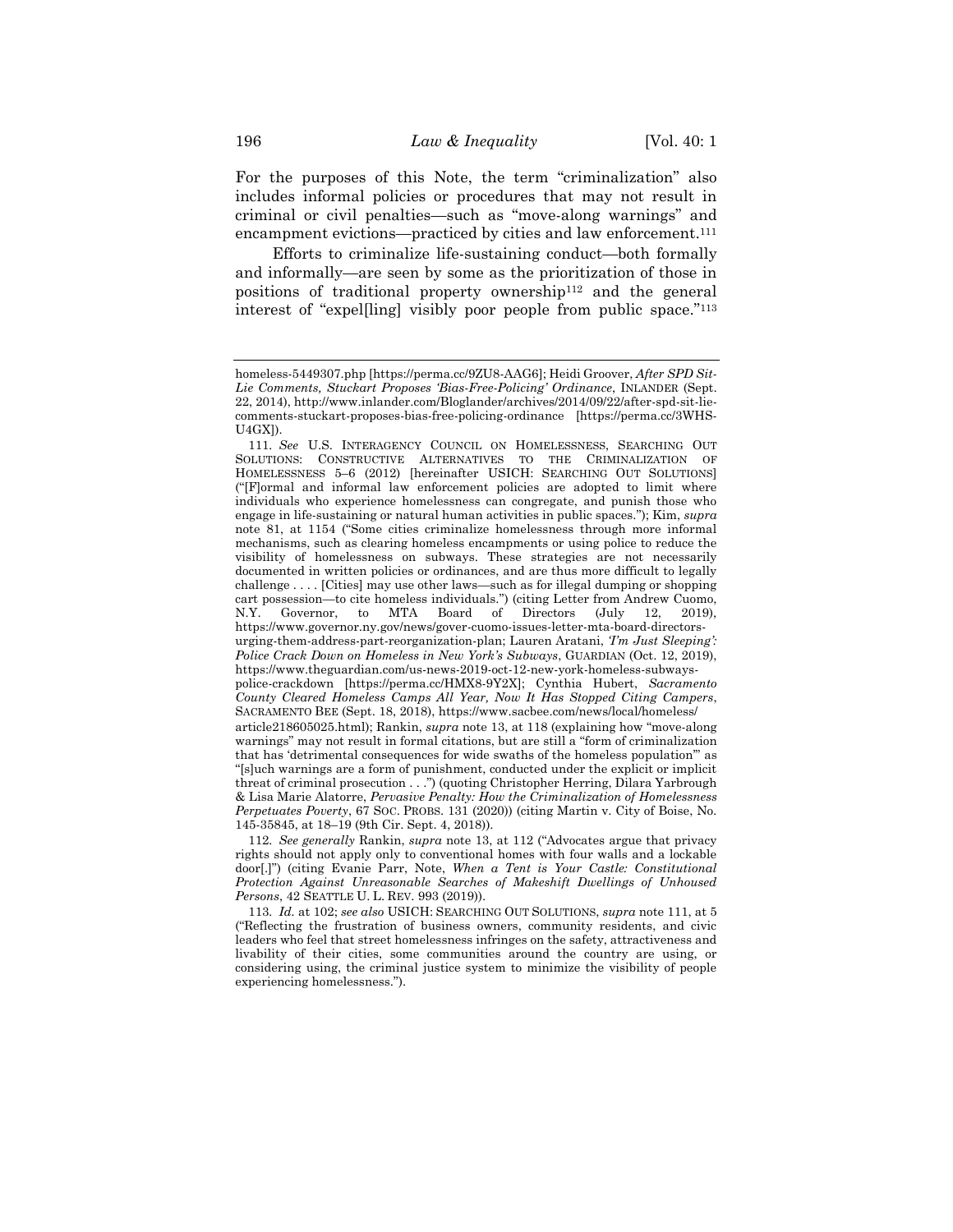Cities often cite public health,<sup>114</sup> safety, or concern over the impact on the local economy as the impetus behind the creation and enforcement of the previously stated criminalization policies.<sup>115</sup> However, criminalization fails to "solve" any of the previously stated concerns. Instead, criminalization might provide a temporary reprieve in the visibility of homelessness by shifting the concern to a new neighborhood. The collision of growing criminalization policies, more people experiencing unsheltered homelessness, and the decrease in both shelter and affordable housing capacity pushes the crisis towards a breaking point in need of an alternative approach.

#### 1. Criminalizing Homelessness is Costly and Inefficient

Criminalizing homelessness is expensive for cities and, therefore, taxpayers.<sup>116</sup> In a study from the state of Washington considering the direct costs of enforcing municipal ordinances targeted at people experiencing homelessness, the research revealed that Seattle spent "[a]n estimated 5-year minimum of \$2,300,000... [on] enforcing just 16% of the city's criminalization ordinances."<sup>117</sup> In 2014, Denver disclosed spending approximately \$750,000 to enforce "bans on panhandling and camping or sleeping

116. See Rankin, *supra* note [13,](#page-3-0) at 109 n.52, for an overview of studies reviewing the costs of criminalizing homelessness in Seattle, Spokane, Central Florida, Los Angeles, and San Francisco.

117. HOWARD & TRAN, *supra* note [99,](#page-19-0) at iii (noting that the figure underestimates the total costs of criminalization).

<sup>114</sup>*. But see* HOUSING NOT HANDCUFFS, *supra* note [9,](#page-2-0) at 15 ("[Criminalization policies] threaten public health by dispersing people who have nowhere to discard food waste and trash, to expel bodily waste, or to clean themselves and their belongings to more areas of the city, but with no new services to meet their basic sanitation and waste disposal needs.").

<sup>115</sup>*. See* HOWARD & TRAN, *supra* note [99,](#page-19-0) at 2 ("Although proponents tie [criminalization] to improved public safety and improved business, there is no evidence that criminalization ordinances accomplish either of these purported goals.") (citing Cathy Bussewitz, *New Laws Move the Homeless Out of Waikiki*, SEATTLE TIMES (Sept. 11, 2014), https://www.seattletimes.com/life/travel/new-lawsmove-the-homeless-out-of-waikiki/ [https://perma.cc/83U5-FZCZ]); BERKELEY L. POL'Y ADVOC. CLINIC, DOES SIT-LIE WORK: WILL BERKELEY'S "MEASURE S" INCREASE ECONOMIC ACTIVITY AND IMPROVE SERVICES TO HOMELESS PEOPLE, *available at* http://www.law.berkeley.edu.files/1023sit-lie2.pdf); *see generally* Katherine Beckett & Steve Herbert, *Penal Boundaries: Banishment and the Expansion of Punishment*, 35 L. & SOC. INQUIRY 1, 1–2 (2010) (discussing the outcomes of legal banishment as a form of "spatial exclusion" meant to "maintain order and exercise social control" over populations including those experiencing homelessness) (citing Benjamin Z. Kedar, *Expulsion as an Issue of World History*, 7 J. WORLD HIST. 165 (1996); STEVE HERBERT, POLICING SPACE: TERRITORIALITY AND THE LOS ANGELES POLICE DEPARTMENT (1997); Zygmunt Bauman, *Social Issues of Law and Order*, 40 BRIT. J. CRIMINOLOGY 205 (2000); MICHEL FOUCAULT, ABNORMAL: LECTURES AT THE COLLÈGE DE FRANCE 1974–1975 (Graham Burchell trans.) (2003)).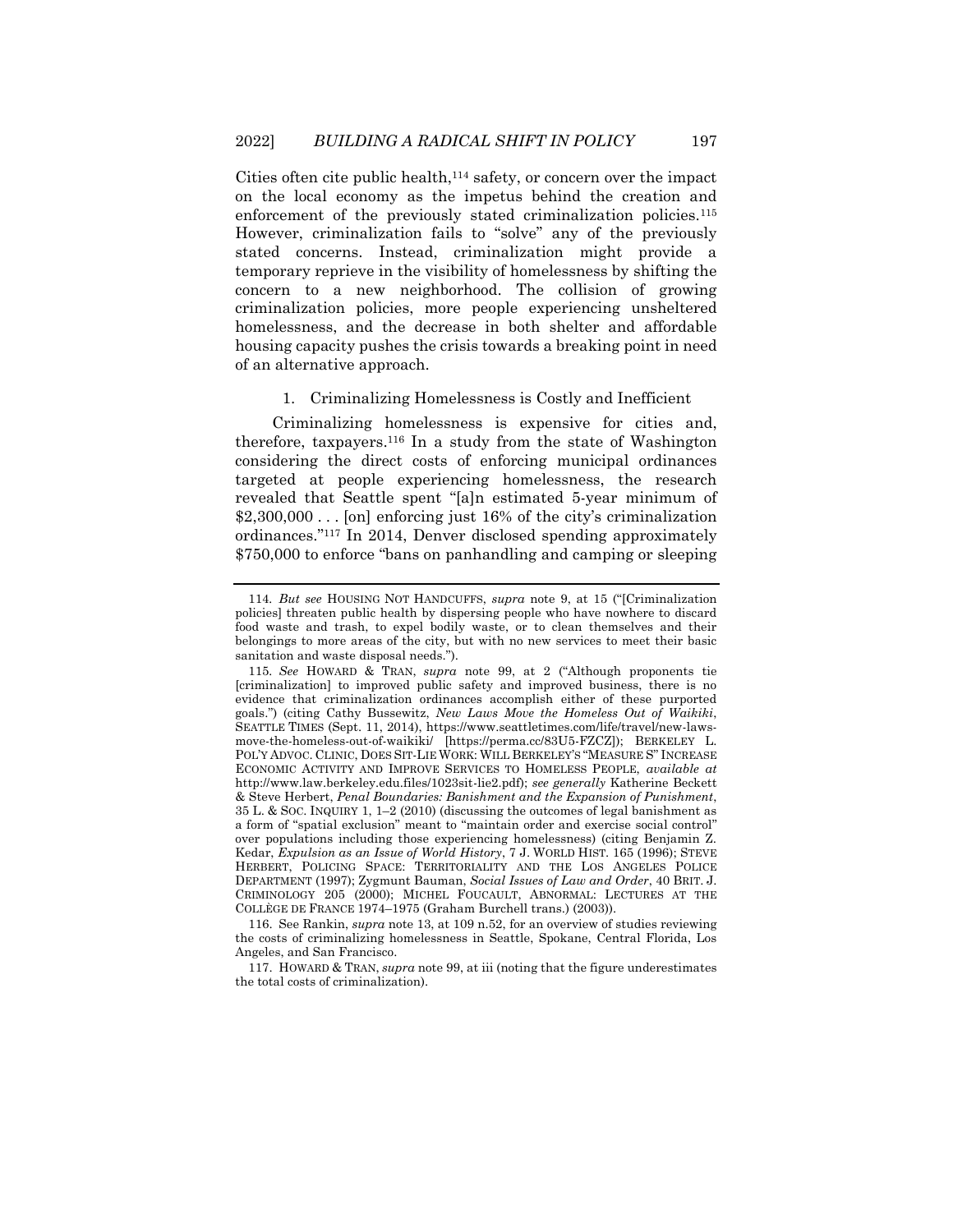in public spaces  $\dots$ ."<sup>118</sup> In Salt Lake City, 85% of the budget dedicated to homeless services is spent on policing.<sup>119</sup> In 2019, Los Angeles invested more than \$30 million in the departments responsible for the city's encampment sweeps.<sup>120</sup> Further, while criminalizing people experiencing homelessness becomes an increasingly popular municipal tool, the risk of costly litigation also increases as various jurisdictions grapple with the civil and human rights of people experiencing homelessness.<sup>121</sup>

Criminalizing homelessness also drains resources from the criminal legal system.<sup>122</sup> In 2015, the Department of Justice published an article that acknowledged the wasted law enforcement resources involved with citing and informally criminalizing people experiencing homelessness for doing life-sustaining activities.<sup>123</sup> As people experiencing homelessness are eleven times more likely to be arrested than the those not experiencing homelessness, some jurisdictions evidently invest a significant portion of city law enforcement resources towards short-term responses related to homelessness.<sup>124</sup>

Criminalizing homelessness also perpetuates poverty. While cities exercise criminalization measures as fast-acting tools to

122*. See* BATKO ET AL., *supra* note [5,](#page-2-1) at 7 ("Complaints from residents and businesses to police or public officials are often precursors to interactions between law enforcement officers and people enduring unsheltered homelessness . . . . [L]aw enforcement officers are often called to situations that involve homelessness (e.g., conflicts over use of and behavior in public spaces), which can result in arrests, citations, or other coercive measures, or 'complaint-oriented policing.'") (citing NO SAFE PLACE, *supra* note 16; Chris Herring, *Complaint-Oriented Policing: Regulating Homelessness in Public Space*, 84 AM. SOCIO. REV. 769 (2019)).

123. Tars, *supra* note [16](#page-3-1) ("[A]rresting people for performing basic life-sustaining activities like sleeping in public takes law enforcement professionals away from what they are trained to do . . . .").

<sup>118.</sup> BATKO ET AL., *supra* note [5,](#page-2-1) at 8–9.

<sup>119.</sup> HOUSING NOT HANDCUFFS, *supra* note [9,](#page-2-0) at 71.

<sup>120.</sup> Matt Tinoco, *LA Will Spend \$30M This Year on Homeless Sweeps. Do They Even Work?*, LAIST (Apr. 10, 2019), https://laist.com/2019/04/10/homeless\_sweeps\_ los\_angeles\_public\_health.php [https://perma.cc/7H67-Y7WX].

<sup>121.</sup> NO SAFE PLACE, *supra* note [16,](#page-3-1) at 31 ("Criminalization laws expose local governments to protracted and expensive litigation for violating homeless persons' civil and human rights.").

<sup>124.</sup> BATKO ET AL., *supra* note [5,](#page-2-1) at 8 ("[A] 2016 report by Los Angeles County found that \$100 million was spent on homelessness-related activities, with \$54 to \$87 million going to law enforcement activities . . . .") (citing FEI WU & MAX STEVENS, THE SERVICES HOMELESS SINGLE ADULTS USE AND THEIR ASSOCIATED COSTS: AN EXAMINATION OF UTILIZATION PATTERNS AND EXPENDITURES IN LOS ANGELES COUNTY OVER ONE FISCAL YEAR (2016)); *see also* HOUSING NOT HANDCUFFS, *supra* note [9,](#page-2-0) at 71 ("One in five people booked into jail in Seattle, Washington are homeless.") (citing David Kroman, *In Seattle, 1 in 5 People Booked Into Jail are Homeless*, CROSSCUT (Feb. 19, 2019), https://crosscut.com/2019/02/seattle-1-5 people-booked-jail-are-homeless [https://perma.cc/9NXP-XCJP]).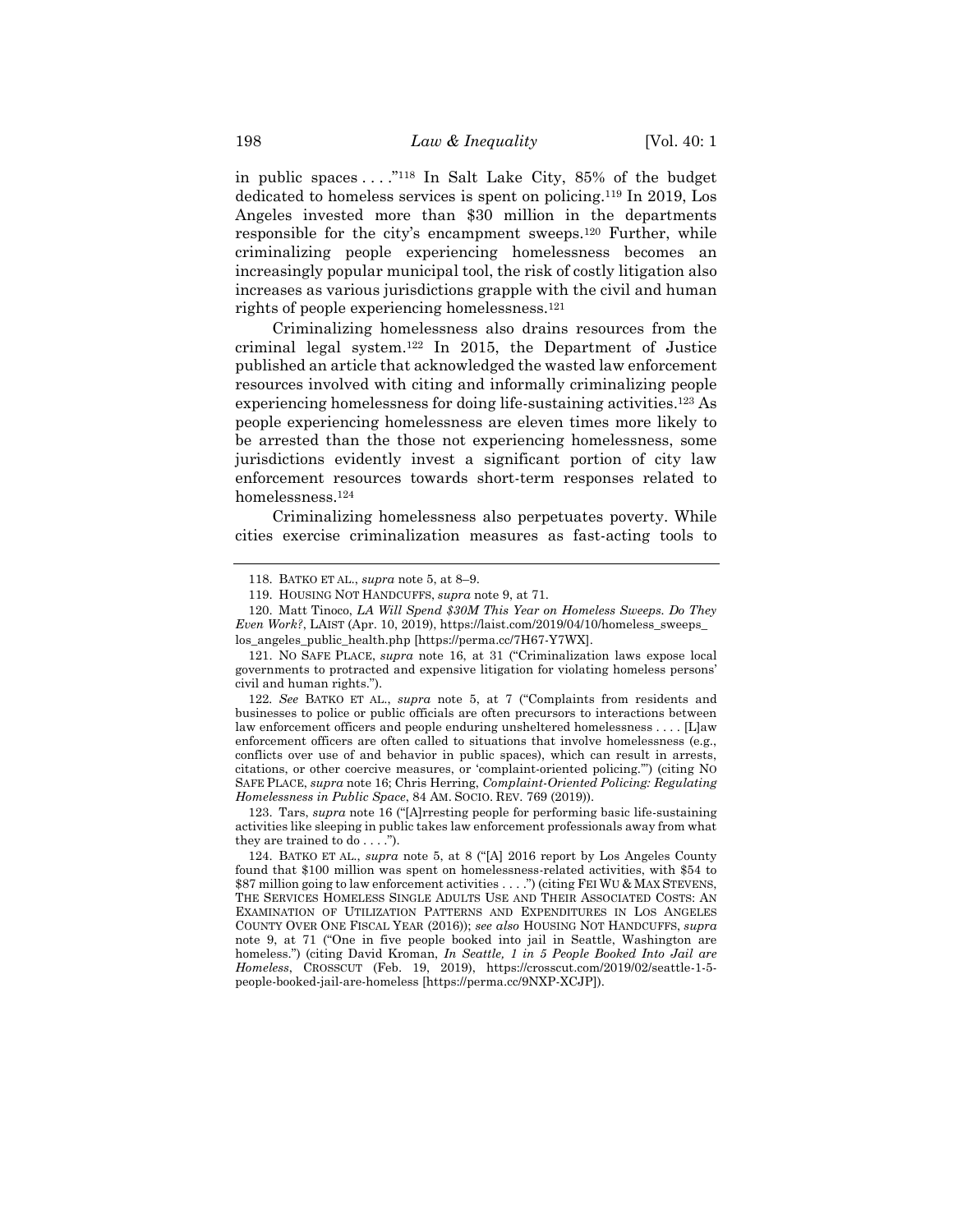respond to community complaints or to move the visibility of homelessness from one space to another, they ultimately keep individuals and families on the streets longer because "[o]nce individuals are saddled with a misdemeanor or a warrant, they are often rendered ineligible to access shelter, food, services, and other benefits that might support their ability to emerge from homelessness."<sup>125</sup> Therefore, laws that disproportionately impact people experiencing unsheltered homelessness do not address the roots of homelessness or contribute to the long-term solution of housing.

# 2. Criminalizing Homelessness Can Violate Rights and Expose Cities to Liability

The legal landscape interpreting the constitutional protections of individuals experiencing unsheltered homelessness is complex and varies from jurisdiction to jurisdiction. Part II, Section B.2 will provide a simplified overview of the web of litigation and scholarship exploring the legal protections available to neighbors experiencing unsheltered homelessness. Cities should be aware that criminalization policies—both formal and informal—can result in costly liability under nuanced constitutional interpretations as legal advocates bring successful claims under the First, Fourth, Eighth, and Fourteenth Amendments.<sup>126</sup>

<span id="page-23-0"></span>The First Amendment likely protects people experiencing homelessness from a city's enforcement of ordinances that prohibit panhandling.<sup>127</sup> In 2015, *Reed v. Town of Gilbert* allowed the

<sup>125.</sup> Rankin, *supra* note [13,](#page-3-0) at 108 (citing SUZANNE SKINNER, SEATTLE UNIV. HOMELESS RIGHTS ADVOC. PROJECT, SHUT OUT: HOW BARRIERS OFTEN PREVENT MEANINGFUL ACCESS TO EMERGENCY SHELTER (Sara Rankin ed., 2016), https://papers.ssrn.com/sol3/papers.cfm?abstract\_id=2776421

<sup>[</sup>https://perma.cc/U9VY-MF3G]); Alexandra Natapoff, *Misdemeanors*, 85 S. CAL. L. REV. 1313 (2012); *see also* HOUSING NOT HANDCUFFS, *supra* not[e 9,](#page-2-0) at 64 (discussing how interactions with the legal system can cause people experiencing homelessness to miss and lose existing work due to the time spent incarcerated or fighting charges—in addition to potentially disqualifying individuals from future work due to disclosure requirements on job applications).

<sup>126</sup>*. See* NAT'L L. CTR. ON HOMELESSNESS & POVERTY, HOUSING NOT HANDCUFFS: A LITIGATION MANUAL 8, 11 (2018) [hereinafter LITIGATION MANUAL] (explaining that since 2014, "most recent cases have upheld the legal rights" of people experiencing homelessness as "favorable results were obtained in 75% of cases challenging evictions of homeless encampments and/or seizure and destruction of homeless persons' belongings . . . 57% of cases challenging enforcement of camping and/or sleeping restrictions [and] 100% of cases challenging laws restricting begging and solicitation").

<sup>127</sup>*. See* Judith Welch Wegner & Matthew Norchi, *Regulating Panhandling:* Reed *and Beyond*, 63 S.D. L. REV. 579 (2019).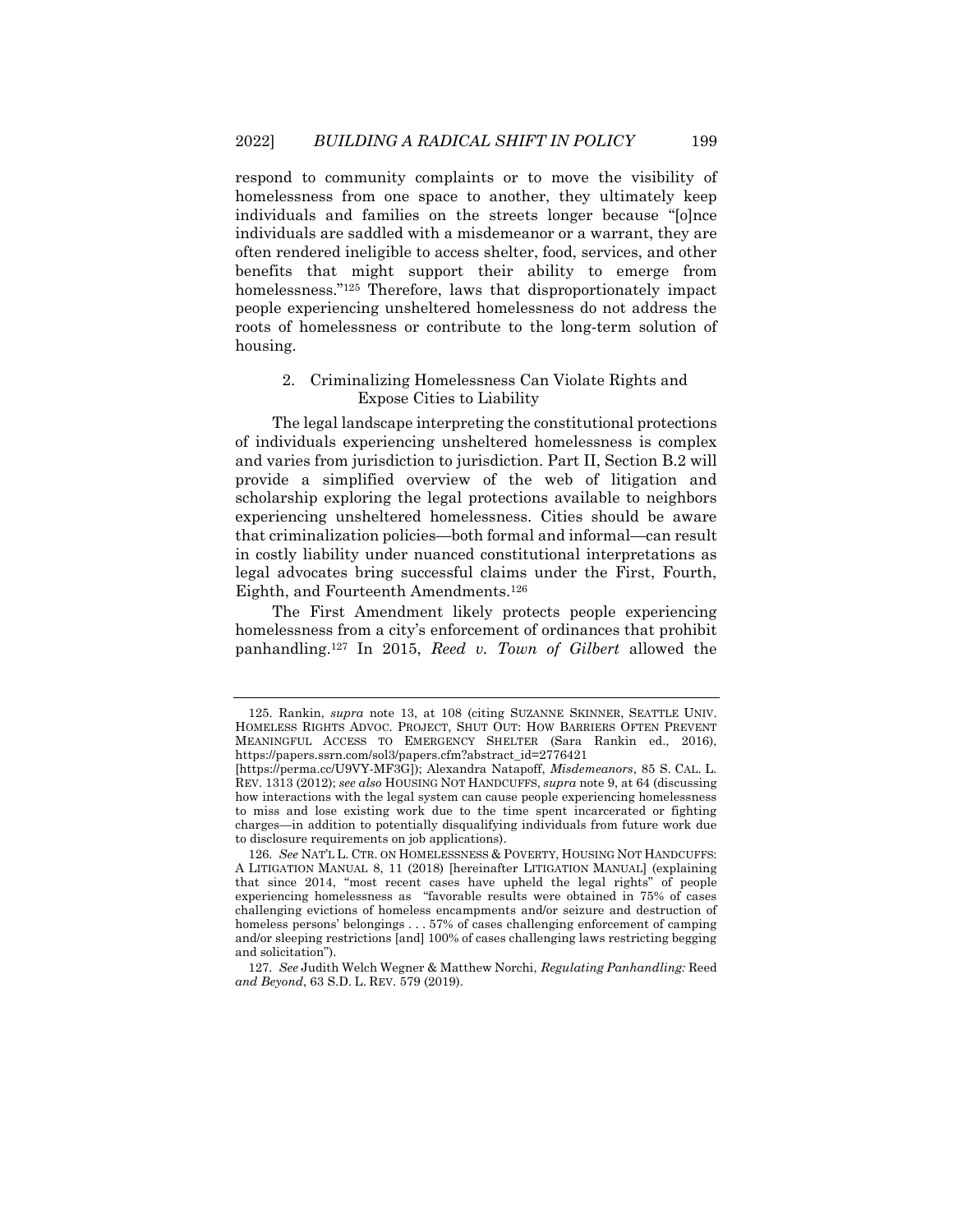Supreme Court to review local regulations on outdoor signage.<sup>128</sup> The Court found that local laws imposing "more stringent restrictions on [certain] signs than it does on signs conveying other messages . . . [constitute] content-based regulations of speech that cannot survive strict scrutiny."<sup>129</sup> Since the 2015 ruling, all challenges related to panhandling ordinances have found local measures to be unconstitutional, citing *Reed* as authority. 130

People experiencing homelessness "have a protected possessory interest in their property, and unreasonable interference with this protected property interest, such as through seizure and destruction of property during encampment sweeps, may violate the Fourth Amendment."<sup>131</sup> In *Lavan v. City of Los Angeles*, <sup>132</sup> Los Angeles city officials seized the belongings of several people experiencing homelessness while they temporarily left the items unattended on a public sidewalk.<sup>133</sup> The Ninth Circuit found that "by seizing and destroying Appellees' unabandoned legal papers, shelters, and personal effects, the City meaningfully interfered with Appellees' possessory interests in that property."<sup>134</sup> Some argue that *Lavan* provides an expansion in the Fourth Amendment protections guaranteed to people experiencing unsheltered homelessness in the Ninth Circuit because it provides "an alternative method through which [people experiencing homelessness can] vindicate their constitutional rights, and need not stake their Fourth Amendment claims . . . on a reasonable expectation of privacy."<sup>135</sup> Courts have also recognized due process claims under the Fourteenth Amendment when cities mishandle the property of people experiencing homelessness.<sup>136</sup>

<sup>128.</sup> Reed v. Town of Gilbert, 576 U.S. 155 (2015).

<sup>129</sup>*. Id.* at 159.

<sup>130.</sup> LITIGATION MANUAL, *supra* note [126,](#page-23-0) at 8, 11 (describing how the Seventh Circuit, in *Norton v. City of Springfield*, 806 F.3d 411 (7th Cir. 2015), found a city ordinance that prohibited the verbal solicitations of donations to be unconstitutional for lack of "compelling justification"); *see also* Thayer v. City of Worcester, 144 F. Supp. 3d 218 (D. Mass. 2015).

<sup>131.</sup> HOUSING NOT HANDCUFFS, *supra* not[e 9,](#page-2-0) at 77.

<sup>132.</sup> Lavan v. City of Los Angeles, 693 F.3d 1022 (9th Cir. 2012).

<sup>133</sup>*. Id.* at 1027.

<sup>134</sup>*. Id.* at 1030.

<sup>135.</sup> Benjamin G. Kassis, *Owning Property Without Privacy: How* Lavan v. City of Los Angeles *Offers Increased Fourth Amendment Protection to Skid Row's Homeless*, 46 LOY. L.A. L. REV. 1159, 1169 (2013) (citing *Lavan*, 693 F.3d at 1030).

<sup>136</sup>*. See* Rankin, *supra* note [13,](#page-3-0) at 113 (2019) (citing Mitchell v. City of Los Angeles, No. CV1601750SJOGJSX, 2016 WL 11519288 (C.D. Cal. Apr. 13, 2016)); *see also* LITIGATION MANUAL, *supra* note [126,](#page-23-0) at 7–8, 11 (providing an overview of how the Fourth and Fourteenth Amendments interact to protect people experiencing homelessness from encampment sweeps and other municipally-driven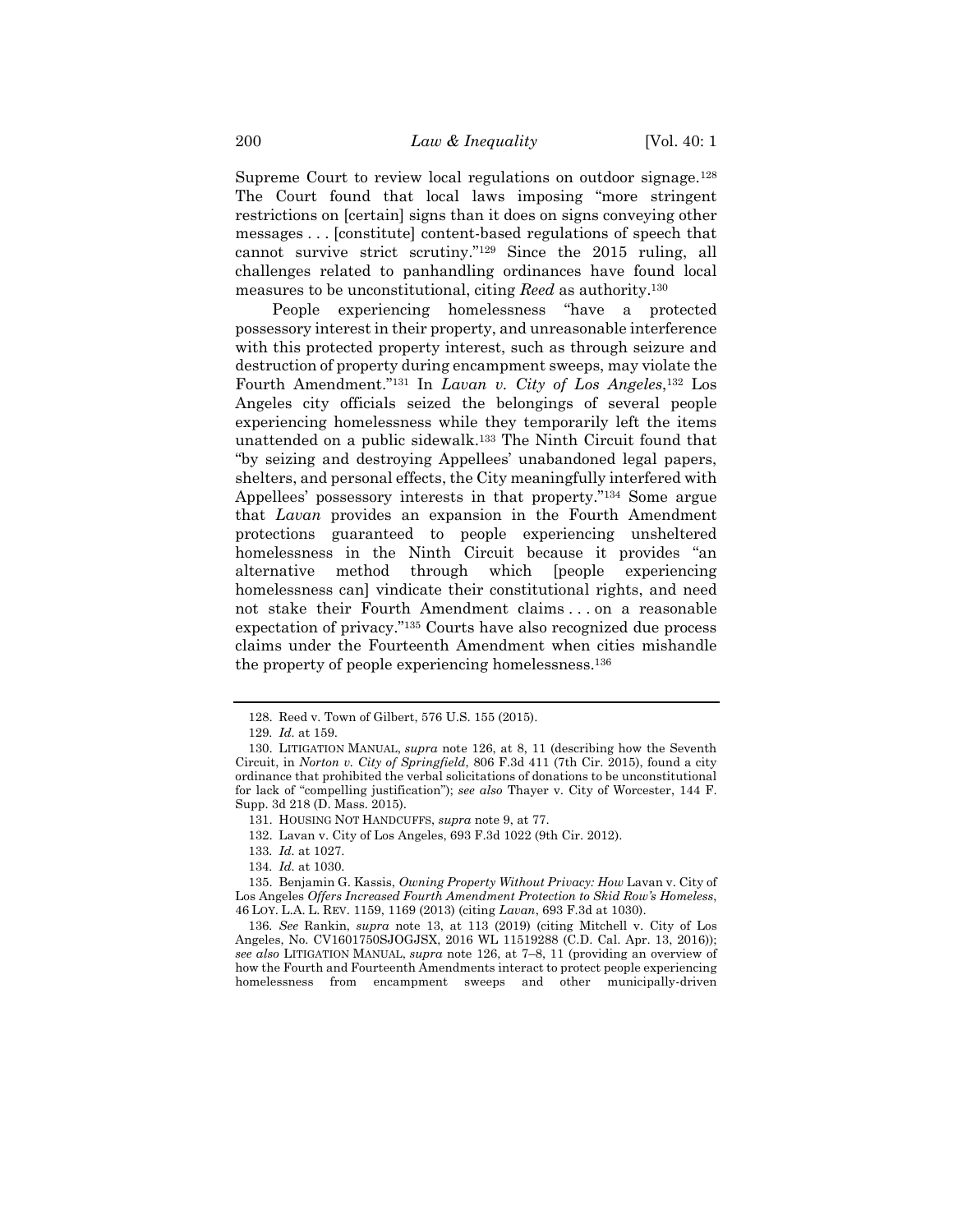In 2018, *Martin v. City of Boise* <sup>137</sup> "created shock waves throughout cities in the Ninth Circuit"<sup>138</sup> as it ruled that "the City of Boise violated the Eighth Amendment by prosecuting individuals for 'involuntarily sitting, lying and sleeping in public' when no sleeping space was 'practically available in any shelter' at the time of the plaintiffs' arrests."<sup>139</sup> The Ninth Circuit determined that the criminalization of unsheltered homelessness amounted to cruel and unusual punishment even when shelter beds were technically available, but conditioned on willingness to participate in religious activities.<sup>140</sup> While *Martin* provides new Eighth Amendment protections for people experiencing unsheltered homelessness facing municipal ordinances criminalizing their existence, the case is geographically narrow, and advocates are already calling for an expanded definition of "practically available" shelter.<sup>141</sup>

Ultimately, as discussed by numerous reports from a variety of sources—ranging from the Department of Justice<sup>142</sup> and HUD<sup>143</sup> to various nonprofits, $144$  health institutions, $145$  and city government

141. See Kim, *supra* not[e 81,](#page-15-1) at 1150, for an explanation of the Supreme Court's decision to deny review of *Martin v. City of Boise*, a robust discussion about viable shelter choices for people experiencing homelessness, and an overview of the argument in favor of treating homelessness as a status under the Cruel and Unusual Punishments Clause.

142*. See, e.g.*, LITIGATION MANUAL, *supra* note [126,](#page-23-0) at 7 (explaining that in 2015, the Department of Justice "filed a statement of interest in . . . *Bell v. Boise*, arguing that making it a crime for people who are homeless to sleep in public places, particularly in the absence of sheltered alternatives, unconstitutionally punishes them for being homeless. . . . The Justice Department urged the court to adopt the rationale of *Jones v. City of Los Angeles*, a Ninth Circuit decision which held that criminalizing life-sustaining conduct in public by homeless people, in the absence of any available alternative, is tantamount to criminalizing homeless status in violation of the Eighth Amendment's prohibition against cruel and unusual punishment"); Tars, *supra* note [16.](#page-3-1)

143*. See, e.g.*, HOUSING NOT HANDCUFFS, *supra* note [9,](#page-2-0) at 74 ("To encourage communities to invest in proven solutions for ending homelessness, the Department of Housing and Urban Development (HUD) created incentives for communities to stop criminalizing homelessness through its annual Continuum of Care (CoC) Program Competition, which awards more than \$2 billion in federal funds for homeless housing and services each year.").

144*. See, e.g.*, *id.* at 73–74*.*

145*. See, e.g.*, *id.* at 15 ("[T]he American Medical Association and American Public Health Association have both condemned criminalization and sweeps in policy resolutions.").

criminalization efforts).

<sup>137.</sup> Martin v. City of Boise, 920 F.3d 584 (9th Cir. 2019).

<sup>138.</sup> Morgan Chandegra, *And It's Beginning to Snow*, 56 CAL. W. L. REV. 425, 425 (2020).

<sup>139.</sup> Kim, *supra* not[e 81,](#page-15-1) at 1155 (quoting Martin v. City of Boise, 902 F.3d 1031, 1048–49 (9th Cir. 2018), amended by 920 F.3d 584 (9th Cir. 2019) (en banc)).

<sup>140</sup>*. Martin*, 902 F.3d at 1041.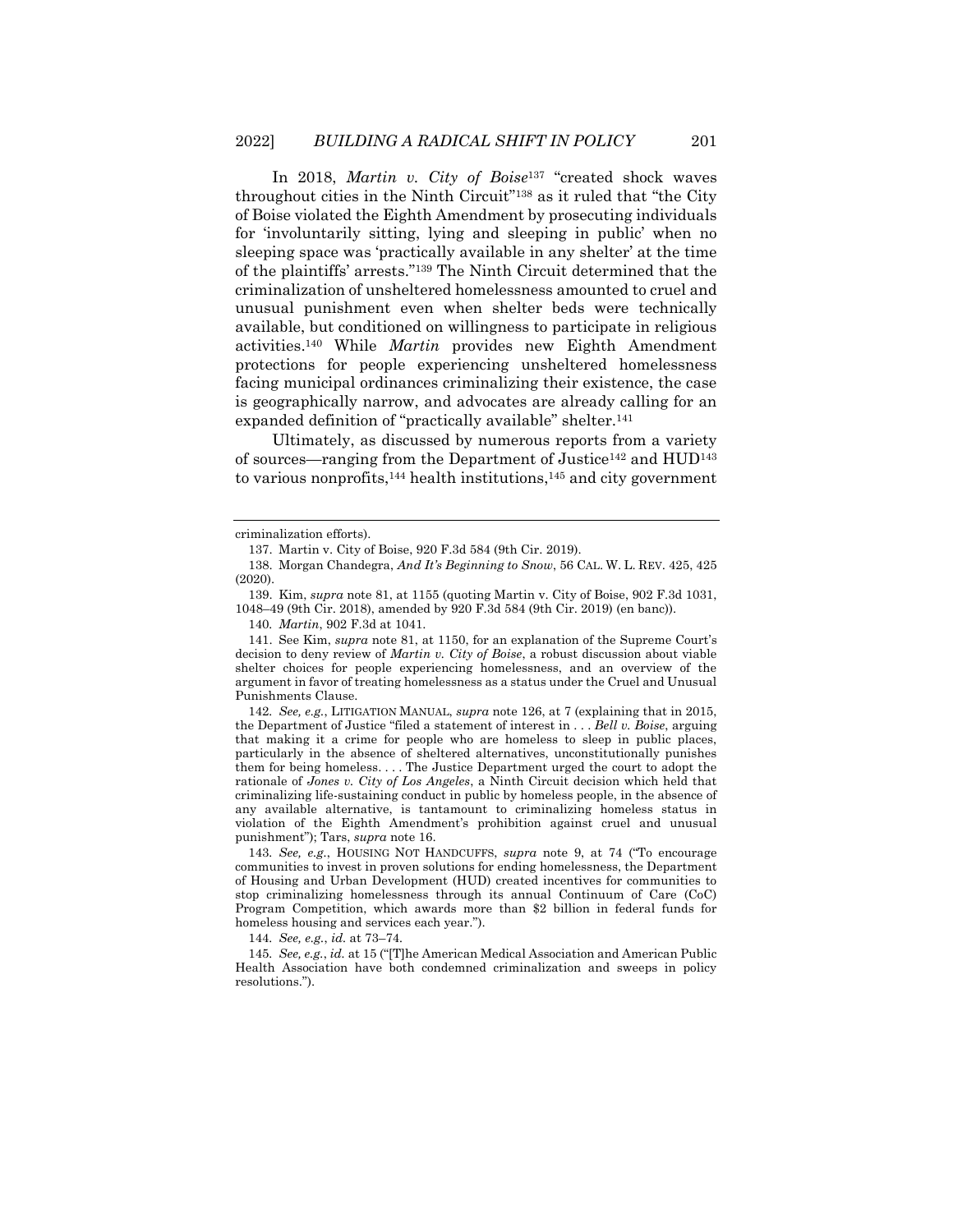coalitions146—the cost-benefit analysis reveals that formal and informal criminalization of people experiencing homelessness is an inefficient response to the crisis and opens municipalities to constitutional litigation. Therefore, cities should work towards eradicating criminalization policies and investing in proven best practices that end homelessness—housing and supportive services. However, given the long-term nature of such a shift in investment, an interim shift in perspective is needed to treat people experiencing unsheltered homelessness as special tenants, as informed by the tenants' rights movement.

# <span id="page-26-0"></span>**III. Finding an Alternative to Criminalization: Informed by the Tenants' Rights Movement**

# *A. A Brief History of the Tenants' Rights Movement*

Between the 1800s and the 1960s, tenants, legislatures, and courts grappled with the appropriate way to link human dignity and housing habitability<sup>147</sup> with government enforcement and court authority. By the late 1960s, tenant conditions reached a breaking point—forcing courts and legislatures to call for a radical shift in perspective and establish minimum habitability standards with the implied warranty of habitability in rental housing.<sup>148</sup> While recognition of tenants' rights is far from perfect today, the adoption of the implied warranty of habitability—what some have labeled "too radical to believe"—provides a blueprint for shifting judicial, legislative, and municipal perspective to create protections for a historically neglected subset of the population.<sup>149</sup>

Prior to the late 1960s, tenants' rights in rental housing were defined by caveat emptor—a property law doctrine from the 1500s

<sup>146</sup>*. See, e.g.*, Glenn, *supra* note [74](#page-13-2) ("While [criminalization] strategies may temporarily assuage public outcry against homeless encampments, they do not appear to work as therapeutic and cost-effective long term solutions for the unsheltered homeless. In fact, in the absence of a complimentary policies that emphasize the provision of a sufficient quantity of shelter and crisis services, enforcement activity alone may make conditions worse.").

<sup>147</sup>*. See* Martinez, *supra* note [22,](#page-5-0) at 244 ("The American housing movement is usually traced to New York City in the late 1800s, when Jacob Riis shocked the public with his revelatory series of photos of New York City tenements and their appalling conditions.").

<sup>148</sup>*. See* Matthew Desmond, *The Tenants Who Evicted Their Landlord*, N.Y. TIMES (Dec. 17, 2020), https://www.nytimes.com/2020/10/13/magazine/rentalhousing-crisis-minneapolis.html [https://perma.cc/YY23-RZRW]; Indritz, *supra* note [20,](#page-4-0) at 1, 21, 43–44 (discussing how middle and upper-income renter experience with poor housing conditions strengthened the tenants' rights movement in the 1960s).

<sup>149.</sup> Martinez, *supra* note [22,](#page-5-0) at 251.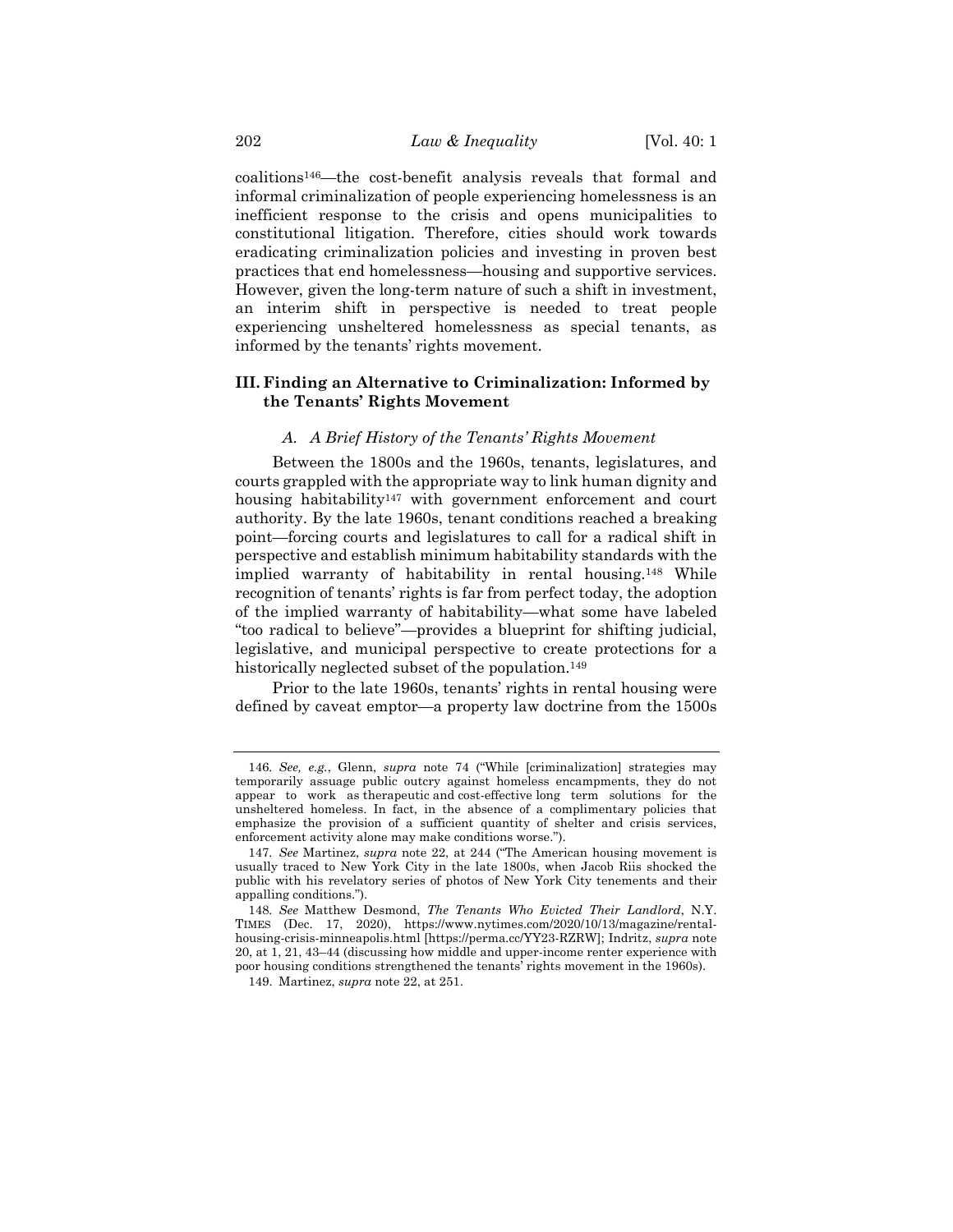that linked a tenant's responsibility to pay rent with the right to continued possession of the land.<sup>150</sup> The doctrine existed to reflect the interests of the parties at the time of its adoption: "[t]he landlord wanted rent and the agrarian tenant wanted to ensure undisturbed possession of the property for the length of the term."<sup>151</sup> However, by the late 1800s, the doctrine became increasingly outdated as urban tenancy grew and interests shifted because "[t]enants no longer wanted the land and to be left alone, but instead sought safe and secure housing."<sup>152</sup> While tenant organizing worked throughout the first half of the 20th century to improve unsafe housing conditions and associated policies, it was not enough to overcome caveat emptor and significantly reduce slum-like conditions in rental housing.<sup>153</sup> In 1960, an estimated 10.6 million out of a total of 58.3 million units of housing were considered substandard.<sup>154</sup>

By the late 1960s, the tenants' rights movement had grown to be a "multi-class national movement" in the context of advocacy related to civil rights and welfare accessibility, though it was seen at the time as a "radical activity."<sup>155</sup> As the housing shortage worsened and the existing housing stock grew older, the tenants' rights movement grew from low, middle, and upper-income renter frustration due to the lack of mechanisms through which to improve poor housing conditions such as "exposed wiring or pipes, holes in the walls or floors . . . the stench and filth of uncollected garbage . . . [and] rats and cockroaches."<sup>156</sup> Even though most local governments implemented housing codes to establish health and safety standards by the late 1960s, municipal ability to enforce the standards was weak and inefficient.<sup>157</sup> Further, a significant power

<span id="page-27-0"></span><sup>150</sup>*. See* Campbell, *supra* not[e 21,](#page-4-1) at 795–96.

<sup>151</sup>*. Id.* at 796.

<sup>152</sup>*. Id.* at 797, 799 ("The historical foundations on which the *caveat emptor* and dependent covenants doctrines were based came under attack in the mid-1800s. The presumptions no longer held. The emphasis on land and the independence of covenants began to appear one-sided and subject to abuse.").

<sup>153</sup>*. See id.*

<sup>154</sup>*. See id.* at 804.

<sup>155.</sup> Indritz, *supra* note [20,](#page-4-0) at 1, 39 ("For these present times, though, tenant organizing remains a radical activity, threatening to the large and powerful real estate industry.").

<sup>156</sup>*. Id.* at 5; *cf.* Peter Dreier, *The Tenants' Movement in the United States*, 8 INT'L J. URB. & REG'L RSCH. 255, 257 (1984) (explaining that the tenants' right movement in the 1960s "developed in a context of rising expectations . . . . As the standard of living improved for most Americans, the poor became more aware of the gap between themselves and the affluent society").

<sup>157.</sup> Campbell, *supra* note [21,](#page-4-1) at 800–01; *see also* Dreier, *supra* note [156,](#page-27-0) at 255, 257 (explaining that tenants are not often seen as a "serious contender on the political scene" making advocacy and change difficult).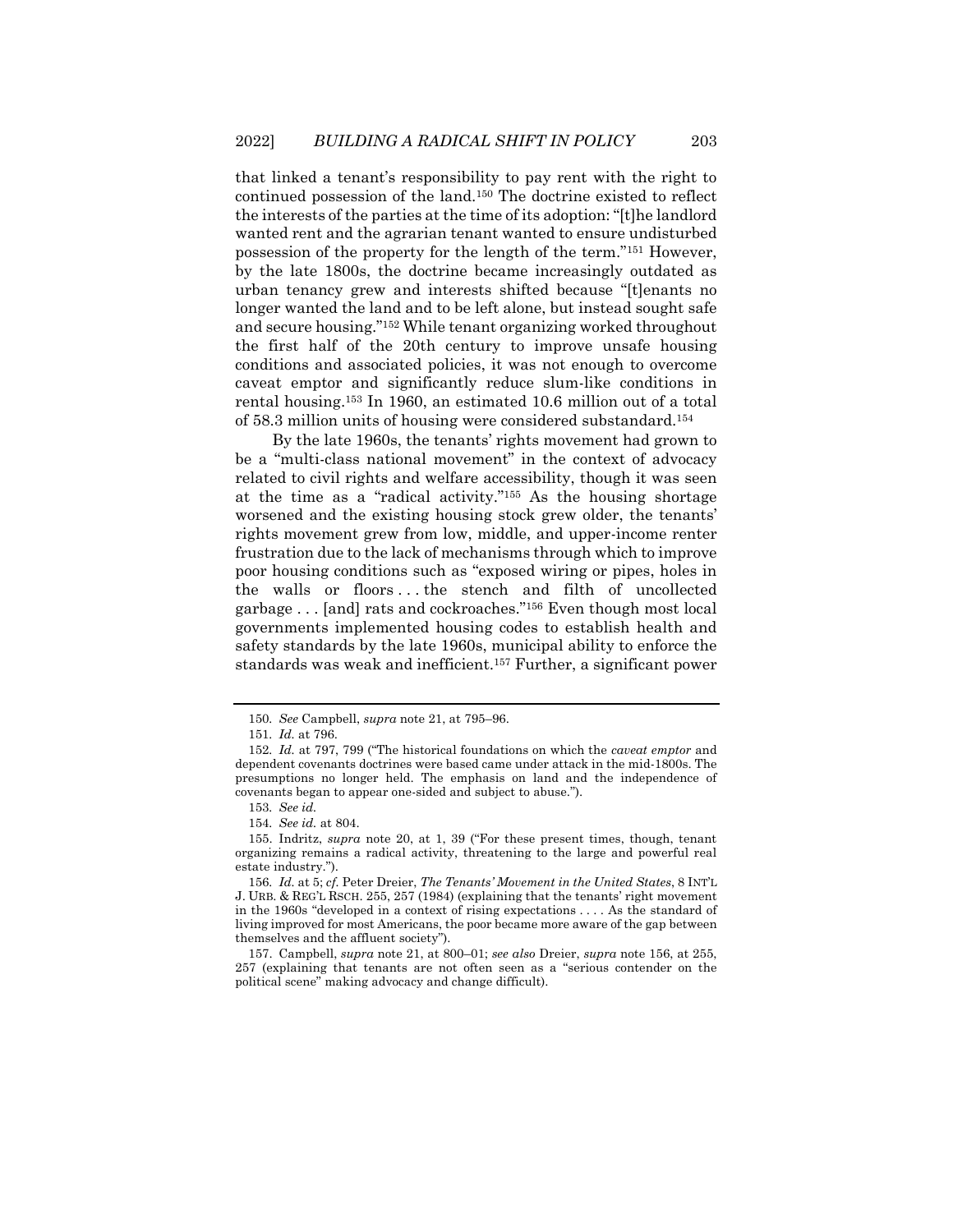imbalance between renter and landlord flourished within the structure of caveat emptor as landlords successfully dodged attempts to meaningfully implement housing codes and maintain rental habitability.<sup>158</sup> Therefore, between the failure of caveat emptor to meet the needs of tenants and the municipal inability to adequately enforce housing codes, housing conditions and the treatment of tenants reached a breaking point.<sup>159</sup> Tenant advocacy and the resulting social pressure led the courts to step in and create the implied warranty of habitability<sup>160</sup> "in response to the ongoing failure of law and municipalities to adequately address substandard conditions in rental housing."<sup>161</sup> While premised on an imperfect comparison to the contractual sale of goods, the implied warranty of habitability shifted the landlord-tenant relationship from one rooted in the doctrine of caveat emptor to one rooted in private contracts.<sup>162</sup> Seen by academics and practitioners as a "revolutionary" change "strik[ing] at the core of the landlord-tenant relationship, both in legal and practical terms," the implied warranty of habitability addressed the inherent power imbalance between tenant and landlord by guaranteeing tenants the right to a habitable dwelling.<sup>163</sup> With support from housing codes, the implied warranty of habitability set a minimum expectation for housing conditions and placed "an obligation" to maintain minimum standards on landlords "as a matter of public policy."<sup>164</sup> After *Javins* 

<sup>158</sup>*. See* Martinez, *supra* note [22,](#page-5-0) at 240–44 ("Bad housing conditions for lowincome tenants are a very stark physical manifestation of an enduring truth for lowincome tenants: landlords have power and tenants have almost none. . . . The implied warranty of habitability arose in the wake of the failure of property law and municipal housing code legislation to meaningfully incentivize landlords to maintain their rental properties with low-income tenants.").

<sup>159</sup>*. See* Campbell, *supra* note [21,](#page-4-1) at 804 (commenting that "[s]omething had to give" in the late 1960s in response to poor rental housing conditions).

<sup>160</sup>*. See* Martinez, *supra* not[e 22,](#page-5-0) at 248 (citing *Javins v. First Nat'l Realty Corp*., 428 F.2d 1071 (1970) as the seminal case to find a "non-waivable implied warranty of habitability in every residential lease"). See Richard H. Chused, *Saunders (a.k.a.*  Javins*)* v. First National Realty Corporation, 11 GEO. J. ON POVERTY L. & POL'Y 191 (2004) for a discussion about the context leading to the decision in *Javins*.

<sup>161.</sup> Martinez, *supra* not[e 22,](#page-5-0) at 239; *see also* Paula A. Franzese, Abbott Gorin & David J. Guzik, *The Implied Warranty of Habitability Lives: Making Real the Promise of Landlord-Tenant Reform*, 69 RUTGERS L. REV. 1, 1 (2016) ("The implied warranty of habitability is an implicit promise that every residential landlord makes to provide tenants with premises suitable for basic human dwelling.").

<sup>162.</sup> Campbell, *supra* not[e 21,](#page-4-1) at 829–30.

<sup>163.</sup> Rabin, *supra* note [61,](#page-11-1) at 521; *see* Martinez, *supra* note [22,](#page-5-0) at 246 ("Reforms to housing law took on new urgency in the mid-1960s after urban riots were linked to bad housing conditions. It was in this context that the implied warranty of habitability was developed as a tool to protect tenants living in substandard conditions and promote important public policy goal of improving housing.").

<sup>164</sup>*. See* Campbell, *supra* not[e 21,](#page-4-1) at 800, 803.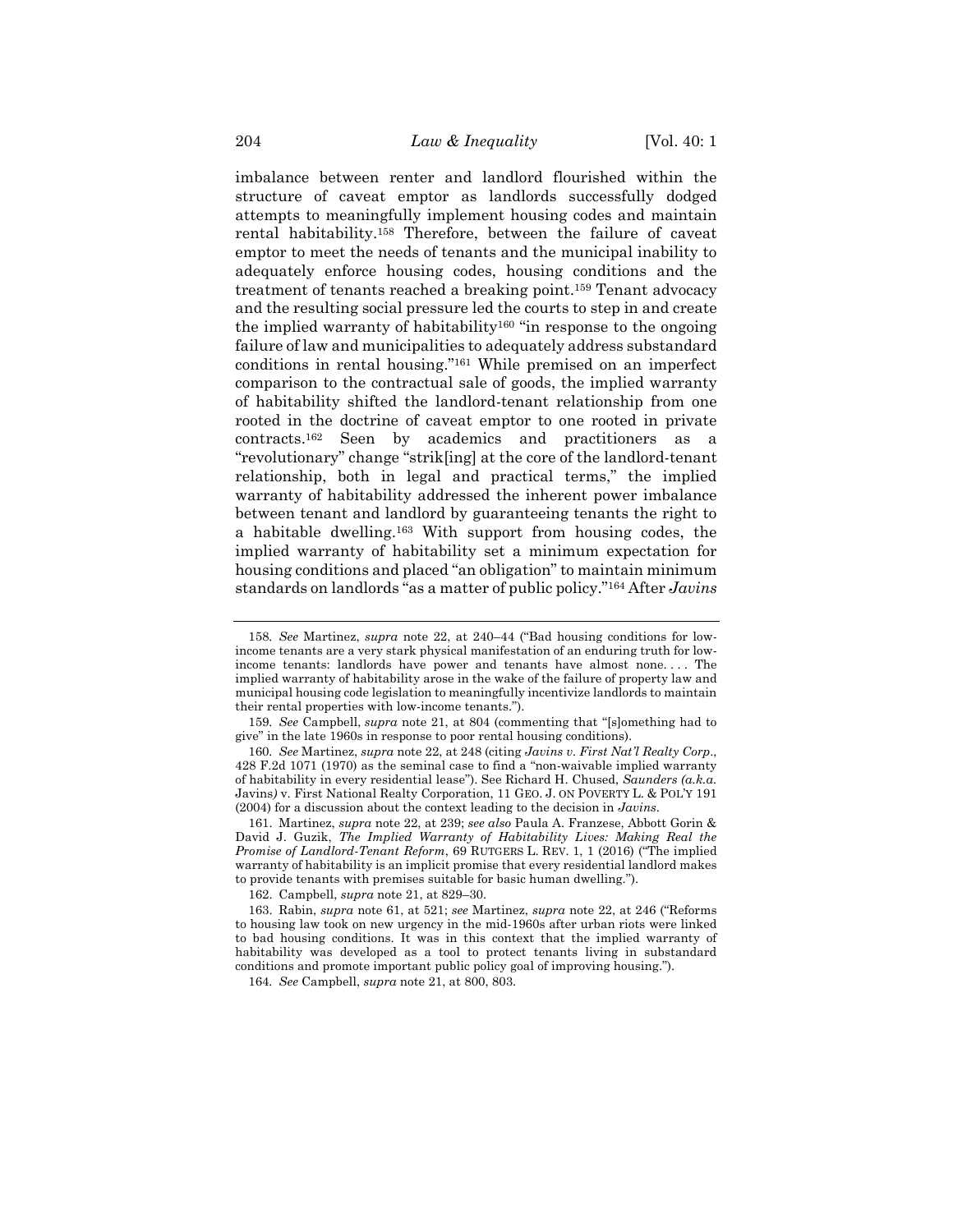*v. First National Realty Corp.*, the seminal court decision recognizing the non-waivable implied warranty of habitability, adoption by other courts and legislatures became nearly universal across the country<sup>165</sup> and by 1972, the implied warranty of habitability became part of the Uniform Residential Landlord Tenant Act.<sup>166</sup>

While the merits and impact of the implied warranty of habitability remain outside the scope of this Note, the "revolutionary" shift in legal and societal perspective directed by courts and legislatures provides a powerful framework from which to base a shift in perspective in municipal approaches to unsheltered homelessness.

# *B. Comparing the Tenants' Rights Movement with the Crisis of Unsheltered Homelessness*

While the relationship between tenants and landlords and the relationship between people experiencing homelessness and the municipalities in which they reside share limited crossover due to fundamental differences—including, but not limited to, the role of a contractual lease with dependent terms167—there are also inherent similarities between the tenants' rights movement and the unsheltered homelessness crisis of today.

Similar to how the outdated and unbalanced doctrine of caveat emptor provided the backdrop that hindered tenant progress through the 1960s, policies of criminalization—a response shown to be inefficient, costly, and potentially unconstitutional<sup>168</sup>—has hindered efforts to address unsheltered homelessness by making it more difficult for people experiencing homelessness to access housing.<sup>169</sup> In addition, similar to the renters who carried the tenants' rights movement in the 1960s, many people experiencing unsheltered homelessness are living in uninhabitable conditions without real recourse to improve their conditions due to the inaccessibility of shelters and the severe lack of affordable and

<sup>165.</sup> Martinez, *supra* not[e 22,](#page-5-0) at 251 (explaining that an idea that was once seen as "radical" became nearly universal as forty-nine states and the District of Columbia all adopted some version of the implied warranty of habitability).

<sup>166</sup>*. See id.* (citing UNIF. RESIDENTIAL LANDLORD & TENANT ACT §2.104 (UNIF. L. COMM'N 2015)).

<sup>167</sup>*. See id.* at 239, 242–43.

<sup>168</sup>*. See* discussion *supra* Part II, Sections A–B and accompanying notes.

<sup>169</sup>*. Compare* Campbell, *supra* not[e 21,](#page-4-1) at 796 (discussing the weaknesses of the doctrine of caveat emptor), *with* Rankin, *supra* note [13,](#page-3-0) at 108 (explaining how the repercussions from criminalization can negatively impact people experiencing homeless and future abilities to gain access to permanent housing).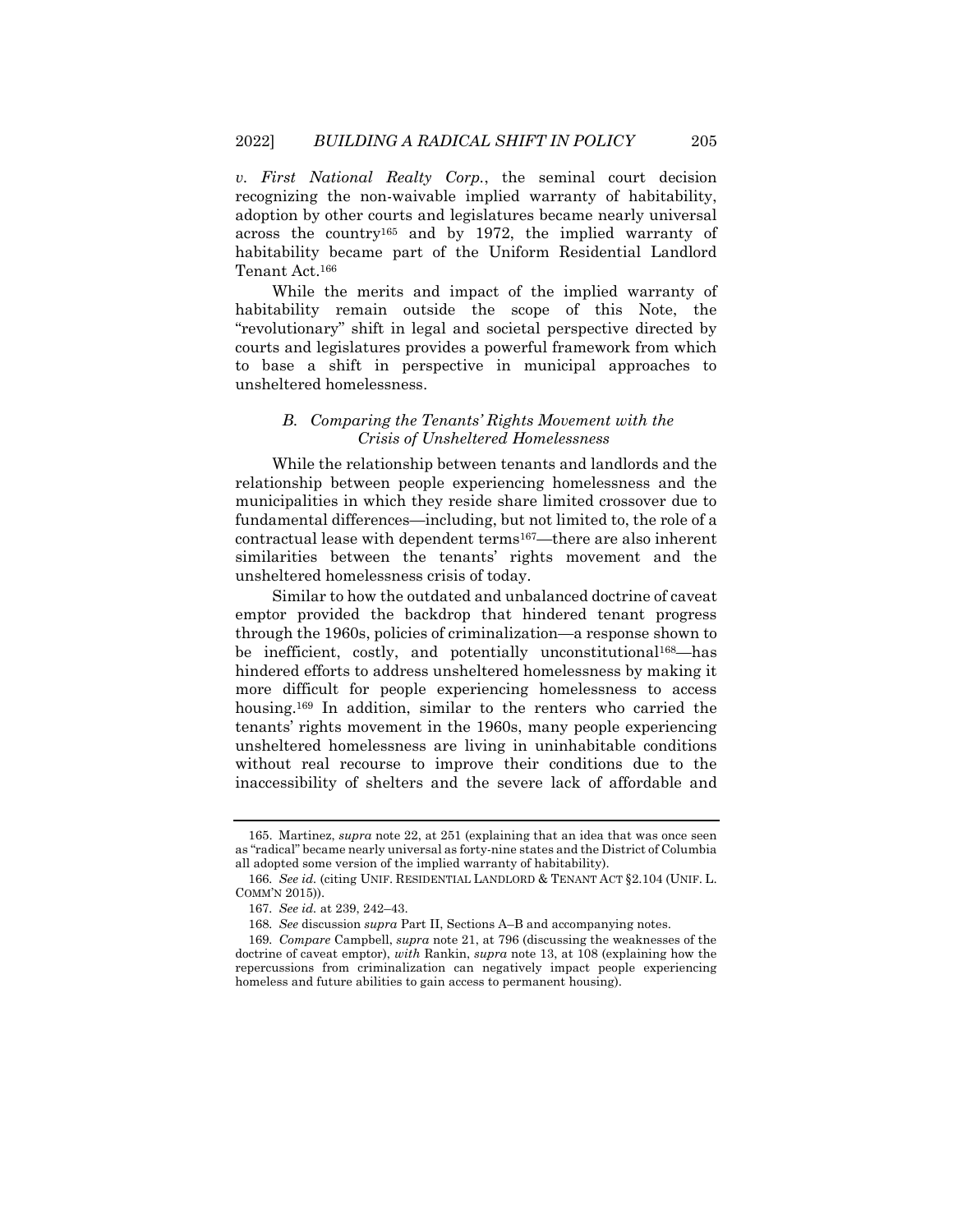supportive permanent housing throughout the United States.<sup>170</sup> When the courts began to rapidly adopt the implied warranty of habitability in the 1960s and 1970s, the judicial system had reached a watershed moment in response to the cries of relatively powerless tenants facing unfair treatment from landlords and the indifferent municipalities failing to address issues of housing habitability.<sup>171</sup> People experiencing unsheltered homelessness are similarly powerless against the unfair treatment from municipalities criminalizing them because of the public spaces they have been relegated to for life-sustaining activities. Therefore, just as the courts confronted the need to protect tenants in the wake of failing systems provided by private landlords and municipalities, the crisis of unsheltered homelessness has reached a similar watershed moment: so long as appropriate housing options for all remain inaccessible, municipalities must absorb a new obligation to pivot from criminalization and view neighbors experiencing homelessness as the city's special tenants, entitled to basic habitability rights.

# **IV. Treating Neighbors as Neighbors: the Creation of a Special Tenancy**

The goal of this Note is not to advocate for the "right" to experience unsheltered homelessness, nor should unsheltered homelessness be accepted as an inherent part of the city environment. However, until cities can increase the supply of affordable housing and fully embrace the Housing First model, unsheltered homelessness will remain a reality in many municipalities.<sup>172</sup> Therefore, it is time for cities to shift away from expensive, inefficient, and potentially illegal criminalization policies and towards recognition that unsheltered homelessness is a wicked problem in need of a "revolutionary" approach.<sup>173</sup> Part IV

<sup>170</sup>*. See supra* Part I, Section C and accompanying notes (discussing the conditions faced by people experiencing unsheltered homelessness including limited shelter availability and inadequate housing supply).

<sup>171</sup>*. See* Martinez, *supra* note [22,](#page-5-0) at 246 (discussing the context in which judges and legislators stepped in to improve the status quo for tenants).

<sup>172</sup>*. See generally* JUNEJO, *supra* not[e 71,](#page-13-0) at 22 ("Encampments are not a solution to homelessness; they are a temporary and inadequate response. But the depth of the homelessness crisis in some areas of the country requires cities to embrace encampments as an interim measure to provide some degree of stability to people experiencing homelessness, but those cities should simultaneously redouble efforts to provide permanent housing.").

<sup>173</sup>*. See supra* Part II and accompanying notes (discussing the criminalization of people experiencing homelessness); *supra* Part [0](#page-26-0) and accompanying notes (discussing how the unsheltered homelessness crisis parallels the tenants' rights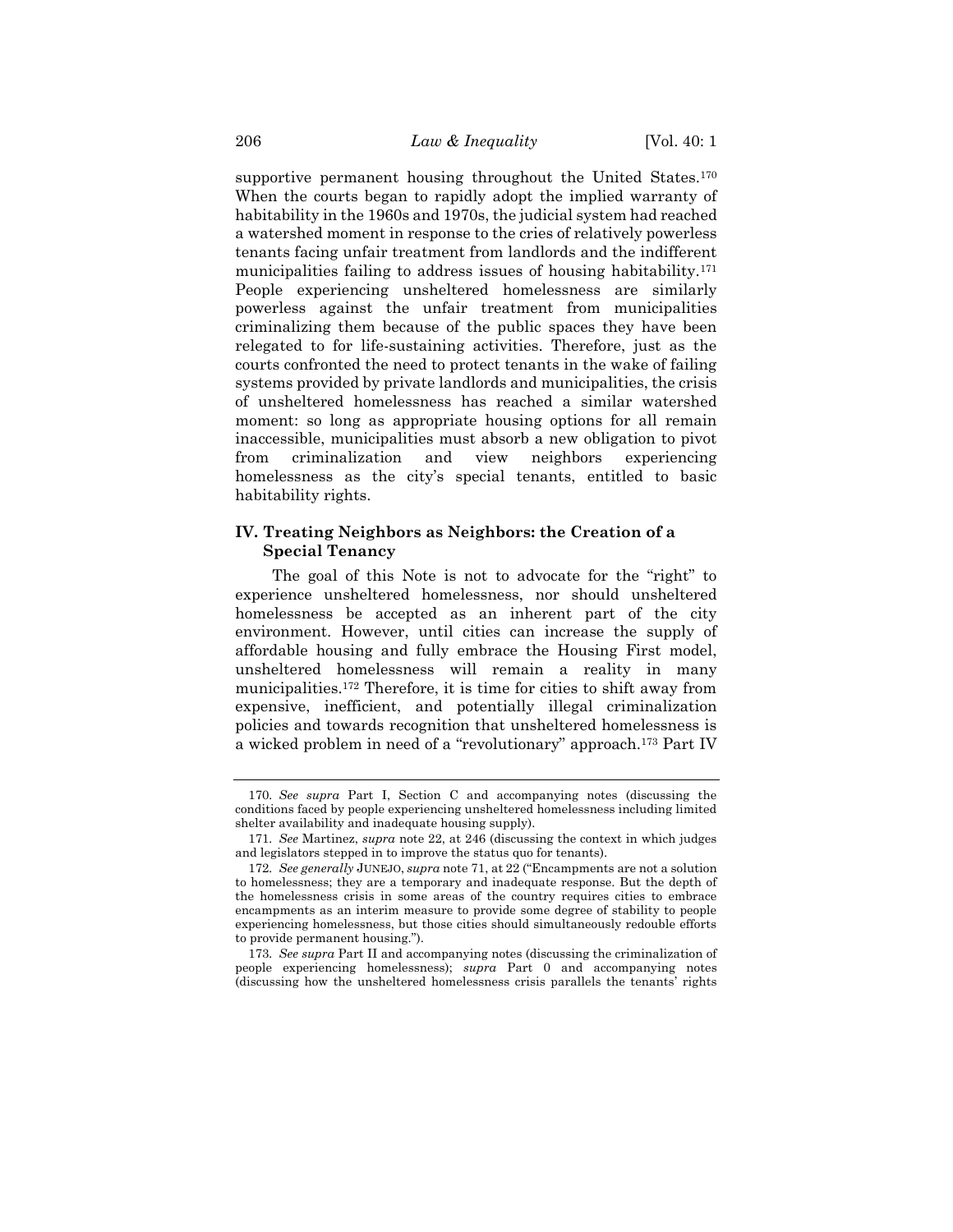seeks to use the framework of the tenants' rights movement to briefly explore what a "revolutionary" approach could look like for cities. The goal of the new approach is not to supplant current innovative efforts pursued by cities, such as the programs outlined in Part II, but rather to replace the backdrop of criminalization practices. Using the blueprint from the tenants' rights movement, the stage for a "radical" change to the legal and practical relationship between cities and people experiencing homelessness seems to be set. It is now incumbent upon cities to treat neighbors experiencing homelessness as special tenants of the municipality who are entitled to live in a habitable environment, rather than nuisances subject to criminalization for existing.

# *A. Creating Habitability Standards and Defining a New Relationship*

Similar to the tenants' rights movement, municipalities could start by adopting the equivalent of a housing code for instances of unsheltered homelessness.<sup>174</sup> With support from a modified housing code addressing conditions for those living outside, a new obligation to maintain minimum standards of habitability would be placed on cities "as a matter of public policy."<sup>175</sup> A minimum standard of habitability for people experiencing unsheltered homelessness could take many forms, depending on the geographic location and weather conditions. Standards could be informed by some of the most basic guarantees provided for in local housing codes, such as access to resources like restrooms, showers, and heat when temperatures reach a certain level.<sup>176</sup> With a habitability baseline informing city interactions with people experiencing homelessness—rather than interactions characterized by formal and informal criminalization—there could be more opportunity to break the cycle of poverty, build trust, and connect people experiencing homelessness with long-term housing and supportive services.

Similar to the tenants' rights movement, establishing a modified housing code may be ineffective if cities are not

movement that resulted in a "revolutionary" shift in policy).

<sup>174</sup>*. See* Martinez, *supra* note [22,](#page-5-0) at 246 ("For all of its failings, however, the housing code movement did have one important consequence: it fostered the idea that landlords had the responsibility to maintain their rental dwellings as a matter of public policy.").

<sup>175</sup>*. Id.*

<sup>176</sup>*. See, e.g.*, MINNEAPOLIS, MINN. CODE OF ORDINANCES, art. IV, §§ 244.290, 244.430 (2021).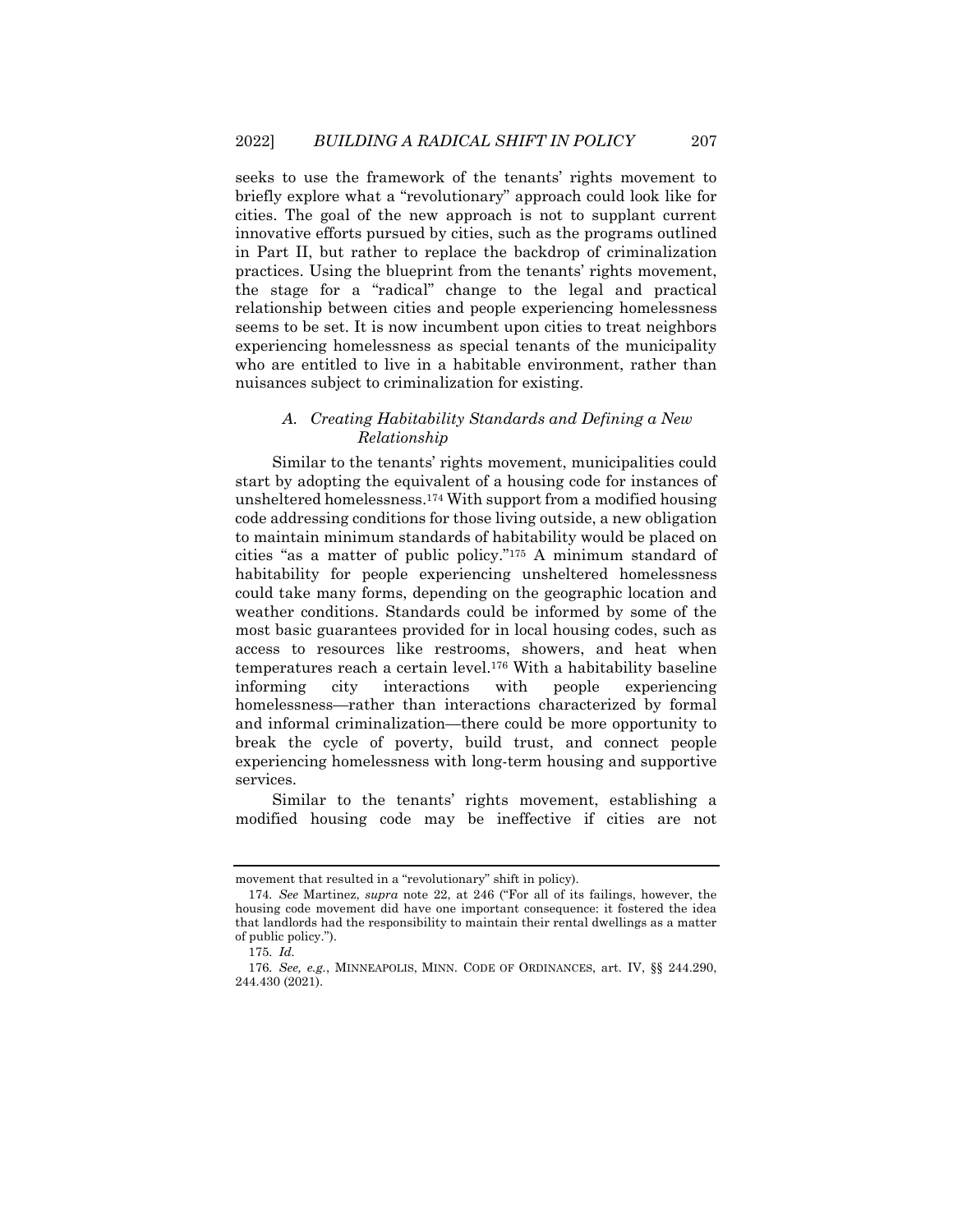incentivized to enforce or adhere to the new obligations.<sup>177</sup> Just as the courts stepped in on behalf of tenants to correct the power imbalance between tenants and landlords, courts could similarly intervene to adjust the power distribution between people experiencing homelessness and municipalities.<sup>178</sup> While the specific mechanics of the implied warranty of habitability are unlikely to be informative—as they involve enforcing the dependent covenants of a contractual lease—the courts could engage in an evaluation similar to the one that provided for the rise of the implied warranty of habitability. The relationship between people experiencing homelessness and cities must be reevaluated to address evolving expectations of health and habitability, and a new, viable legal doctrine must be established to enforce the new relationship.<sup>179</sup>

## *B. Exploring Potential Challenges to a Special Tenancy*

Yes, the stage is set for a "revolutionary" change to the relationship between cities and people experiencing homelessness, and yes, it may be seen as radical, unrealistic, or impossible. However, the same critiques were thrown at the tenants' rights movement just a few years prior to the nearly universal adoption of the implied warranty of habitability in rental housing.<sup>180</sup>

As explored in Part I, wicked problems call for "nonstovepiped" solutions that typically reflect the dominant stakeholder interests.<sup>181</sup> When it comes to unsheltered homelessness, the dominant stakeholders are people with traditional property ownership—businesses and homeowners subsets of communities that value quick responses to the visibility of homelessness, regardless of the long-term impact.<sup>182</sup> Therefore, shifting away from criminalization and towards minimum habitability for people experiencing homelessness would likely run contrary to those dominant stakeholder interests. The shift in policy should be accommodated by community education about why

<sup>177.</sup> Campbell, *supra* note [21,](#page-4-1) at 801 (discussing the weaknesses of housing code enforcement prior to the implied warranty of habitability).

<sup>178</sup>*. See* Martinez, *supra* note [22,](#page-5-0) at 249 (explaining that the court in *Javins v. First Nat'l Realty Corp*., 428 F.2d 1071, 1080 (1970) noted "the power imbalance between landlords and tenants, as well as housing shortages and discrimination in the rental market and the society-wide negative impact of poor housing").

<sup>179</sup>*. See* Campbell, *supra* not[e 21,](#page-4-1) at 804.

<sup>180</sup>*. See* Martinez, *supra* note [22,](#page-5-0) at 251.

<sup>181</sup>*. See* Weber & Khademian, *supra* note [48](#page-9-0) (explaining that these "wicked" problems require the participation of all different people and stakeholders to "serve as premise for cooperation").

<sup>182.</sup> HOUSING NOT HANDCUFFS, *supra* note [9,](#page-2-0) at 15 (describing the dominant stakeholders pushing for criminalization policies to address homelessness).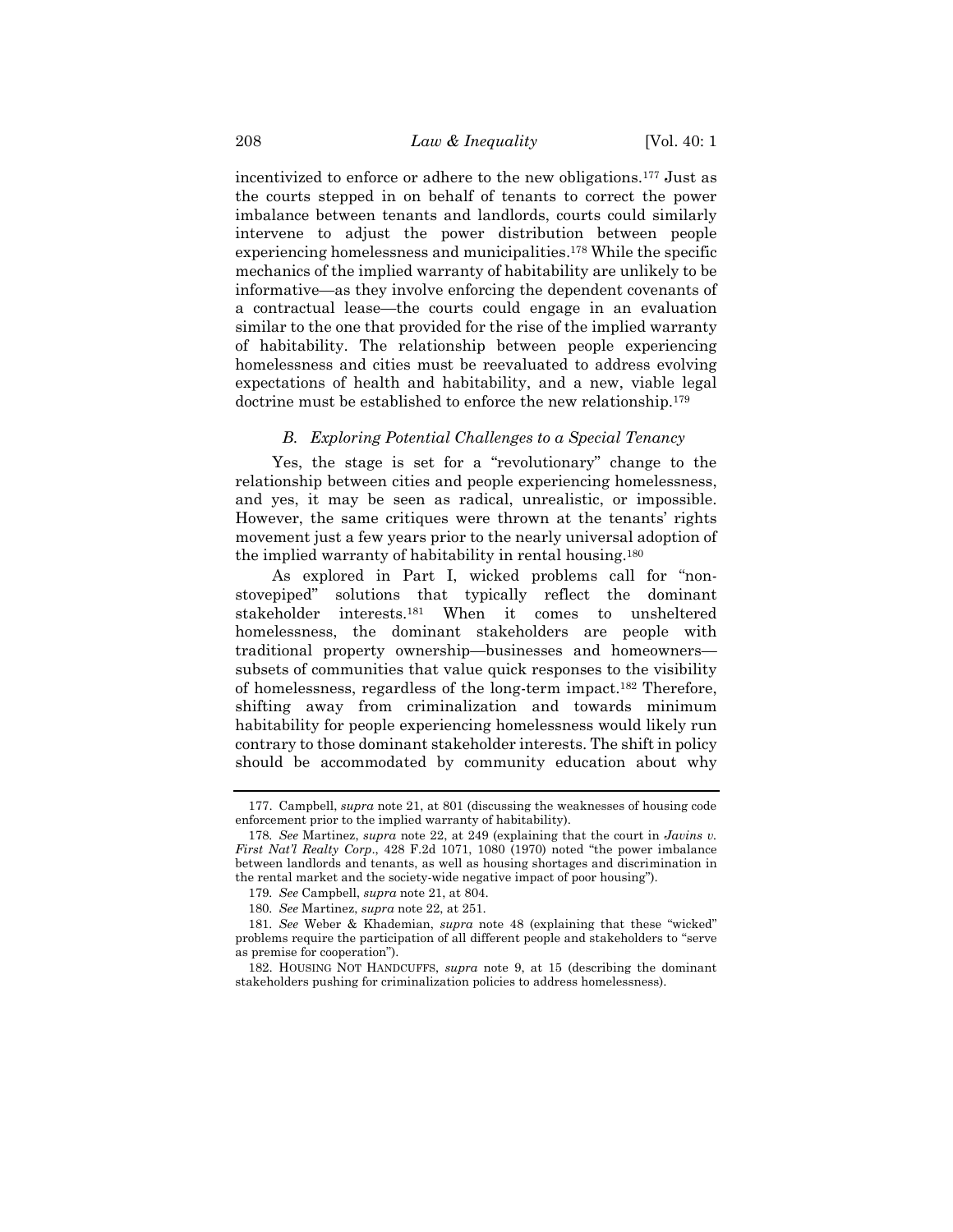criminalization is ineffective in the long term and can no longer characterize municipal policy. Further, it is possible that maintaining minimum habitability standards for those living outside will improve the overall habitability of communities that are home to those experiencing unsheltered homelessness.<sup>183</sup>

While a city-based approach to exploring an alternative to criminalization is necessary because municipal codes and localized informal policies define criminalization in each city, it is also limiting. City boundaries could be abused by municipalities uninterested in investing in "revolutionary" modifications to the relationship between cities and people experiencing unsheltered homelessness.<sup>184</sup> To best implement a "revolutionary" approach to seeing people experiencing homelessness as special tenants within a community, it should be a regional approach to prevent cities from pushing individuals towards boundaries with certain resources.

Finally, defining what is "habitable" will be another challenge for cities and potentially the courts charged with evaluating a new legal doctrine defining the new relationship between cities and people experiencing homelessness. Just as the courts continue to struggle with defining habitability in terms of landlord-tenant law, habitability can be seen as an "evolutionary concept" that is susceptible to changes over time and based on the lived experiences of those charged with constructing the standards.<sup>185</sup>

# **Conclusion**

As municipalities face a growing crisis of unsheltered homelessness, there must first be a call to invest in the proven and long-term solution: affordable and safe housing options. However, there is an interim reality currently characterizing cities throughout the United States because the inaccessibility of shelter beds and inadequate supply of housing leave many—more than 211,200 people in 2019186—to live in places not meant for human

<sup>183</sup>*. See generally* Emily Alpert Reyes, *\$339,000 for a Restroom? L.A. Politicians Balk at the Cost of Toilets for Homeless People*, L.A. TIMES (June 10, 2019), https://www.latimes.com/local/lanow/la-me-ln-homeless-bathroom-restroom-fecesskid-row-pit-stop-20190610-story.html [https://perma.cc/2EDC-BWGE] (highlighting how investing in basic sanitation resources can improve the overall habitability of a community occupied by people experiencing homelessness).

<sup>184</sup>*. See generally* Jared Osborne, *Prosecution or Forced Transport: Manhattan Beach's Unconstitutional Banishment of the Homeless*, 93 S. CAL. L. REV. POSTSCRIPT 70 (discussing Manhattan Beach and the city's "potential transportation of the homeless out of its jurisdiction").

<sup>185.</sup> Campbell, *supra* not[e 21,](#page-4-1) at 810–20.

<sup>186.</sup> 2019 AHAR, *supra* not[e 3,](#page-1-1) at 8.